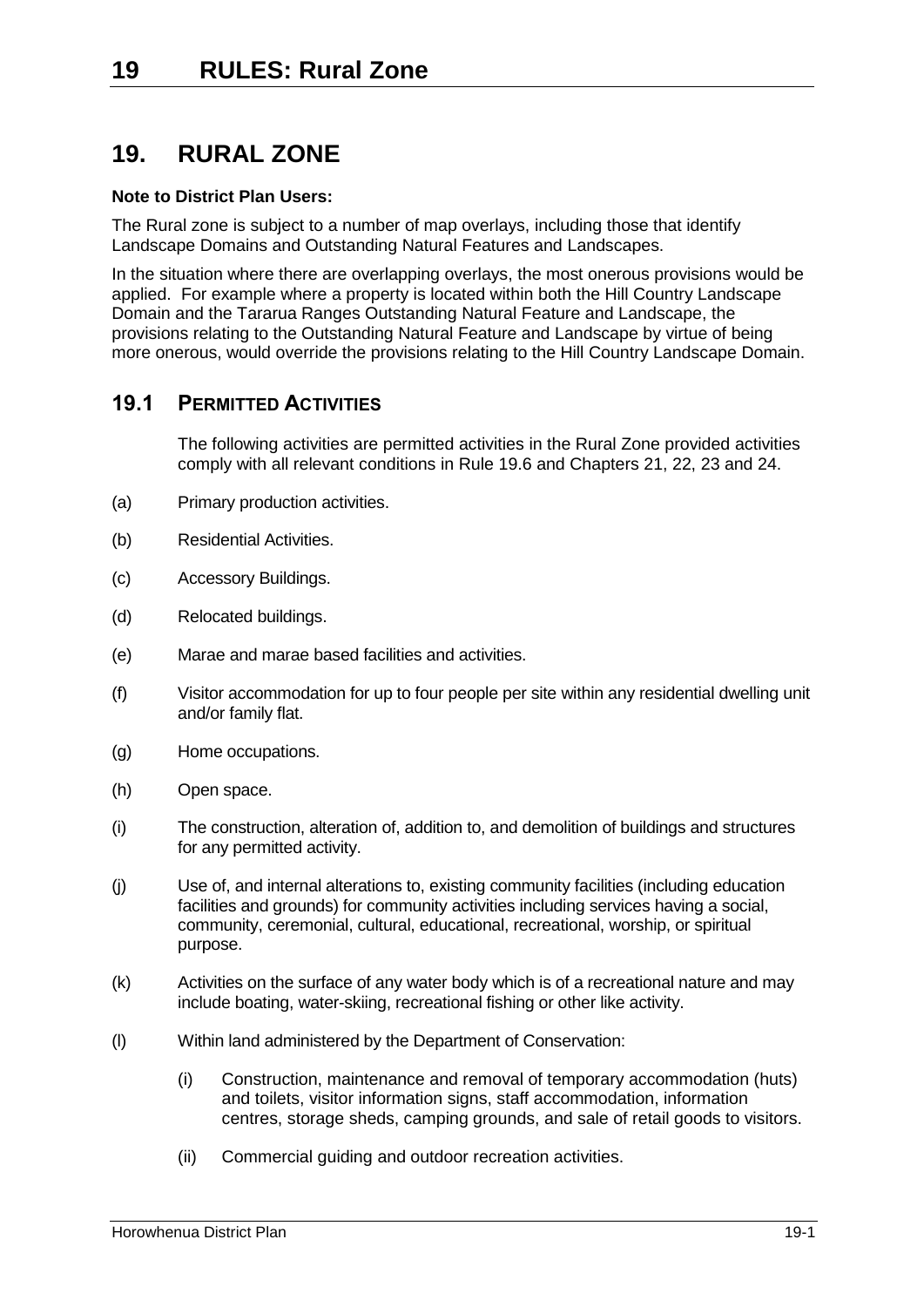- (iii) Species protection and conservation management work including construction and demolishing enclosures, traps, restoration and revegetation work and scientific research.
- (iv) Control of pest plants and animal pests.
- <span id="page-1-0"></span>(m) The following network utilities and electricity generation activities:
	- (i) The construction, operation, maintenance and minor upgrading of network utilities.
	- (ii) Wind monitoring masts.
	- (iii) Domestic scale renewable energy device.
	- (iv) The operation, maintenance, refurbishment, enhancement and minor upgrading of an existing energy generation facility including an increase in floor area of up to 15% of the existing gross floor area.
- (n) The following types of signs:
	- (i) Advertising signs located on the site to which the activity relates, including public facility or information signs identifying a building, property or business.
	- (ii) Official signs.
	- (iii) Temporary signs.
	- (iv) Signs advertising the sale or auction of land or premises.
	- (v) Health and safety signs.
- <span id="page-1-1"></span>(o) Within the Flood Hazard Overlay Areas (including Moutoa Floodway) only, the following activities:
	- (i) Primary production activities.
	- (ii) Soil conservation, erosion protection, river control or flood protection works undertaken by, or on behalf of, the Horizons Regional Council.
	- (iii) Maintenance or minor upgrading of existing network utilities.
	- (iv) Installation of underground network utilities.
	- (v) New above ground lines including support poles.
	- (vi) New network utility masts.
	- (vii) New network utility cabinets/buildings.

Notes:

 For the definitions of 'maintenance' and 'minor upgrading' refer to Rules 22.1.10(a) and (c) in relation to existing network utilities.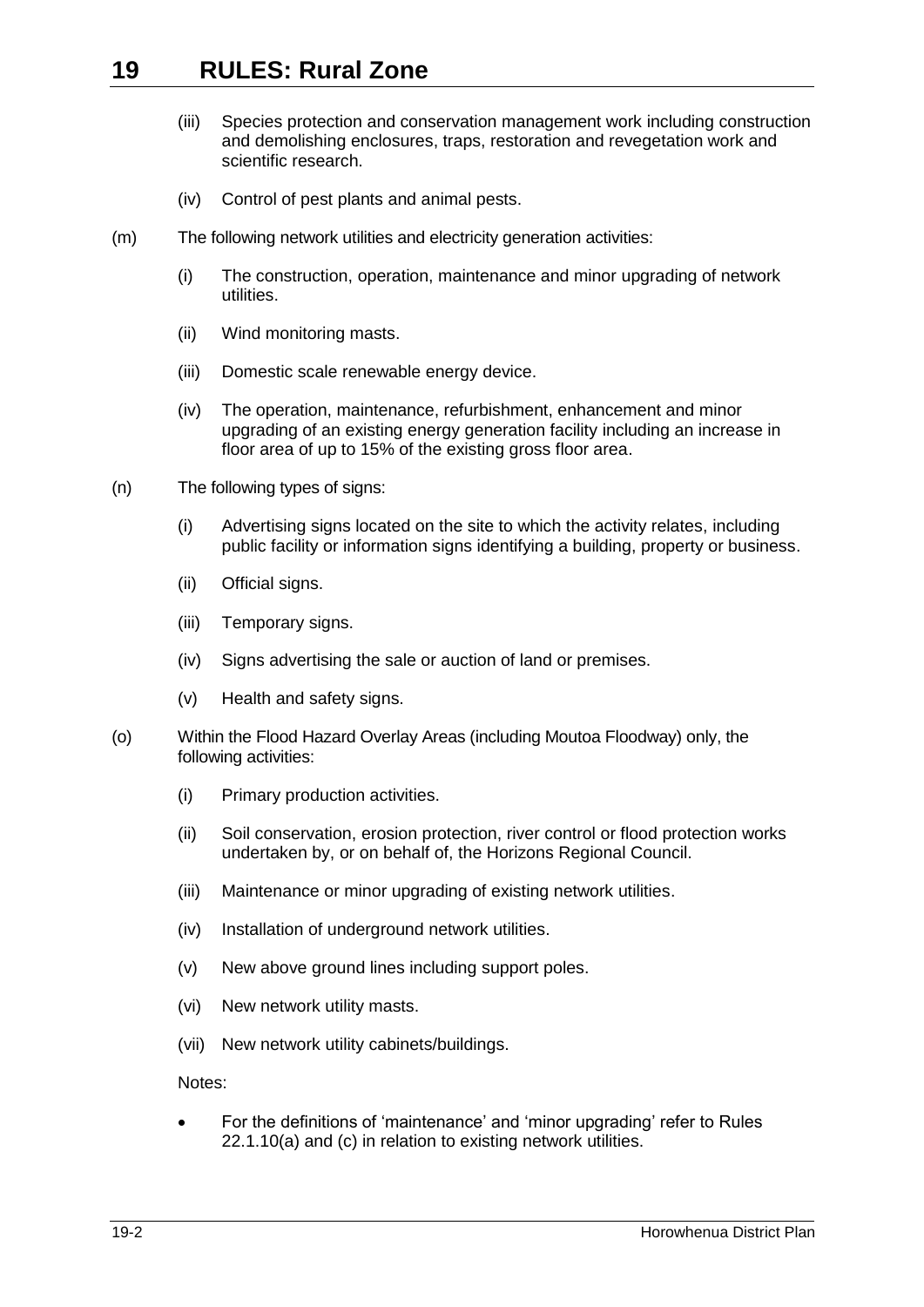- All activities, buildings and structures within the Moutoa Floodway are controlled by Horizons Regional Council under its designation for this area.
- Refer to rules in Horizons Regional Council's One Plan relating to activities in the bed of lakes and rivers, for land adjacent to rivers, all land use activities in the coastal marine area, coastal foredunes, areas with flood control and drainage schemes, and erosion protection works that cross or adjoin mean high water springs.
- The rules associated with Network Utilities are contained within Chapter 22.
- (p) Soil conservation, erosion protection, river control or flood protection works undertaken by, or on behalf of Horizons Regional Council.
- (q) Where a building or structure is listed in Schedule 2 Historic Heritage the following are permitted activities:
	- (i) The maintenance, redecoration and repair of the interior and exterior of a Group 1 or 2 building or structure.
	- (ii) Internal alteration of a Group 2 building.
- (r) Where a site is listed in Schedule 2 Historic Heritage, the following are permitted activities:
	- (i) Maintenance and repair of existing lawns, gardens, structures (including fences), buildings and signage on any site.
	- (ii) Removal of vegetation on any site.
- (s) Where a tree is listed in Schedule 3 Notable Trees the following are permitted activities:
	- (i) The removal or partial removal of a Notable Tree.
	- (ii) Any activities within the drip line of a Notable Tree.
	- (iii) Any trimming and maintenance of a Notable Tree.

*Note: The above activities must comply with all Conditions for Permitted Activities specified in Rule [19.6.27.](#page-24-0)*

- (t) Temporary activities.
- (u) Temporary military training activities.
- (v) Earthworks within both the Coastal Outstanding Natural Feature and Landscape and Coastal Foredune Area, being the strip of land between the coastal marine area and a line roughly parallel with the beach, extending 200 metres inland of the first line of vegetation, for which a consent is not required by the Manawatu-Wanganui Regional Council, or for which a consent has been granted by the Manawatu-Wanganui Regional Council and has been provided to the Council prior to any earthworks being undertaken.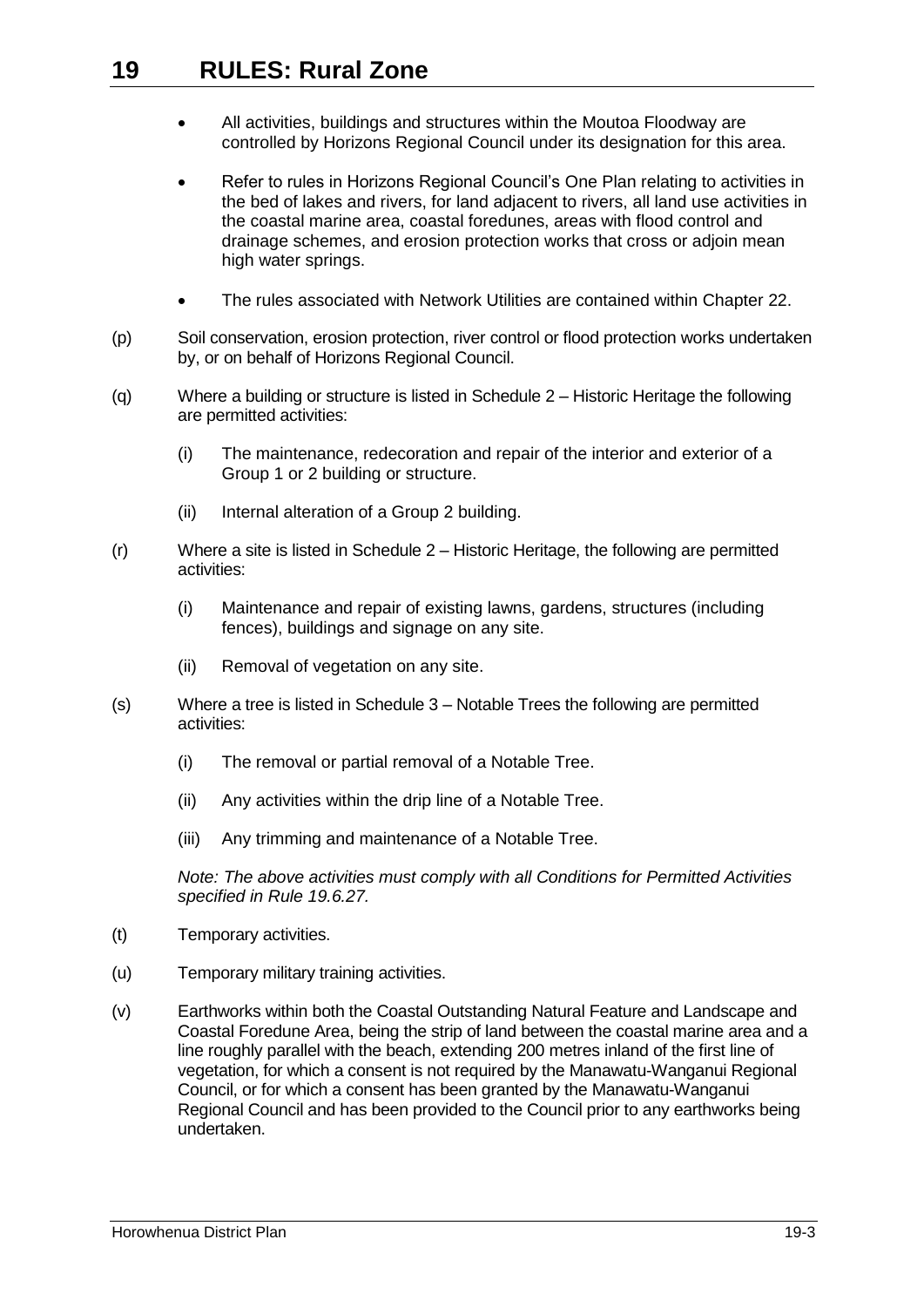- (w) Earthworks within the Coastal Outstanding Natural Feature and Landscape, but outside the Coastal Foredune Area, being the strip of land between the coastal marine area and a line roughly parallel with the beach, extending 200 metres inland of the first line of vegetation, that comply with the following:
	- (i) No more than 2.5 metres (cut or fill) measured vertically
	- (ii) Where earthworks exceed 2.5 metres (cut or fill) measured vertically, those earthworks shall not exceed 3.5 metres (cut or fill) measured vertically and shall not exceed a distance of 50 metres in continuous horizontal length
	- (iii) Where the earthworks are to be undertaken on a dune, the vertical height of the dune, or any part of that dune, prior to the earthworks shall be no greater at any point than 10 metres from toe to summit.
	- (iv) All disturbed surfaces shall be revegetated within 6 months of the completion of the earthworks.



Note: The figure below illustrates the Coastal Foredune Area

- (x) Maintenance of flood control, erosion control, or drainage works by or on behalf of the Manawatu-Wanganui Regional Council within the Manawatu River Estuary, Coastal and Lake Horowhenua Outstanding Natural Features and Landscapes.
- (y) Earthworks (Refer to Rules [19.4.10\(a\)\(v\)](#page-9-0) Earthworks within the heritage setting of a Group 1 or 2 building or structure, [19.4.11\(a\)\(ii\)](#page-9-1) Earthworks within a site that is listed in Schedule 2- Historic Heritage, and [19.5.3\(a\)](#page-12-1) Earthworks within an Outstanding Natural Feature and Landscape).
- <span id="page-3-0"></span>(z) Buildings and development within the Muhunoa West Forest Park Overlay.

Note: National Environmental Standards:

- For any activities on contaminated or potentially contaminated land, refer to the National Environmental Standard for Assessing and Managing Contaminants in Soil to Protect Human Health) Regulations 2011.
- For any Telecommunication or Radiocommunication facilities / activities that are located within a legal road reserve, refer to the Resource Management (National Environmental Standard for Telecommunications Facilities) Regulations 2008.
- For any activities involving the operation, maintenance, upgrading, relocation, or removal of an existing transmission line that is part of the national grid, as defined in the regulation, refer to the National Environmental Standards for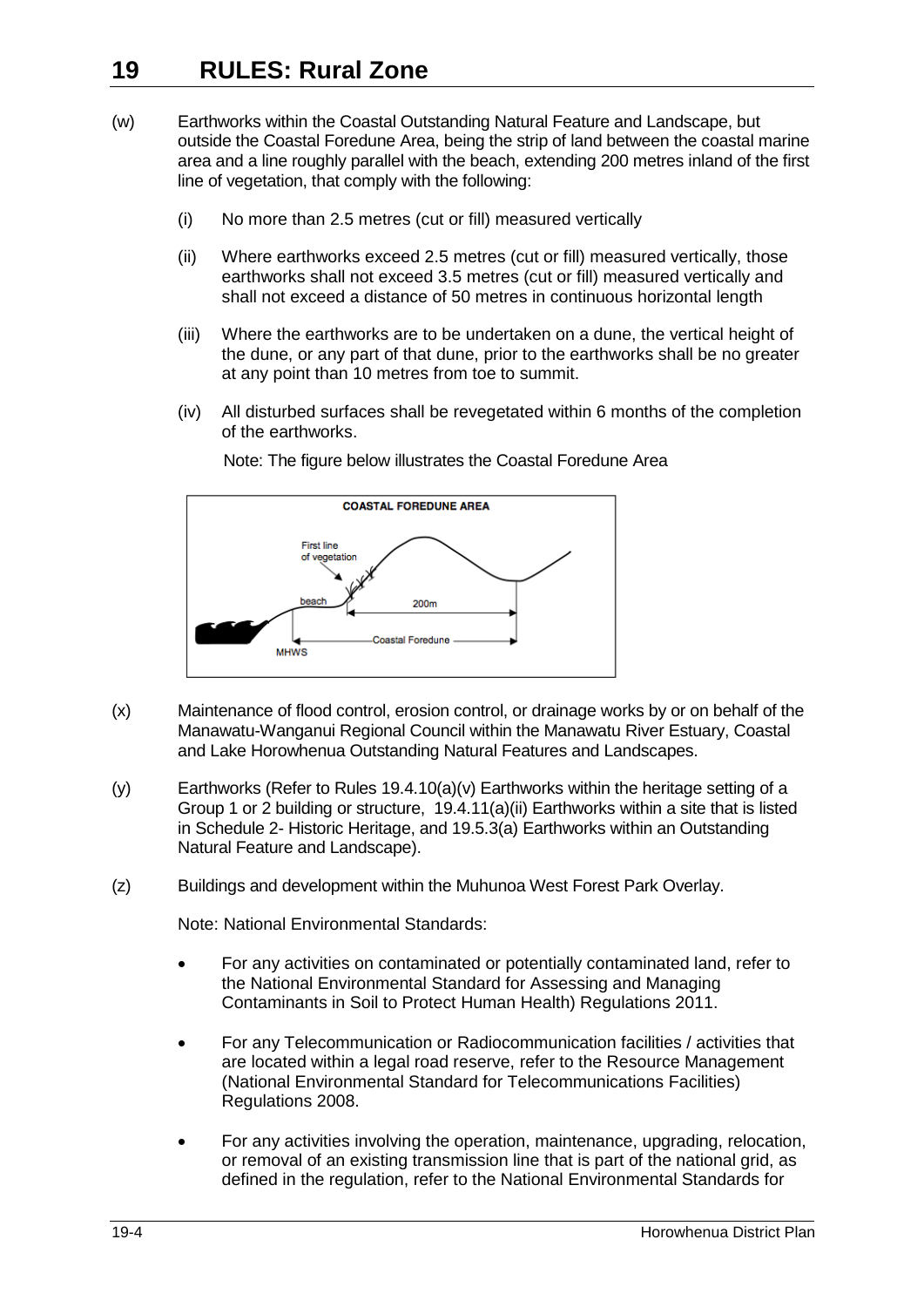Electricity Transmission Activities Regulations 2009. The regulations contain a separate code of rules for those activities listed. Except as provided for by the regulation, no rules in this District Plan apply to such activities.

## **19.2 CONTROLLED ACTIVITIES**

The following activities shall be controlled activities in the Rural Zone provided activities comply with all relevant conditions in Rule [19.7](#page-29-0) and Chapters 21, 22, 23 and 24. Refer to Rule [19.7](#page-29-0) for matters of control and conditions.

- <span id="page-4-1"></span>(a) Any subdivision of land (Refer Rule [19.7.1](#page-29-1) and [19.7.2\)](#page-32-0).
- <span id="page-4-0"></span>(b) Any boundary adjustment subdivision within Flood Hazard Overlay Areas (Refer Rule [19.7.4\)](#page-37-0)
- <span id="page-4-2"></span>(c) Road-side sales activities on roads other than State Highways (Refer Rule [19.7.5\)](#page-37-1).
- <span id="page-4-3"></span>(d) The placement of any non-residential relocated building and/or relocated accessory building over 40m<sup>2</sup> in gross floor area on any site (Refer Rul[e 19.7.6\)](#page-37-2)
- <span id="page-4-4"></span>(e) Habitable buildings within a buffer of 800 metres of the Wastewater Treatment Plant, Mako Mako Road, Levin as identified on the Planning Map (Refer Rule [19.7.7\)](#page-38-0).

Note: The buffer zone shall be measured from and applied to all land within 800 metres of the peripheral boundary of the Levin Wastewater Treatment Plant being Part Section 24, Lot 1 DP 28296 and Lot 1 DP 30808 as designated at D114 in Schedule 1.

- <span id="page-4-5"></span>(f) Earthquake strengthening of any Group 2 building listed in Schedule 2 - Historic Heritage (Refer Rule [19.7.8\)](#page-39-0).
- <span id="page-4-6"></span>(g) Any temporary filming activity that exceeds the duration standard set out in Rule [19.6.29\(b\)\(i\).](#page-26-0) Refer (Rule [19.7.9\)](#page-39-1).
- <span id="page-4-7"></span>(h) Any temporary military training activity that does not comply with the permitted activity conditions in Rule [19.6.30.](#page-26-1) (Refer Rule [19.7.10\)](#page-39-2).

## **19.3 RESTRICTED DISCRETIONARY ACTIVITIES**

The following activities shall be restricted discretionary activities in the Rural Zone provided activities comply with all relevant conditions in Rule [19.8.](#page-40-0) Refer to Rule [19.8](#page-40-0) for matters of discretion and conditions

## <span id="page-4-8"></span>**19.3.1 Non-compliance with Permitted Activity**

(a) Any permitted activity which does not comply with any condition in Rul[e 19.6](#page-12-0) or Chapters 21, 22, 23 and 24 of this District Plan shall be a restricted discretionary activity except for activities that are specified as discretionary activities or noncomplying activities in Rule[s 19.4](#page-7-0) and [19.5.](#page-11-0) (Refer Rule [19.8.1\)](#page-40-1)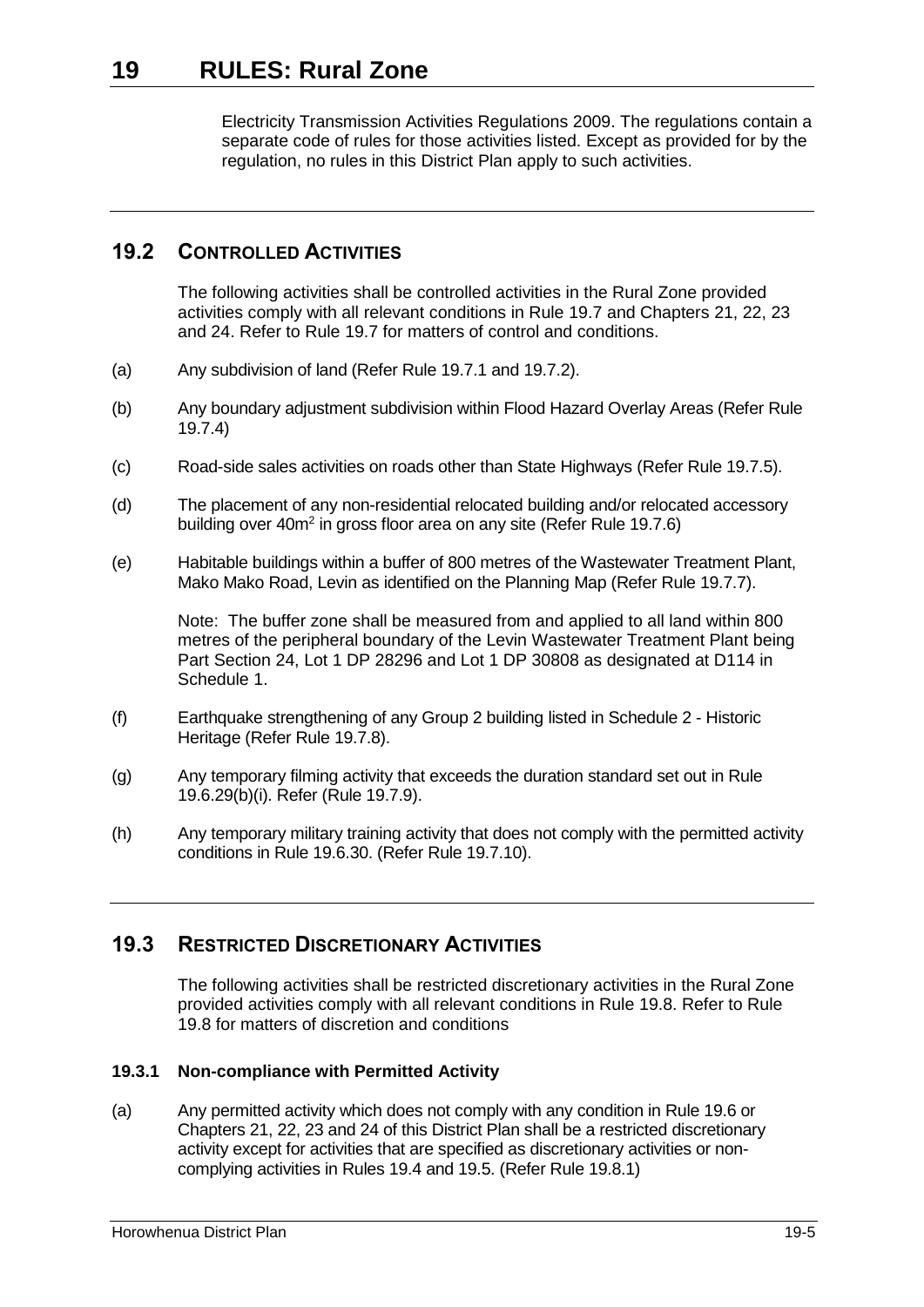Note: Where resource consent applications involve activities within the National Grid Corridor, Council will forward copies of applications to Transpower as an affected party.

## <span id="page-5-0"></span>**19.3.2 Non-compliance with Controlled Activity**

(a) Any controlled activity (excluding subdivision) which does not comply with any condition in Rule [19.7](#page-29-0) or Chapters 21, 22, 23 and 24 of this District Plan shall be a restricted discretionary activity except for activities that are specified as discretionary activities or non-complying activities in Rules [19.4](#page-7-0) an[d 19.5.](#page-11-0) (Refer Rul[e 19.8.2\)](#page-40-2)

## <span id="page-5-1"></span>**19.3.3 Flood Hazard Overlay Areas (excluding Moutoa Floodway)**

(a) Any permitted activity within a Flood Hazard Overlay Area (excluding Moutoa Floodway) that does not comply with the permitted activity standards in Rul[e 19.6.12.](#page-17-0) (Refer Rule [19.8.4\)](#page-41-0)

## **19.3.4 Historic Heritage**

- <span id="page-5-2"></span>(a) Earthquake strengthening of any Group 1 building listed in Schedule 2 - Historic Heritage. (Refer Rule [19.8.5\)](#page-41-1)
- <span id="page-5-3"></span>(b) Any signs attached to, or within the heritage setting of, a building, structure or site listed in Schedule 2 – Historic Heritage that do not comply with the relevant permitted activity conditions. (Refer Rule [19.8.6\)](#page-41-2)

## <span id="page-5-4"></span>**19.3.5 Remote Advertising Signs**

(a) Any remote advertising sign. (Refer Rule [19.8.7\)](#page-42-0)

## <span id="page-5-5"></span>**19.3.6 Subdivision in all Rural Landscape Domains**

- (a) Within all Rural Landscape Domains, any subdivision that does not comply with any condition in Rules [19.6](#page-12-0) and [19.7.2](#page-32-0) and Chapters 21, 22, 23 and 24 of this District Plan, provided that the conditions for Controlled Activities in Rule [19.7.3](#page-34-0) are met. (Refer Rule [19.8.12\)](#page-44-0)
- <span id="page-5-6"></span>(b) Any subdivision with access to a State Highway or Limited Access Road provided the standards for Controlled Activities in Rule[s 19.7.2](#page-32-0) and [19.7.3](#page-34-0) are met. (Refer Rule [19.8.13\)](#page-45-0)
- <span id="page-5-7"></span>(c) Any subdivision with access over or under the North Island Main Trunk Railway Line, provided the standards for Controlled Activities in Rules [19.7.2](#page-32-0) an[d 19.7.3](#page-34-0) are met. (Refer Rule [19.8.14\)](#page-46-0)
- <span id="page-5-8"></span>(d) Any subdivision that creates a Conservation Lot except in the Hill Country landscape domain, provided the subdivision complies with the all conditions for Controlled Activities in Rules [19.7.2](#page-32-0) and [19.7.3](#page-34-0) (except for the number of additional lots that can be created and the Parent title issued date or consent issued date), and the conditions for Restricted Discretionary Activities in Rule [19.8.12](#page-44-0) are met. (Refer Rule [19.8.15\)](#page-46-1)
- <span id="page-5-9"></span>(e) Any subdivision within 32 metres of the centre line of High Voltage Transmission Lines provided the standards for Controlled Activities in Rules [19.7.2](#page-32-0) an[d 19.7.3](#page-34-0) are met. (Refer Rule [19.8.16\)](#page-46-2)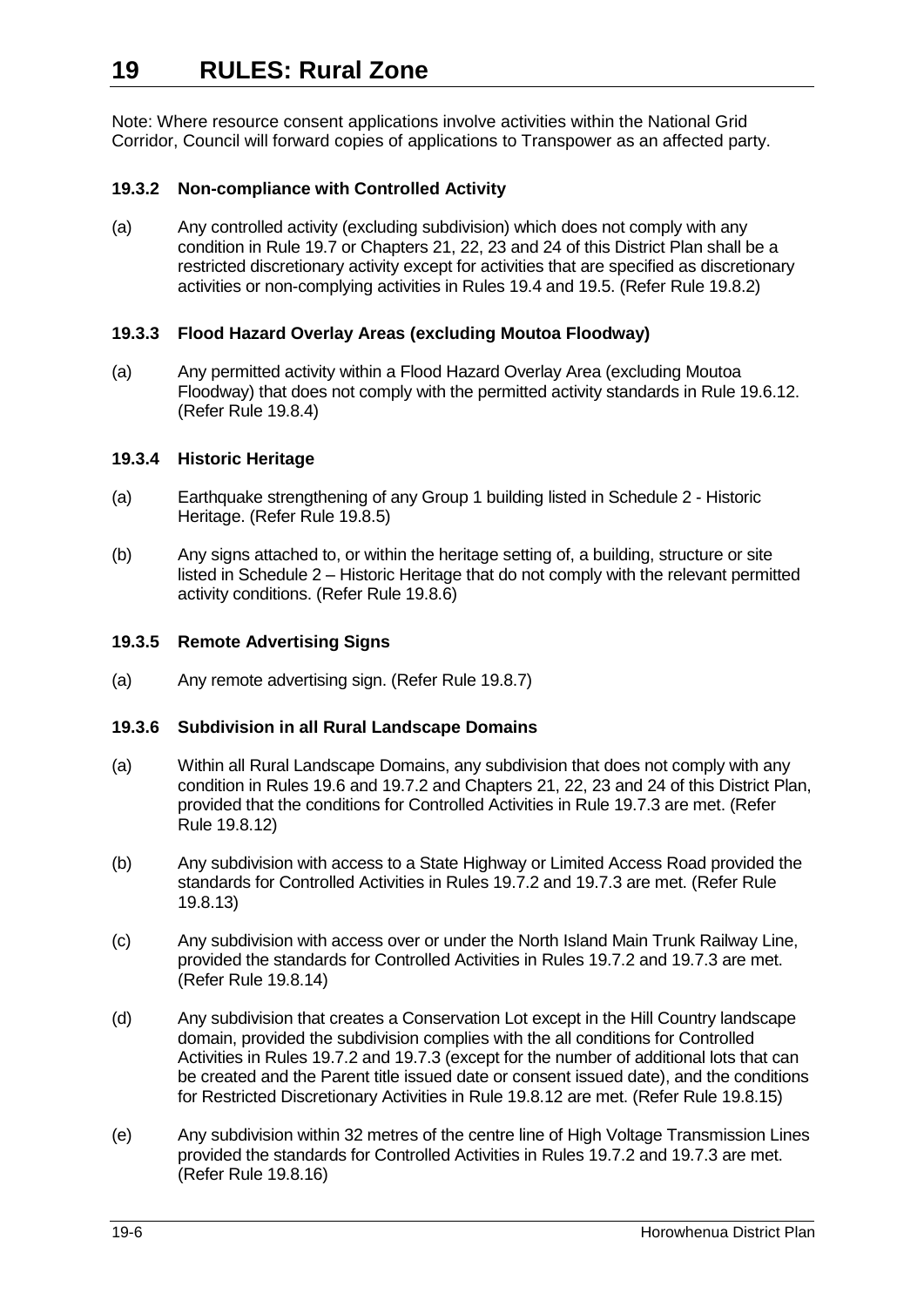Note: Where resource consent applications involve activities within the National Grid Corridor, Council will forward copies of applications to Transpower as an affected party.

## <span id="page-6-0"></span>**19.3.7 Subdivision and Buildings in Individual Landscape Domains**

- (a) Any subdivision within the Foxton Dunefields, Moutoa-Opiki Plains, Tararua Terraces, Levin-Koputaroa, Levin-Ohau, Kuku and Manakau Downlands Landscape Domains that does not comply with any of the conditions for Controlled Activities in Rule [19.7.3,](#page-34-0) provided that the conditions for Restricted Discretionary Activities in Rule [19.8.18](#page-48-0) are met. (Refer Rule 19.8.17)
- <span id="page-6-1"></span>(b) Buildings within those parts of the Coastal Environment and Coastal Lakes Landscape Domains that are not Outstanding Natural Features and Landscapes except for:
	- (i) Buildings, additions and alterations that do not exceed 5m in height.
	- (ii) Buildings, additions and alterations that do not exceed 5m in height and are on a dune or part of a dune that is no greater than 10m from toe to summit.
	- (iii) Primary production buildings.
	- (iv) Buildings for temporary activities.
	- (v) Buildings in the Muhunoa West Forest Park Overlay (Refer Rule [19.1\(z\)\)](#page-3-0).
	- (vi) Buildings and structures within the Waikawa Beach Strathnaver Coastal Natural Character Area Overlay (Refer Rule [19.3.9\)](#page-7-1).
	- (vii) Buildings and Structures within the Coastal Natural Character and Hazard Overlay Area (Refer Rule [19.4.7\)](#page-8-0).

Note: For the purpose of Rule [19.3.7](#page-6-0) Primary Production Building means any building used principally to support primary production activities. This shall include buildings used for storage and management of stock but shall exclude buildings used in total or in part for residential activities.

- <span id="page-6-2"></span>(c) Buildings within those parts of the Hill Country Landscape Domain that are not Outstanding Natural Features and Landscapes except for:
	- (i) Buildings, additions and alterations that do not exceed 5 metres in height and that are located 20 metres vertically below an Important Ridgeline (as identified on the Planning Maps), measured from the roofline of the house.
	- (ii) Primary production buildings.
	- (iii) Buildings for temporary activities.

Note: For the purpose of Rule [19.3.7](#page-6-0) Primary Production Building means any building used principally to support primary production activities. This shall include buildings used for storage and management of stock but shall exclude buildings used in total or in part for residential activities.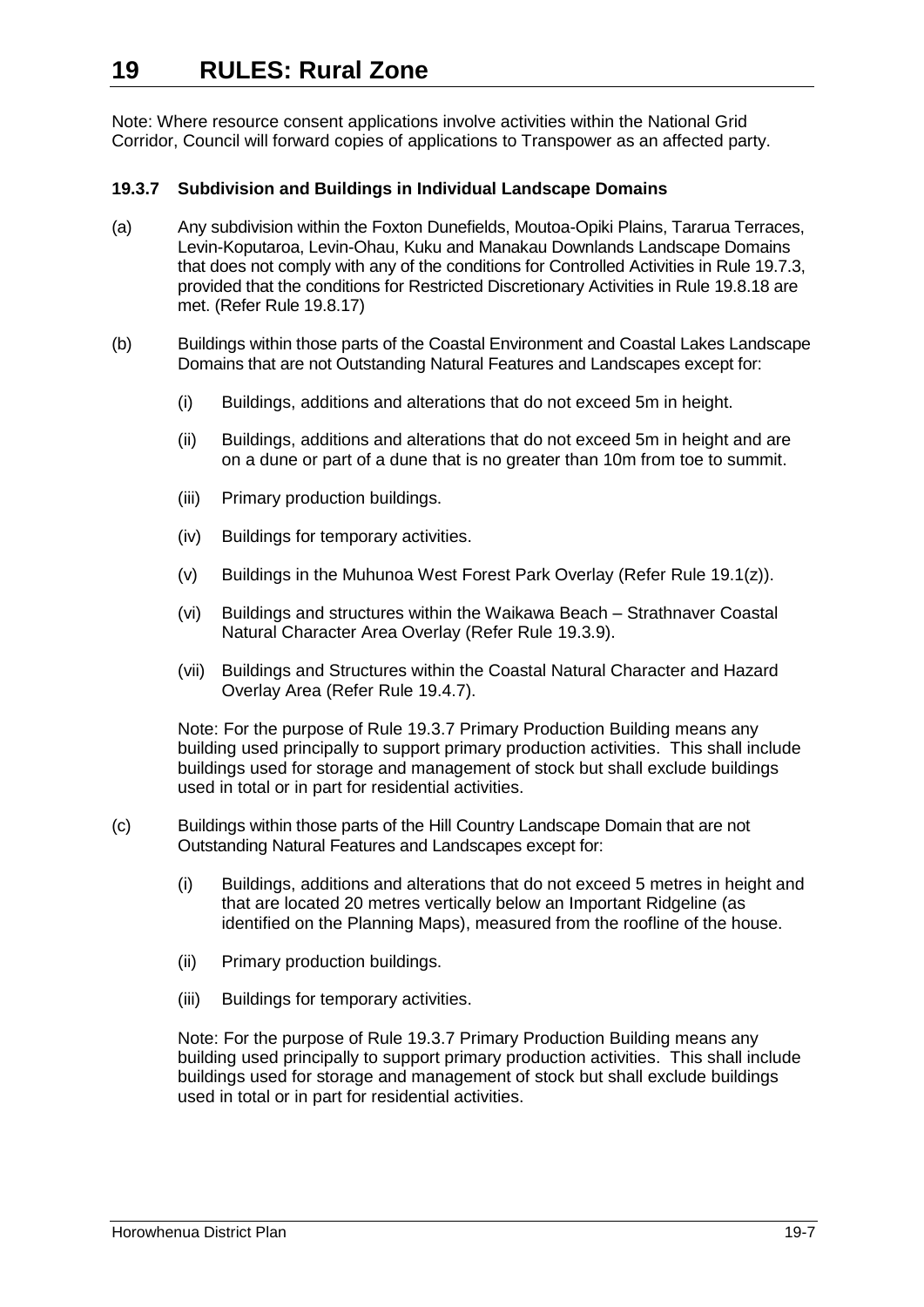## <span id="page-7-2"></span>**19.3.8 Outstanding Natural Features and Landscapes**

(a) Any new or upgraded flood control, erosion control, or drainage works carried out by or on behalf of the Manawatu-Wanganui Regional Council within a Flood Control or Drainage Scheme located in the Manawatu River Estuary, Coastal and Lake Horowhenua Outstanding Natural Feature and Landscapes. (Refer Rule [19.8.19\)](#page-50-0)

#### <span id="page-7-1"></span>**19.3.9 Buildings and Structures in the Waikawa Beach - Strathnaver Coastal Natural Character Area Overlay**

(a) Any buildings and structures in the Waikawa Beach - Strathnaver Coastal Natural Character Area Overlay. (Refer Rule [19.8.8\)](#page-42-1)

## **19.3.10 Aggregate Extraction**

(a) Aggregate extraction activities not within Outstanding Natural Features and Landscapes (Refer Rule [19.8.9\)](#page-43-0).

Note: Refer to Chapter 25 for Assessment Criteria as a guide for preparing an assessment of environmental effects to accompany a resource consent application for any of the above activities.

## **19.3.11 Relocated Buildings**

(a) The placement of any residential relocated building over  $40m^2$  in gross floor area that does not comply with the conditions in Rule 19.6.31(b) (Refer Rule 19.8.20)

## <span id="page-7-0"></span>**19.4 DISCRETIONARY ACTIVITIES**

The following activities shall be discretionary activities in the Rural Zone:

## **19.4.1 General**

(a) Any activity that is not a permitted, controlled, restricted discretionary, or noncomplying activity is a discretionary activity.

## **19.4.2 Residential Density**

- (a) Two or more residential dwelling units or family flats per site on sites up to 40 hectares.
- (b) Three or more residential dwelling units or family flats per site on sites between 40 hectares up to 100 hectares.
- (c) Four or more residential dwelling units or family flats per site on sites 100 hectares and over.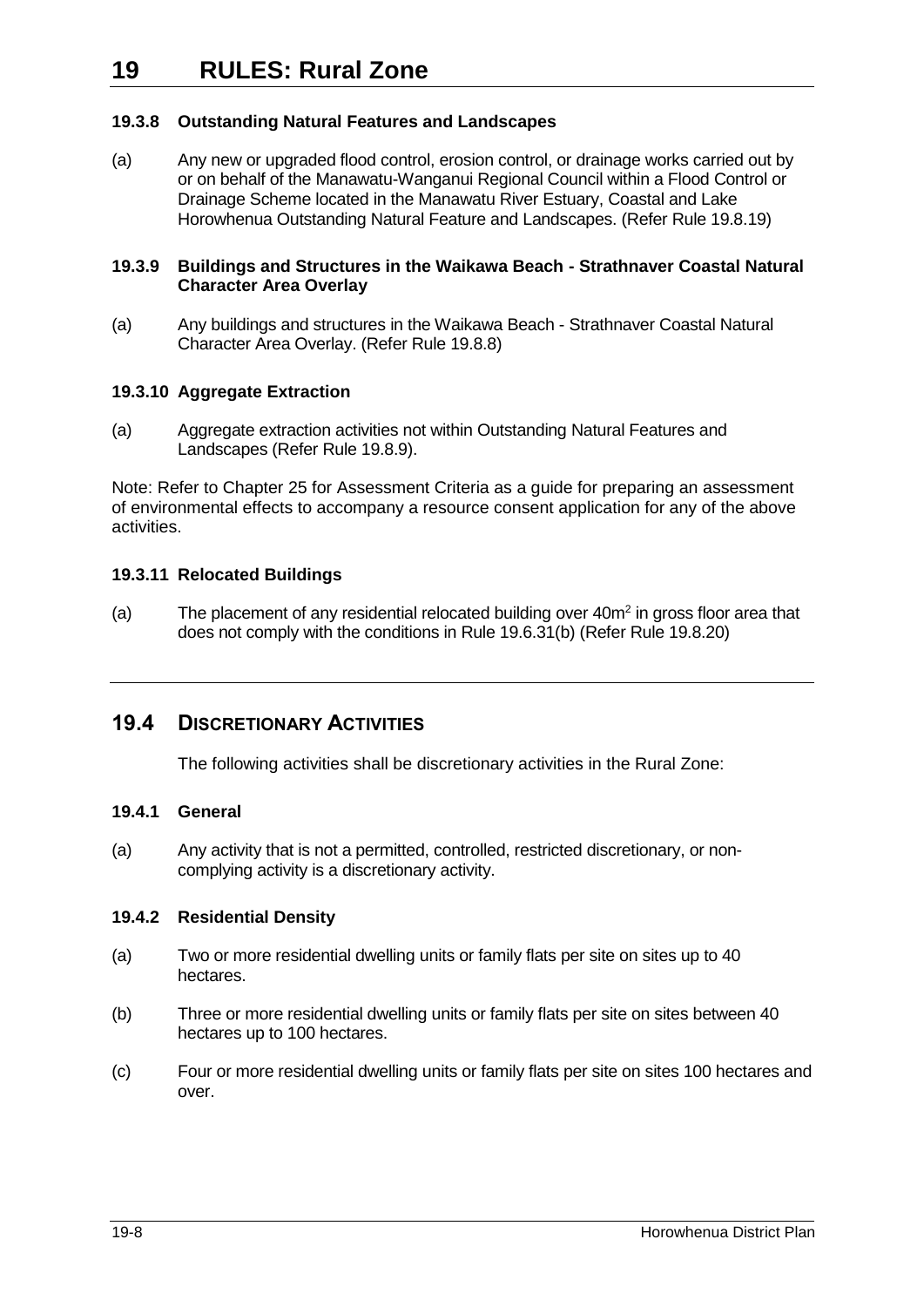## **19.4.3 Community Entrance Signs**

(a) Community Entrance signs that do not comply with the restricted discretionary activity conditions in Rule [19.8.7\(b\)\(i\).](#page-42-2)

#### **19.4.4 Community Facilities**

(a) New community facilities or external additions and alterations to existing community facilities (including education facilities and grounds) for community activities including services having a social, community, ceremonial, cultural, educational, recreational, worship, or spiritual purpose.

#### **19.4.5 Buildings and Network Utilities - Outstanding Natural Feature and Landscape**

(a) Any building or network utility with a height of more than 3m and less than 7m on any land shown or specified as an Outstanding Natural Feature and Landscape on the Planning Maps.

#### **19.4.6 Network Utilities and Electricity Generation**

- (a) Lines and support structures (including towers, masts and poles) for conveying electricity at a voltage exceeding 110kV.
- (b) Wind energy facilities.

#### <span id="page-8-0"></span>**19.4.7 Buildings, Structures and Subdivision in the Coastal Natural Character and Hazard Overlay Area**

(a) Any buildings, structures and the subdivision of land (excluding boundary adjustments) in the Coastal Natural Character and Hazard Overlay Area identified on the Planning Maps.

For the purposes of this rule, 'structures' does not include permanent or temporary structures designed to assist or restrict pedestrian access (such as fences, bollards, timber walkways and steps) or for passive recreation use (such as picnic tables, barbeques, and rubbish/recycling bins).

## **19.4.8 Flood Hazard Overlay Area (excluding Moutoa Floodway)**

- (a) Any activity within the Flood Hazard Overlay Areas (excluding Moutoa Floodway) that is not listed as a permitted or controlled activity, including but not limited to the following:
	- (i) Any erection, placement, alteration of or addition to any habitable building or structure.
	- (ii) Any new network utilities (except installation of underground network utilities, above ground lines, network utility masts, and network utility cabinets/buildings which are a permitted activity under Rule [19.1\(m\)\)](#page-1-0).
	- (iii) Any subdivision of land (except for boundary adjustments which are a controlled activity under Rule [19.2\(b\)\)](#page-4-0).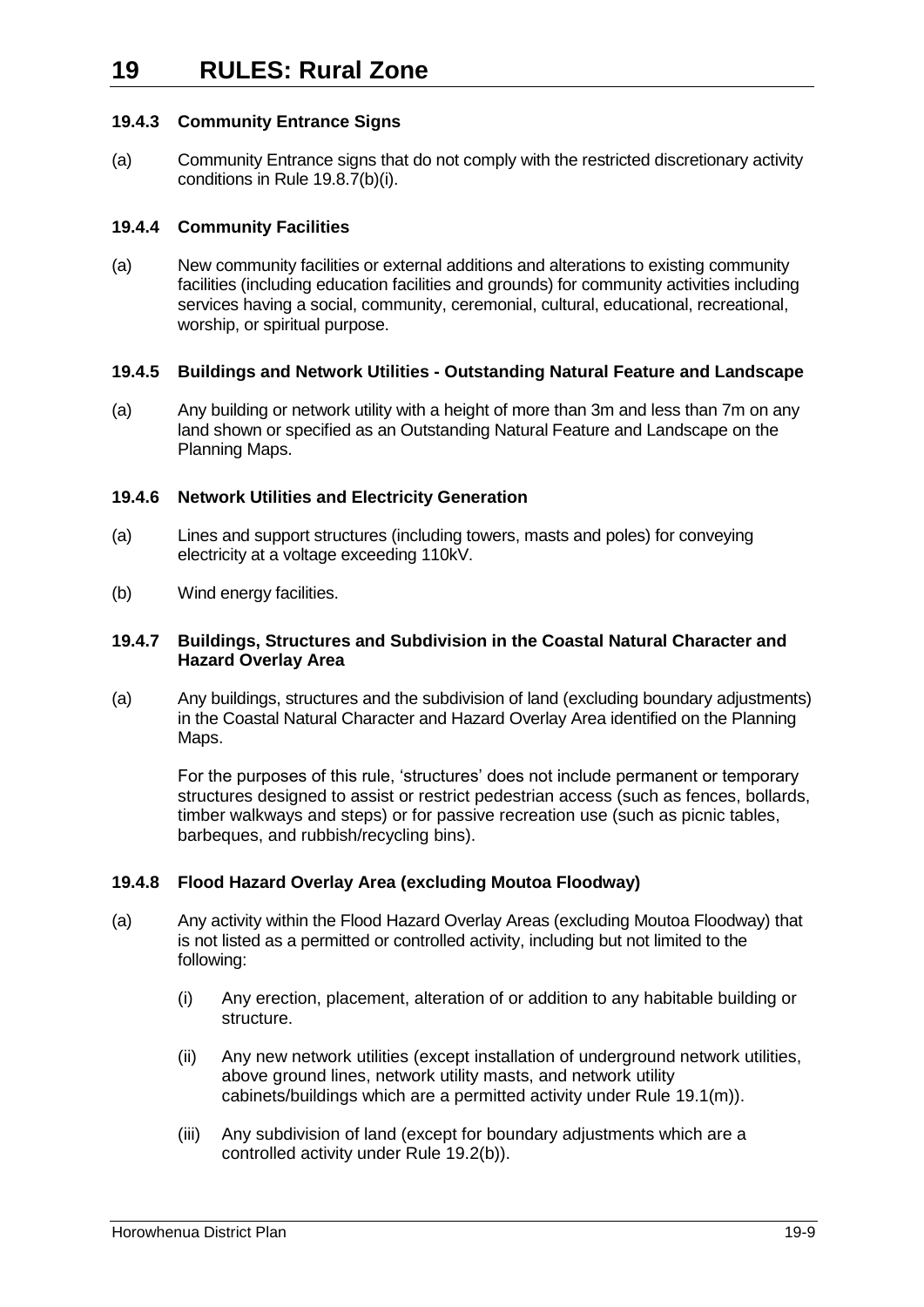- (iv) Any activity involving storage or disposal of hazardous substances but does not include those hazardous substances, facilities and activities listed in Rule 23.1.1 (Exemptions).
- (v) Visitor accommodation.

## **19.4.9 Moutoa Floodway**

- (a) Any permitted activity within the Moutoa Floodway that does not comply with the permitted activity conditions in Rule [19.6.11.](#page-17-1)
- (b) Any activities (including buildings and structures) within the Moutoa Floodway that are not listed as a permitted activity under Rule [19.1\(o\).](#page-1-1)
- (c) Any subdivision of land within the Moutoa Floodway.

## **19.4.10 Historic Heritage – Buildings and Structures**

- (a) Where a building or structure is listed in Schedule 2 Historic Heritage, the following are discretionary activities:
	- (i) Alteration to, or relocation of, a Group 1 or 2 building or structure.
	- (ii) Demolition of a Group 2 building or structure.
	- (iii) Subdivision within the heritage setting of a Group 1 or 2 building or structure.
	- (iv) New building or additions to an unlisted building located within the heritage setting of a Group 1 or 2 building or structure.
	- (v) Earthworks within the heritage setting of a Group 1 or 2 building or structure.

<span id="page-9-0"></span>*Any application made under 19.4.10 must demonstrate a regard for policies detailed under Chapter 13 of this Plan, in addition to assessment criteria under 25.7.16, the ICOMOS New Zealand Charter 2010 referenced in this Plan by association, and the Foxton and Shannon Town Centre Design Guide and the Foxton and Shannon Town Centre Heritage Overlay Areas within the District Planning Maps, in undertaking maintenance, conservation and other works on any heritage building, structure or site identified in Schedule 2 Historic Heritage.*

## **19.4.11 Historic Heritage – Sites**

- <span id="page-9-1"></span>(a) Where a site is listed in Schedule 2 – Historic Heritage, the following are discretionary activities:
	- (i) New building or the extension of the footprint of an existing building or structure on a site.
	- (ii) Earthworks.
	- (iii) Subdivision of land.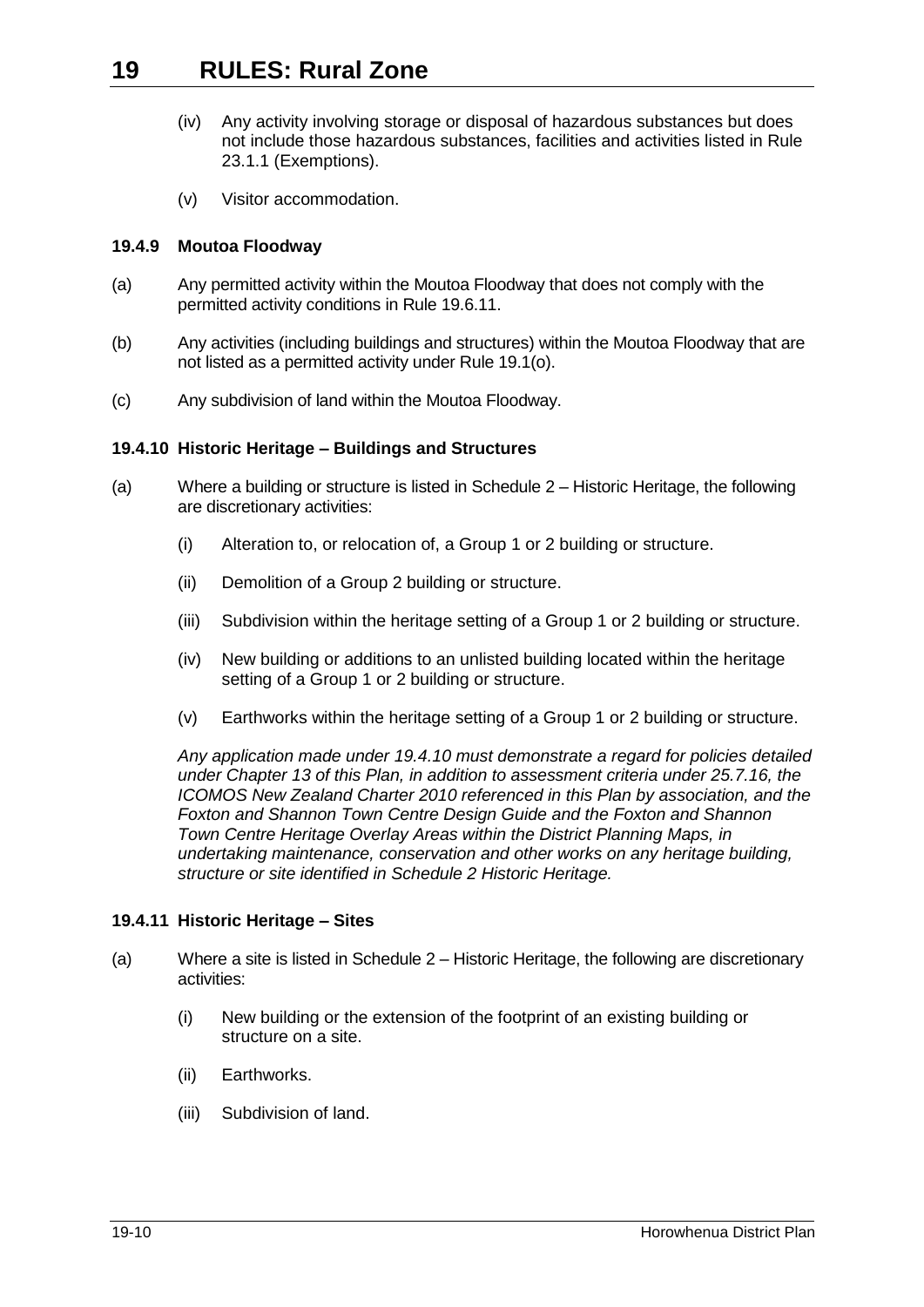## **19.4.12 Notable Trees**

(a) Any permitted work to a listed tree in Schedule 3 - Notable Trees, or any activity within the drip line of a listed Notable Tree, that does not comply with the permitted activity conditions in Rul[e 19.6.27.](#page-24-0)

## **19.4.13 Subdivision in All Landscape Domains**

- (a) Any subdivision creating a Conservation Lot that does not comply with the conditions for Restricted Discretionary Activities in Rule [19.8.15,](#page-46-1) or is within the Hill Country Landscape Domain is a Discretionary Activity.
- (b) Any subdivision of land that contains all or part of a site with any heritage feature identified in Schedule 2: Heritage Features – Structures of this District Plan is a Discretionary Activity.
- (c) Earthworks within both the Coastal Outstanding Natural Feature and Landscape and Coastal Foredune Area, being the strip of land between the coastal marine area and a line roughly parallel with beach, extending 200 metres inland of the first line of vegetation, that are not a permitted or restricted discretionary activity.



Note: The figure below illustrates the Coastal Foredune Area.

## **19.4.14 Subdivision, Building and Structures in Individual Landscape Domains**

- (a) Any subdivision in the Coastal Environment, Coastal Lakes, and Hill Country Landscape Domains that does not comply with the conditions for Controlled Activities in Rul[e 19.7.3](#page-34-0) is a Discretionary Activity provided that the conditions for Discretionary Activities in Rule [19.9.1](#page-52-0) are met.
- (b) Any subdivision in the Moutoa-Opiki Plains and Kuku Landscape Domains that does not comply with the conditions for Controlled Activities in Rule [19.7.3,](#page-34-0) or Restricted Discretionary Activities in Rule [19.8.18,](#page-48-0) provided that the conditions for Discretionary Activities in Rule [19.9.1](#page-52-0) are met.
- (c) Any subdivision in the Foxton Dunefields, Tararua Terraces, Levin-Koputaroa, Levin-Ohau, and Manakau-Downlands Landscape Domain that does not comply with the conditions for Controlled Activities in Rule [19.7.3,](#page-34-0) or Restricted Discretionary Activities in Rul[e 19.8.18](#page-48-0) is a Discretionary Activity.
- (d) Network Utilities with a height of more than 8m located within those parts of the Coastal Environment, Coastal Lakes, Manakau Downlands, and Hill Country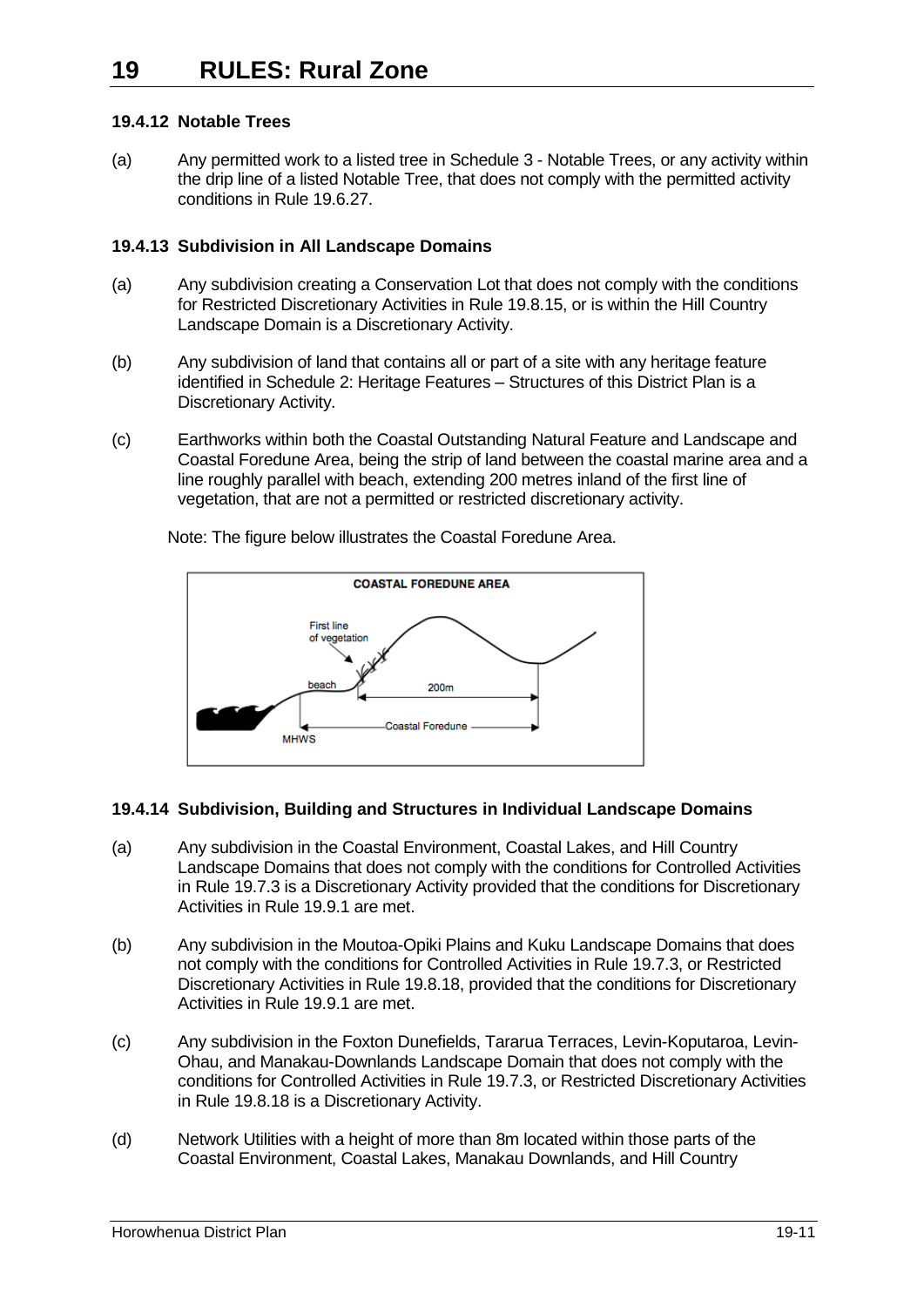Landscape Domains that are not identified as Outstanding Natural Features and Landscapes on the Planning Maps.

#### **19.4.15 Subdivision in the Waikawa Beach - Strathnaver Coastal Natural Character Area Overlay**

(a) Any subdivision of land (excluding boundary adjustments) in the Waikawa Beach - Strathnaver Coastal Natural Character Area Overlay.

#### **19.4.16 Buildings, Structures and Subdivision in the Waikawa Beach - Strathnaver Coastal Hazard Area Overlay**

(a) Any buildings, structures and subdivision of land (excluding boundary adjustments) in the Waikawa Beach - Strathnaver Coastal Hazard Area Overlay identified on the Planning Maps.

## **19.4.17 Subdivision in the Muhunoa West Forest Park Coastal Natural Character and Hazard Area Overlay**

(a) Any subdivision of land (excluding boundary adjustments) in the Muhunoa West Forest Park Coastal Natural Character and Hazard Area Overlay.

## **19.4.18 Aggregate Extraction**

(a) Aggregate extraction activities within Outstanding Natural Features and Landscapes.

Discretionary activities will be assessed but not restricted to the relevant assessment criteria set out in Chapter 25 and the matters set out in Rule [19.9.](#page-52-1)

## <span id="page-11-0"></span>**19.5 NON-COMPLYING ACTIVITIES**

The following shall be non-complying activities in the Rural Zone:

## **19.5.1 Subdivision in all Landscape Domains**

- (a) Any subdivision with access to a State Highway or Limited Access Road which does not meet the conditions for Controlled Activities in Rules [19.7.2](#page-32-0) and [19.7.3,](#page-34-0) Restricted Discretionary Activities in Rules [19.8.17\(](#page-47-0)b), and [19.8.18](#page-48-0) or Discretionary Activity in Rule [19.9.1.](#page-52-0)
- (b) Any subdivision with access over or under the North Island Main Trunk Railway Line, which does not meet the conditions for Controlled Activities in Rule [19.7.2](#page-32-0) and [19.7.3,](#page-34-0) Restricted Discretionary Activities in Rule [19.8.14,](#page-46-0) or Discretionary Activity in Rule [19.9.1.](#page-52-0)

Note: The Council does not consider level crossing access over the North Island Main Trunk Railway Line to constitute legal and physical access in terms of Section 106(1)(c) of the RMA.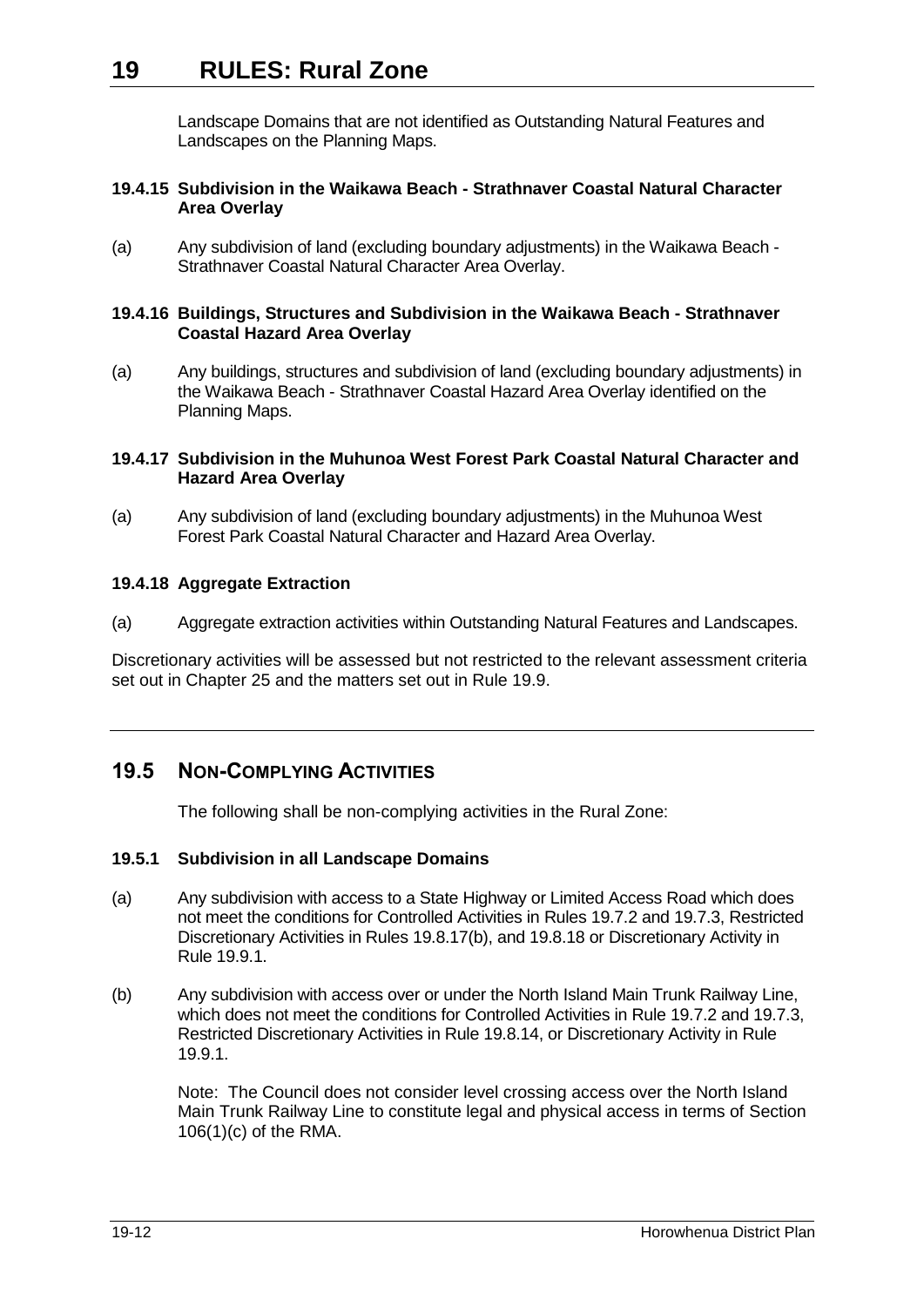## **19.5.2 Subdivision and Buildings in Individual Landscape Domains**

- (a) Any subdivision within the Coastal Environment, Coastal Lakes, and Hill Country Landscape domains that is not a Controlled Activity, or does not comply with the minimum conditions for Discretionary Activities in Rule [19.9.1.](#page-52-0)
- (b) Any subdivision within the Moutoa-Opiki Plains and Kuku Landscape domains that is not a Controlled Activity, Restricted Discretionary Activity, or does not comply with the minimum conditions for Discretionary Activities in Rule [19.9.1.](#page-52-0)

## **19.5.3 Outstanding Natural Features and Landscapes**

<span id="page-12-1"></span>(a) Any building or network utility with a height of more than 7 metres, or earthworks on any land shown or specified as an Outstanding Natural Feature and Landscape on the Planning Maps, except for earthworks on land that is within the Coastal Outstanding Natural Feature and Landscape that are Permitted, Restricted Discretionary, or Discretionary activities.

Note: Bundling of class of consent will not be applied where a line crosses a stream that is an Outstanding Natural Feature and Landscape.

(b) Any wind energy facility on any land within an Outstanding Natural Feature and Landscape on the Planning Maps.

## **19.5.4 Historic Heritage – Buildings, Structures and Sites**

(a) Demolition or destruction of a Group 1 building, structure or a site listed in Schedule 2 – Historic Heritage.

## **19.5.5 National Grid Corridor**

(a) Any activity within the National Grid Corridor that does not comply with conditions in Rule [19.6.15.](#page-19-0)

## <span id="page-12-0"></span>**19.6 CONDITIONS FOR PERMITTED ACTIVITIES**

The following conditions shall apply to all permitted activities:

## **19.6.1 Number of Residential Dwelling Units and Family Flats**

- (a) One residential dwelling unit and one family flat per site on sites up to 40 hectares.
- (b) Two residential dwelling units and one family flat per site on sites between 40 hectares up to 100 hectares.
- (c) Three residential dwelling units and one family flat per site on sites 100 hectares and over.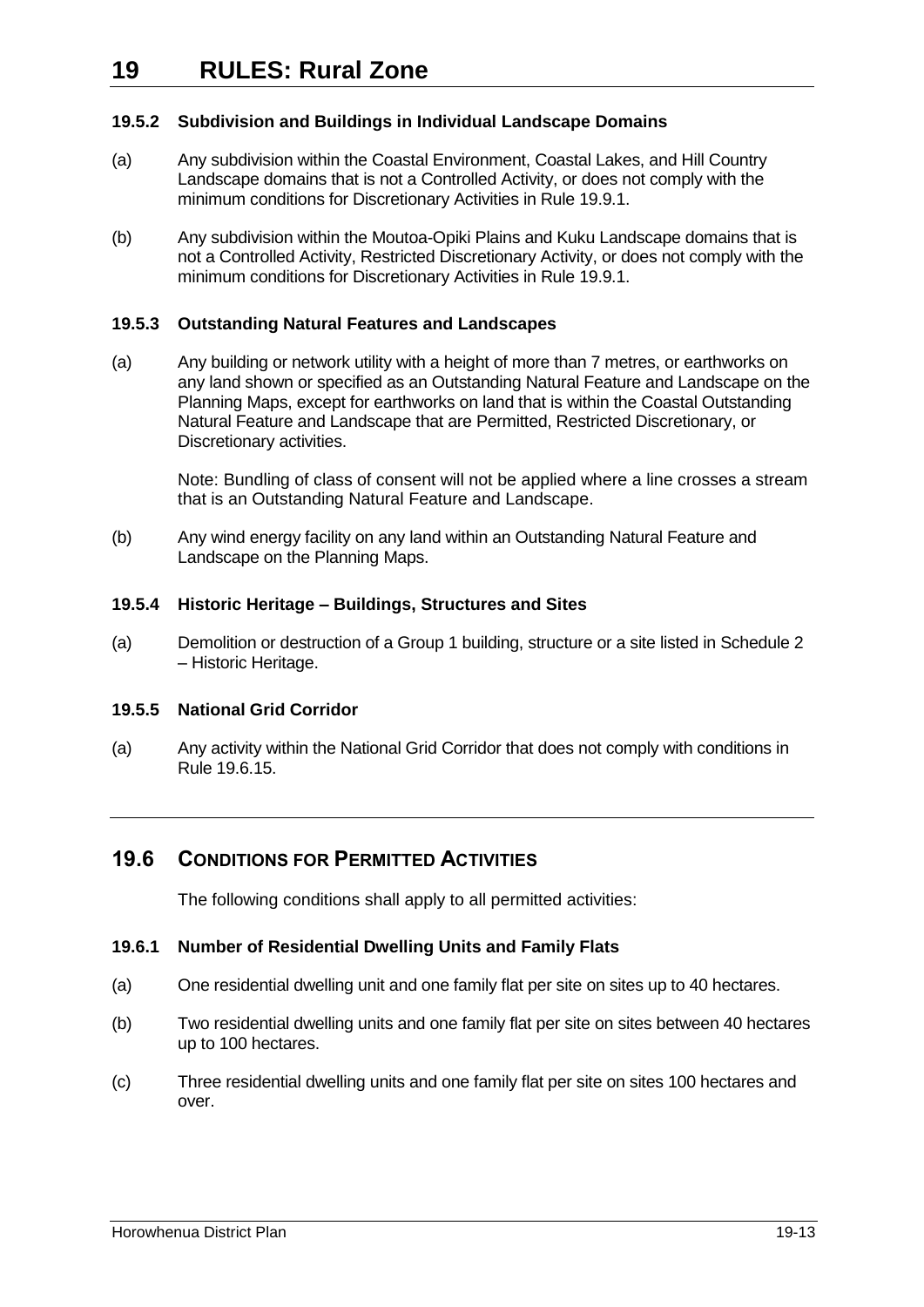## **19.6.2 Family Flats Maximum Floor Area**

(a) A family flat shall have a maximum gross floor area of up to 70m² plus a covered verandah up to 10m² per site.

> Except on sites of 5,000m² or less, where a family flat should have a maximum gross floor area up to 50m² plus a covered verandah up to 10m² per site.

## <span id="page-13-0"></span>**19.6.3 Maximum Building Height**

- (a) No part of any building intended for residential activities shall exceed a height of 10 metres.
- (b) No part of any other building shall exceed a height of 15 metres.

## **19.6.4 Daylight Setback Envelope**

(a) Where a site adjoins the Residential Zone, the daylight setback requirement for the Residential Zone shall apply as if all buildings on the site were part of the Residential Zone.

## <span id="page-13-1"></span>**19.6.5 Building Setbacks from Boundaries and Separation Distances**

- (a) All buildings shall comply with the following setbacks:
	- (i) 10 metres from any District road boundary;
	- (ii) 15 metres from any State Highway boundary;
	- (iii) 10 metres from any other site boundary;
	- (iv) 15 metres from any bank or stream edge;
	- (v) 20 metres from the bed of any water body listed in Schedule 12 Priority Water Bodies.

Except on sites of 5,000m² or less, where the following setbacks apply:

- (vi) 10 metres from any District road boundary;
- (vii) 15 metres from any State Highway boundary;
- (viii) 3 metres from any other site boundary;
- (ix) 10 metres from any residential dwelling unit on any other site;
- (x) 15 metres from any bank or stream edge;
- (xi) 20 metres from the bed of any water body listed in Schedule 12 Priority Water Bodies.
- (b) All residential dwelling units, family flats and sensitive activities shall comply with the following additional setbacks and separation distances: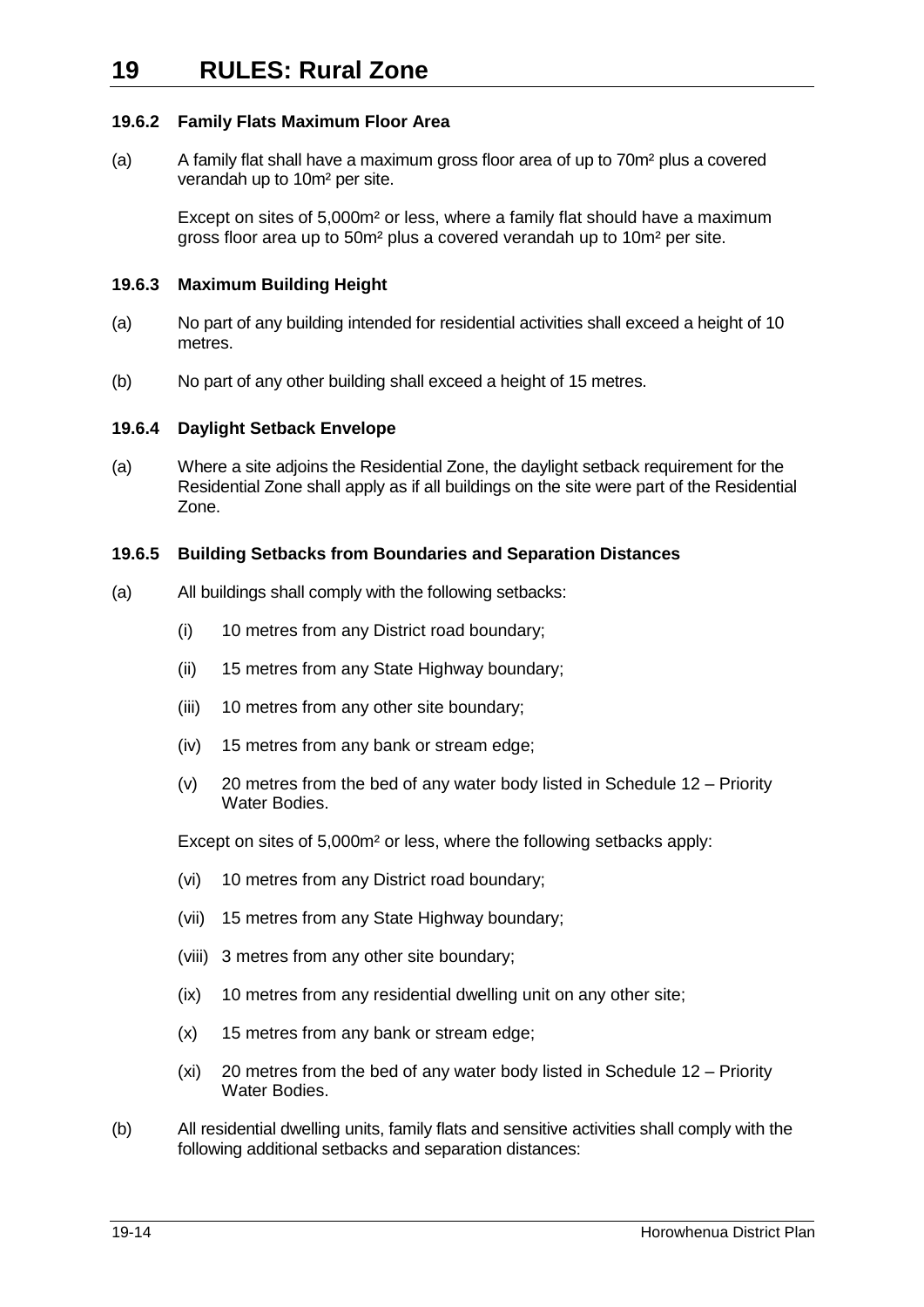- (i) 300 metres from any building containing an existing intensive farming activity on any other site;
- (ii) 150 metres from any piggery effluent storage and treatment facilities or human effluent storage and treatment facilities (excluding domestic wastewater systems) on any other site;
- (iii) 20 metres from any other farm (e.g. dairy and poultry) effluent storage and treatment facilities on any other site.
- (iv) 30 metres from the edge of an existing plantation forest under separate ownership.
- (v) 200 metres from existing aggregate extraction activities on the Ohau River (area shown on the Planning Maps).
- (vi) On a site of  $5,000m^2$  or less that adjoins a site of  $20,000m^2$  or more, 10 metres from the boundary between the 5,000m<sup>2</sup> site and the 20,000m<sup>2</sup> site.
- (c) Any building used for intensive farming activity shall comply with the following setbacks and separation distances:
	- (i) 300 metres from any residential dwelling unit, family flat and other sensitive activities on any other site;
	- (ii) 50 metres from any site boundary;
	- (iii) 600 metres from any Residential, Greenbelt Residential, Open Space or Commercial Zone.

## **19.6.6 Home Occupations**

(a) Home occupations shall not exceed 50m² in total gross floor area dedicated to this activity.

## **19.6.7 Noise Insulation**

- <span id="page-14-0"></span>(a) Any habitable room in a new noise sensitive activity or any alteration(s) to an existing noise sensitive activity constructed within 40 metres (measured from the nearest painted edge of the carriageway) of a State Highway, or land that is subject to a notice of requirement or designation for a State Highway shall be designed, constructed and maintained to meet an internal noise level of 40dBA  $L_{Aeq}$  (24 hours).
	- (i) Compliance with Rule [19.6.7\(a\)](#page-14-0) shall be achieved by, prior to the construction of any noise sensitive activity, an acoustic design certificate from a suitably qualified acoustic engineer is to be provided to Council demonstrating that the above internal sound levels will be achieved.
- <span id="page-14-1"></span>(b) Any habitable room in a new noise sensitive activity or any alteration(s) to an existing noise sensitive activity constructed within 30 metres (measured from the nearest edge of the rail corridor) of the North Island Main Trunk Railway shall be designed, constructed and maintained to meet an internal noise level of:
	- (i) 35dBA  $L_{Aeq}$  (1 hour) inside bedrooms.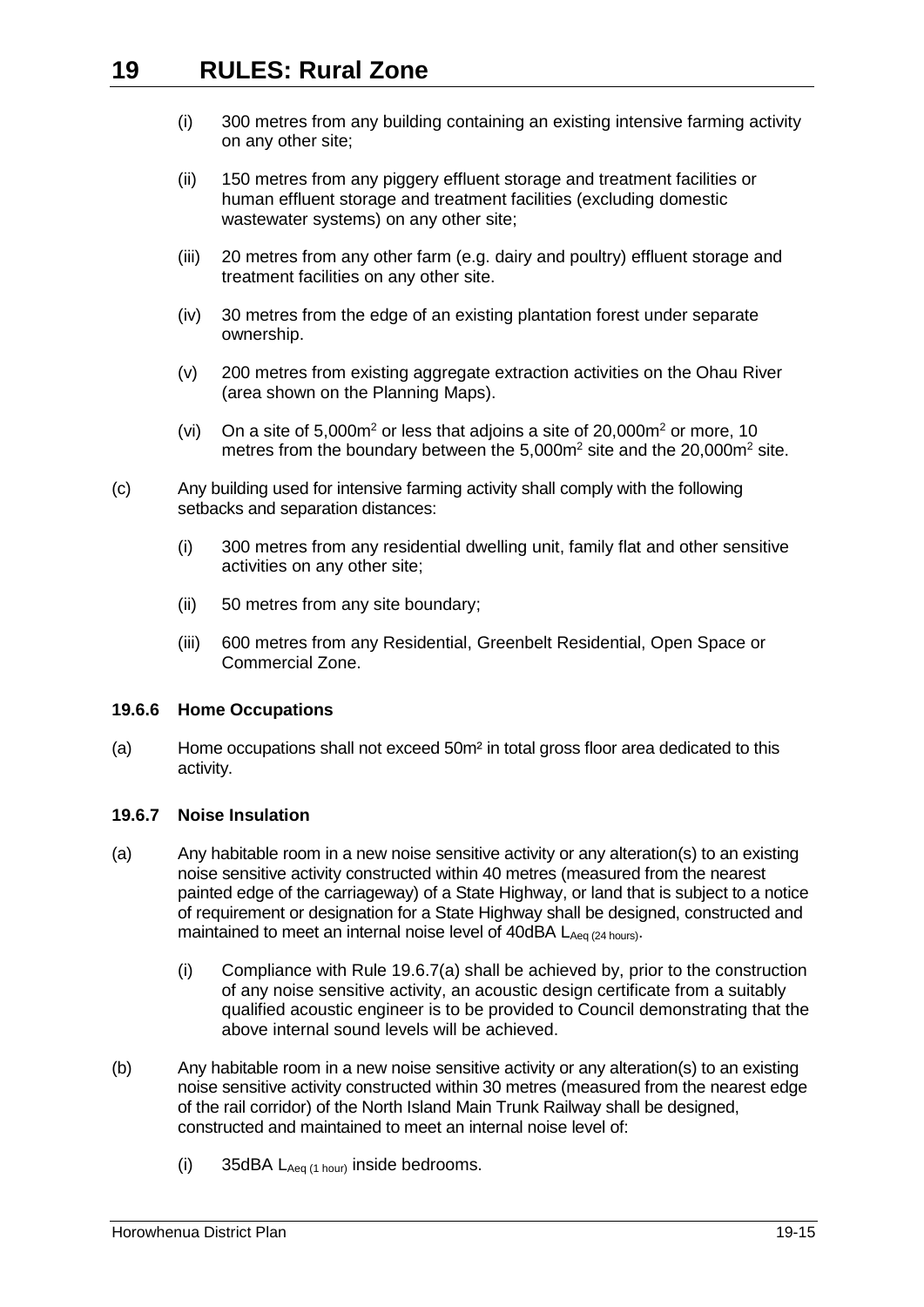(ii) 40dBA  $L_{Aeq}$  (1 hour) inside other habitable rooms.

Compliance with Rule [19.6.7\(b\)](#page-14-1) shall be achieved by, prior to the construction of any noise sensitive activity, an acoustic design certificate from a suitably qualified acoustic engineer is to be provided to Council demonstrating that the above internal sound levels will be achieved.

#### <span id="page-15-0"></span>**19.6.8 Noise**

- <span id="page-15-1"></span>(a) Noise from any activity shall not exceed the following limits when measured at, or within, any point within any other site:
	- (i) On any day
		- 7.00am  $7.00$ pm: 55dB L<sub>Aeq (15mins)</sub>
		- 7.00pm 10.00pm: 50B  $L_{Aeq (15min)}$
		- $10.00 \text{pm} 7.00 \text{am}$ :  $40 \text{dB}$   $L_{\text{Aeq (15 mins)}}$
		- $10.00 \text{pm} 7.00 \text{am}$ : 65dB  $L_{\text{Amax}}$
- (b) Sound levels shall be measured and assessed in accordance with the provisions of NZS 6801:2008 Acoustics – Measurement of environmental sound and assessed in accordance with the provisions of NZS 6802:2008 Acoustics – Environmental noise.
- (c) Construction, maintenance and demolition work shall be measured, assessed, managed and controlled in accordance with the provisions of NZS 6803:1999 Acoustics – Construction noise.
- (d) Except the noise limits in Rule [19.6.8](#page-15-0) [\(a\)](#page-15-1) and (b) shall not apply to:
	- (i) Fire and civil emergency sirens.
	- (ii) Audible bird scaring devices.
	- (iii) Mobile sources associated with primary production activities and temporary activities required by normal agricultural and horticulture practice, such as cropping and harvesting.
	- (iv) Construction, maintenance and demolition work.
	- (v) The operation of the Main North Island Trunk Railway.
	- (vi) Vehicles being driven on a road (within the meaning of Section 2(1) of the Transport Act 1962), or within a site as part of, or compatible with, a normal residential activity.
	- (vii) Temporary Military Training Activities.
	- (viii) Temporary events.
- (e) Audible bird-scaring devices (including firearms) shall comply with the following conditions: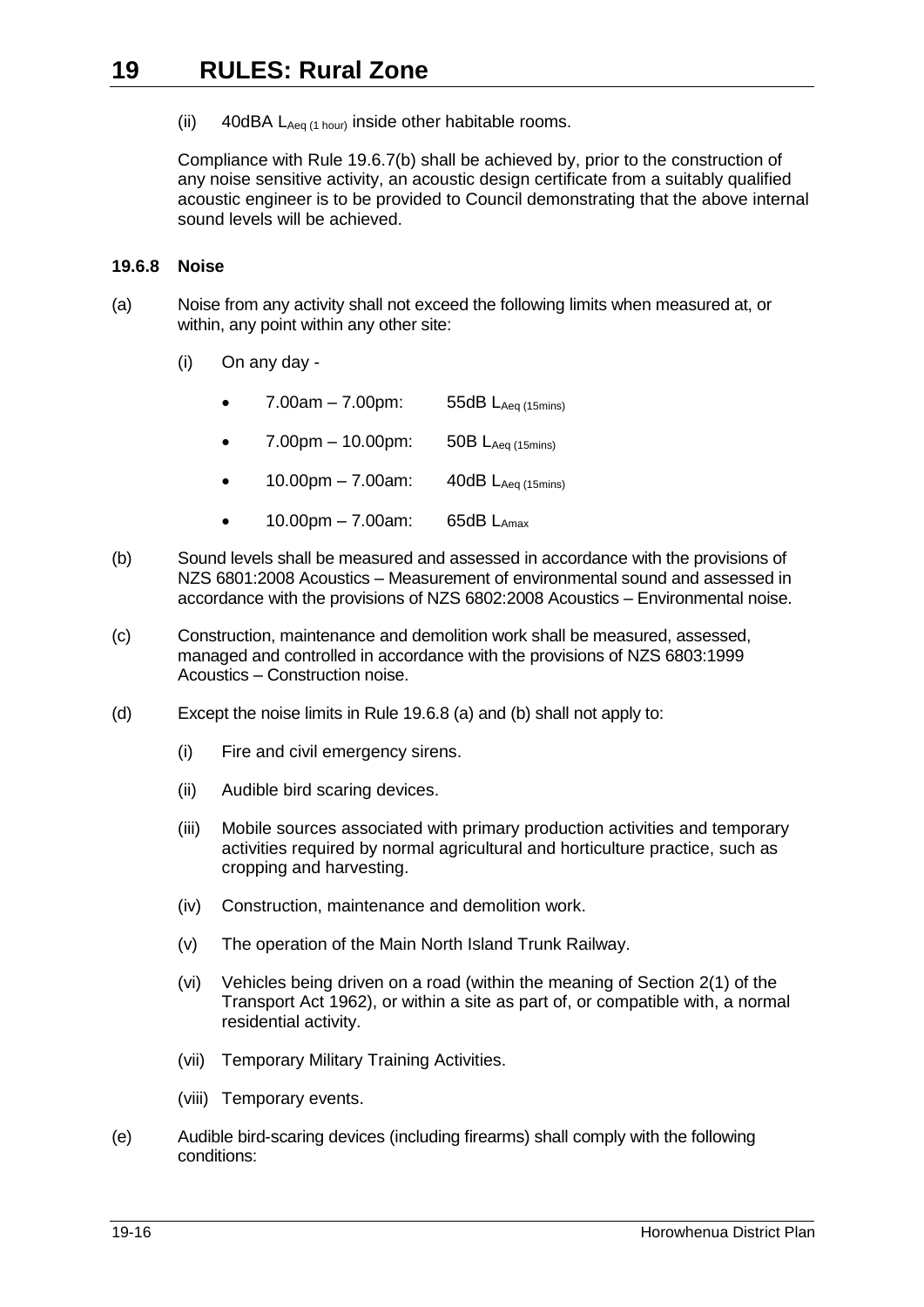- (i) Devices shall not operate between sunset and sunrise during daylight saving time and, outside of daylight saving time, half an hour after sunset and half an hour before sunrise.
- (ii) Devices shall not be used within 200m of a Residential Zone boundary.
- (iii) Impulsive noise from bird-scaring devices shall not exceed ASEL 65dB when assessed at any point within the notional boundary of any dwelling on any site that is not in the same ownership as the site on which the bird-scaring device is operating.
- (iv) There shall be a total of no more than 12 events per hour from the aggregate of all bird-scaring devices on any site within 500 metres of a dwelling on any site that is not in the same ownership as the site on which the bird-scaring devices are operating.
- (v) For the purpose of this rule, an 'event' includes clusters of up to three shots from gas operated devices, or three multiple shots from a firearm in rapid succession.

Note 1: There is no limit on the number of events per hour on any site from a bird-scaring device not within 500 metres of a dwelling on any site that is not in the same ownership as the site on which the bird-scaring device is operating.

Note 2: Notwithstanding the above rules, Section 16 of the RMA imposes a duty on every occupier of land and any person carrying out an activity in, on, or under, a water body to adopt the best practicable option to avoid unreasonable noise.

## **19.6.9 Vibration**

- (a) No activity shall create any vibration which exceeds the limits in the following standards:
	- (i) AS 2670.1-2001 Evaluation of human exposure to whole-body vibration General requirements.
	- (ii) AS 2670.2-1990 Evaluation of human exposure to whole-body vibration Continuous and shock-induced vibration in buildings (1 to 80 Hz).
	- (iii) DIN 4150-3:1999 Effects of vibration on structures.
	- (iv) NZS 4403:1976 Code of Practice for Storage, Handling and Use of Explosives, and any subsequent amendments.

## **19.6.10 Odour**

(a) No activity shall give rise to offensive or objectionable odours able to be detected at the boundary of any adjoining property.

Note: For the purpose of this condition, an offensive or objectionable odour is that odour which can be detected and is considered to be offensive or objectionable by at least two independent observers; including at least one Council officer. In determining whether an odour is offensive or objectionable, the "FIDOL factors" may be considered (the frequency; the intensity; the duration; the offensiveness (or character); and the location of the odour). Section 14.2 of the One Plan as well as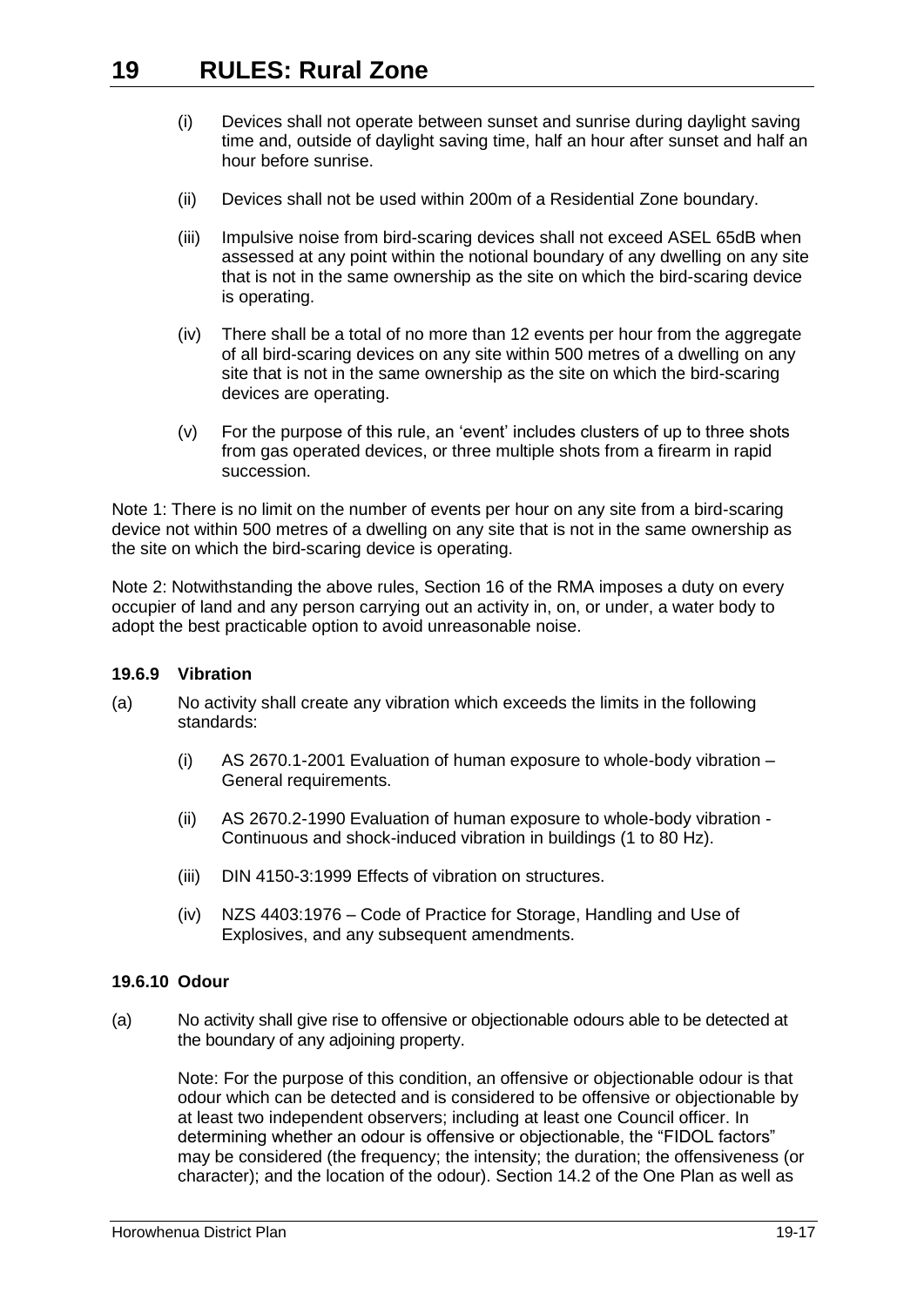the Good Practice Guide for Assessing and Managing Odour in New Zealand (Ministry for the Environment, 2003) contains further guidance.

## <span id="page-17-1"></span>**19.6.11 Moutoa Floodway**

(a) No earthworks, buildings or structures are permitted in the Moutoa Floodway.

**Exception** 

(i) Earthworks associated with the installation of underground network utilities provided the ground is reinstated as close as practicable to its state prior to disturbance.

#### <span id="page-17-0"></span>**19.6.12 Flood Hazard Overlay Area**

(a) Within a Flood Hazard Overlay Area (excluding Moutoa Floodway) earthworks shall not exceed 20m<sup>3</sup> per site within any 12 month period.

Except, the earthworks volume limit does not apply to tracks where the existing ground level is not altered by greater than 0.1 metres in any 12 month period or to the installation of underground network utilities undertaken in accordance with (c) below.

(b) Within a Flood Hazard Overlay Area (excluding the Moutoa Floodway), the erection, placement, alteration of or addition to any non-habitable structure, with an unsealed or permeable floor shall not exceed a gross floor area of 40m<sup>2</sup> per site.

Exceptions:

- (i) The above two standards (a) and (b) do not apply to any soil conservation and river/flood control works carried out by or on behalf of Horizons Regional Council.
- (ii) The standard in (b) above does not apply to non-habitable structures/buildings or activities for primary production activities. For the purposes of this rule, "non-habitable" means a structure where people will not sleep.
- (iii) The standards in (a) above do not apply to aggregate extraction activities.
- (c) Within a Flood Hazard Overlay Area (excluding Moutoa Floodway), earthworks associated with the installation of underground network utilities shall reinstate ground level as close as practicable to its state prior to disturbance and the standards in (a) above do not apply.
- (d) Within a Flood Hazard Overlay Area (excluding Moutoa Floodway), new network utility cabinets/buildings shall not exceed 5m<sup>2</sup> gross floor area.

## <span id="page-17-2"></span>**19.6.13 Earthworks-Specific Landscape Domains**

- (a) Earthworks, other than cut for a building platform, on land that is not an Outstanding Natural Landscape and Feature, shall not exceed the following:
	- (i) Coastal Environment and Coastal Lakes Landscape Domains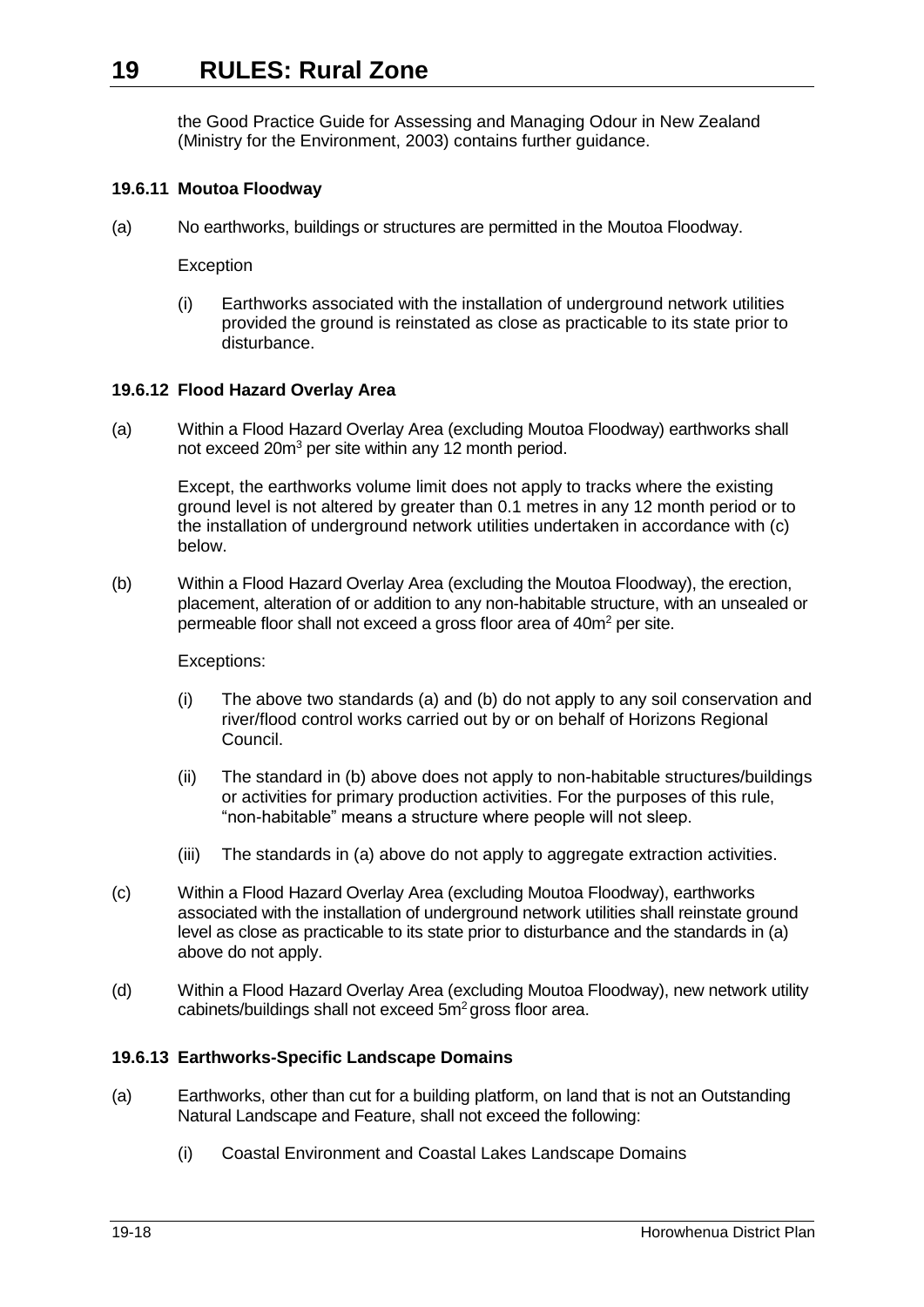- 2.5 metres (cut or fill) measured vertically
- Where earthworks exceed 2.5 metres (cut or fill) measured vertically, those earthworks shall not exceed 3.5 metres (cut or fill) measured vertically and shall not exceed a distance of 50 metres in continuous horizontal length.
- Where earthworks are to be undertaken on a dune, the vertical height of the dune, or any part of that dune, prior to the earthworks shall be no greater at any point than 10 metres from toe to summit.

#### Exception:

Earthworks provisions shall not apply to production forestry harvesting on a dune 10 metres in height or lower.

- (ii) Hill Country Landscape Domain
	- 3 metres (cut or fill) measured vertically
	- Where earthworks exceed 3 metres (cut or fill) measured vertically, those earthworks shall not exceed 5 metres (cut or fill) measured vertically and shall not exceed a distance of 100 metres in continuous horizontal length.

#### Exception:

Earthworks provisions shall not apply to production forestry harvesting.

- (iii) Foxton Dunefields Landscape Domain
	- 3 metres (cut or fill) measured vertically
	- Where earthworks exceed 3 metres (cut or fill) measured vertically, those earthworks shall not exceed 5 metres (cut or fill) measured vertically and shall not exceed a distance of 50 metres in continuous horizontal length.
	- Where earthworks are to be undertaken on a dune, the vertical height of the dune, or any part of that dune, prior to the earthworks shall be no greater at any point than 10 metres from toe to summit.

## Exception:

Earthworks provisions shall not apply to production forestry harvesting on a dune 10 metres in height or lower.

(b) All disturbed surfaces shall be revegetated within 6 months of the completion of the earthworks.

Note 1: When used in Rule [19.6.13,](#page-17-2) the term earthworks does not include Aggregate Extraction, activities such as cultivation and harvesting of crops, planting trees, removal of trees and horticultural root ripping where these activities do not reshape or recontour the land, digging post holes or drilling bores, digging offal pits, burials of dead stock and plant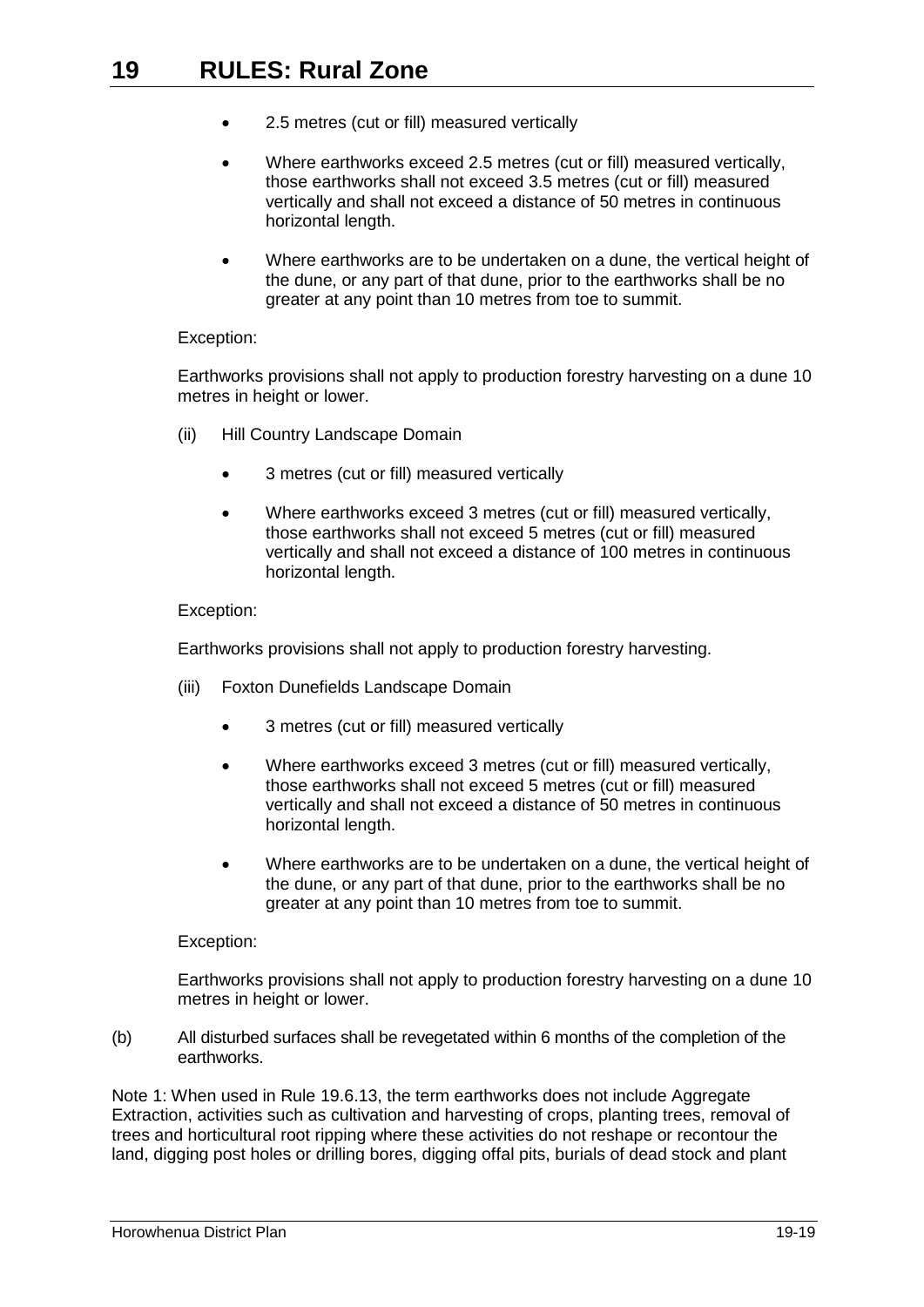waste and installation of services, notwithstanding anything in the definition of earthworks to the contrary.

Note 2: Earthworks does not include gravel extraction and other works within the bed of a waterbody. This is managed by the Regional Council.

## **19.6.14 Sites of Significance to Tangata Whenua**

(a) No activity or development shall modify, demolish or remove any site of significance to Maori where such site has been identified to Council and recorded by the Council in a register of sites prior to the time that any activity or development is proposed.

#### <span id="page-19-0"></span>**19.6.15 National Grid Corridor**

- (a) No building or sensitive activity shall be located closer than:
	- (i) 10 metres either side of the centreline of any high voltage (110kV) transmission line shown on the Planning Maps.
	- (ii) 12 metres either side of the centreline of any high voltage (220kV or more) transmission line shown on the Planning Maps.
	- (iii) 12 meters from the outer edge of any support structure of any high voltage transmission line shown on the Planning Maps.

Note: The requirements of New Zealand Electrical Code of Practice for Electrical Safe Distances (NZECP 34:2001) also need to be met and contact should be made with the line owner.

Exceptions:

The following are exempt from the setback requirements in Rule [19.6.15\(a\):](#page-19-0)

- Fences up to 2.5 metres in height
- Mobile machinery and equipment
- Utilities within a road or rail corridor and electricity infrastructure
- Crop support structures and crop protection structures that meet the requirements of New Zealand Electrical Code of Practice of Electrical Safety Distances (NZECP 34:2001) for minimum distance beneath conductors and are 12 metres from the support structure of high voltage transmission lines.
- Crop support structures and crop protection structures (including any connected catenary or support cables or wires) that are at least 8 metres from the outer edge of a pole (not tower) support structure of high voltage transmission line and that:
	- Meet the requirements of New Zealand Electrical Code of Practice for Electrical Safe Distances (NZECP 34:2001) for minimum distance beneath conductors: and
	- Are no more than 2.5 metres high; and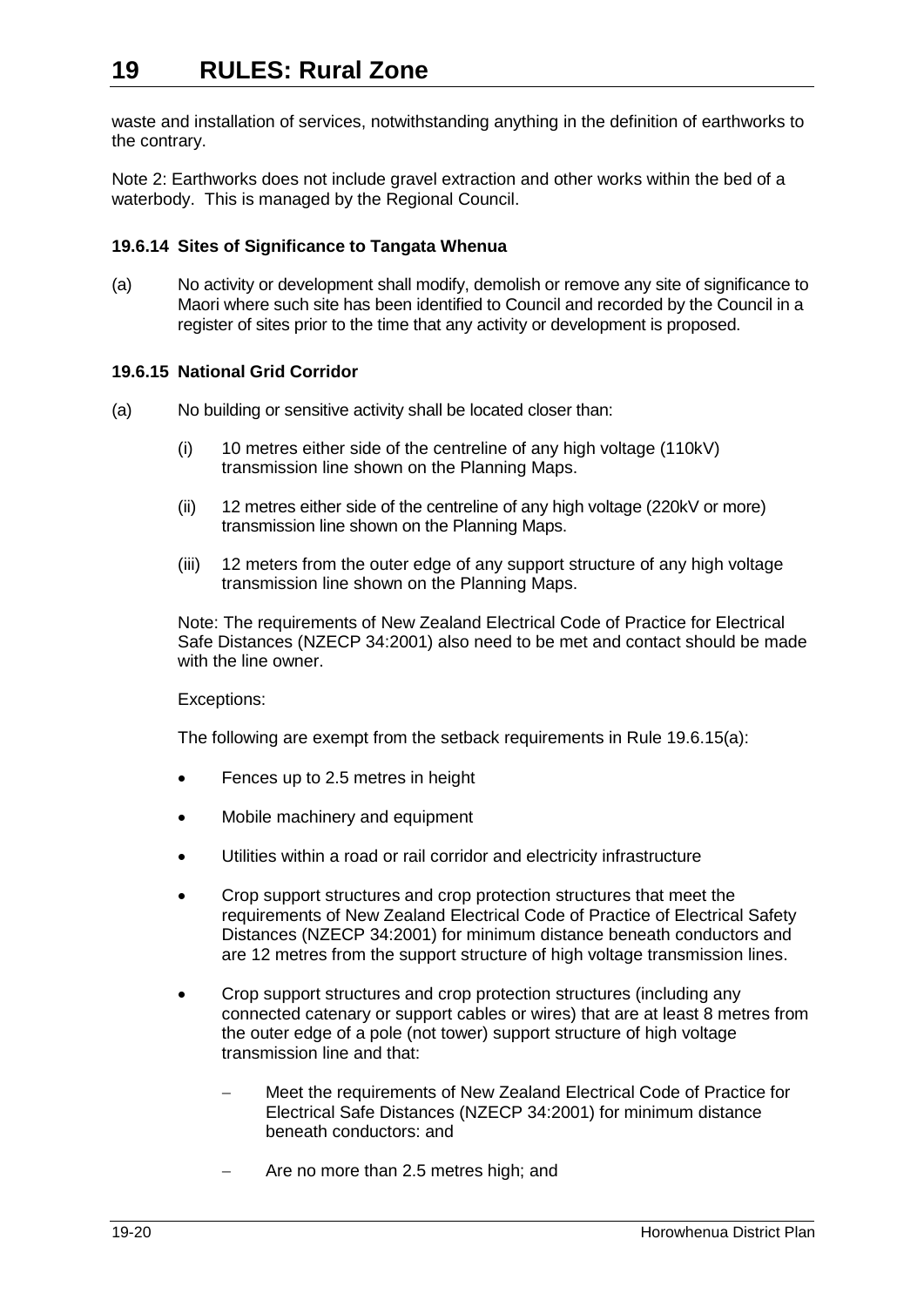- Are removable or temporary, to allow a clear working space 12 metres from the pole when necessary for maintenance purposes; and
- Allow all weather access to the pole and a sufficient area for maintenance equipment, including a crane.
- Non-habitable buildings associated with primary production activities (excluding milking sheds) that meet the requirements of New Zealand Electrical Code of Practice of Electrical Safety Distances (NZECP 34:2001) for minimum distance beneath conductors and are 12 metres from the support structure of high voltage transmission lines.
- Recreation activities and facilities.

#### (b) Earthworks

- (i) Earthworks around Poles shall be:
	- No deeper than 300mm within 2.2 metres of a transmission pole support structure or stay wire; and
	- No deeper than 750mm between 2.2 to 5 metres from a transmission pole support structure or stay wire.

#### Except that:

Vertical holes not exceeding 500mm diameter beyond 1.5 metres from the outer edge of a pole support structure or stay wire are exempt from [19.6.15](#page-19-0) (b)(i) above.

- (ii) Earthworks around Towers shall be:
	- No deeper than 300mm within 6 metres of the outer visible edge of a transmission tower support structure; and
	- No deeper than 3 metres between 6 to 12 metres from the outer visible edge of a transmission tower support structure.
- (iii) Earthworks 12 metres either side of a high voltage transmission line shall not:
	- Create an unstable batter that will affect a transmission support structure; and/or
	- Result in a reduction of the existing conductor clearance distances as required by NZECP 34:2001.

## Exceptions:

The following activities are exempt from [19.6.15](#page-19-0) (b)(i), (b)(ii) and (b)(iii) above:

- Earthworks undertaken by a Network Utility operator; or
- Earthworks undertaken as part of agricultural or domestic cultivation, or repair, sealing or resealing of a road, footpath or driveway. For the purposes of clarification, this does not include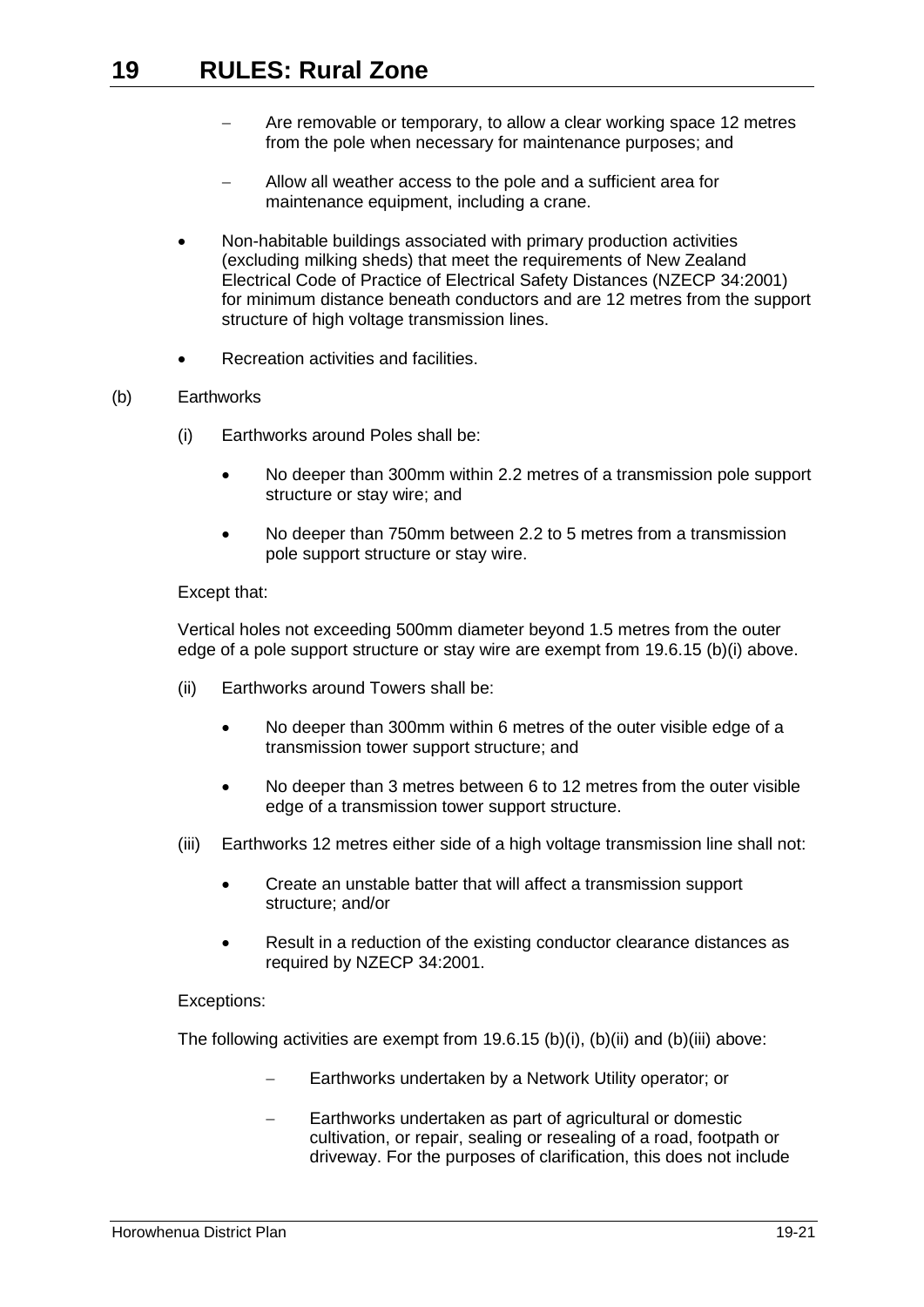drilling bores, digging offal pits, and burials of dead stock and plant waste and installation of services.

## **19.6.16 Planting Setbacks for Plantation Forestry and Shelterbelt Planting**

- (a) No plantation forest shall be planted within 10 metres from any boundary of a site under separate ownership or road.
- (b) No plantation forest shall be planted within 30 metres from any existing residential dwelling unit of a site under separate ownership.
- (c) Vegetation planted to form a shelterbelt for more than 20 metres in length shall not exceed 6 metres in height from ground level within 10 metres horizontal distance from any boundary of a site under separate ownership or road.
- (d) No plantation forest or shelterbelt shall be planted or allowed to grow in any position which could result in any icing of any public road carriageway as a result of shading of the road between 10.00am and 2.00pm on the shortest day.

#### **19.6.17 Wastes Disposal**

- (a) All refuse, compost and recyclable materials including scrap metal that are generated or stored on any site shall be collected, treated, and disposed of in a manner that avoids, remedies or mitigates any significant adverse effects or nuisance for:
	- (i) an adjoining property;
	- (ii) any natural habitat or indigenous species;
	- (iii) any outstanding landscape or natural feature.

In particular, in accordance with Chapter 24 of this District Plan.

Note: On-site domestic wastewater systems for residential dwelling units are to comply with the requirements in the Horizons Regional Council One Plan.

Note: This rule does not relate to farm effluent and other sewerage treatment and disposal systems. For these resource consent may be required from Horizons Regional Council.

#### **19.6.18 Water Supply**

(a) All activities occurring on any site shall be supplied with sufficient water suitable for consumption by the people and by the livestock associated with the activity/activities and in accordance with Chapter 24.

#### **19.6.19 Surfacewater Disposal**

(a) All activities shall make provision for the management of stormwater as means of dealing with water quantity and water quality to avoid significant adverse effects or nuisance.

Note: Discharge of stormwater to land or drainage systems is also regulated by the One Plan and may require resource consent from Horizons Regional Council.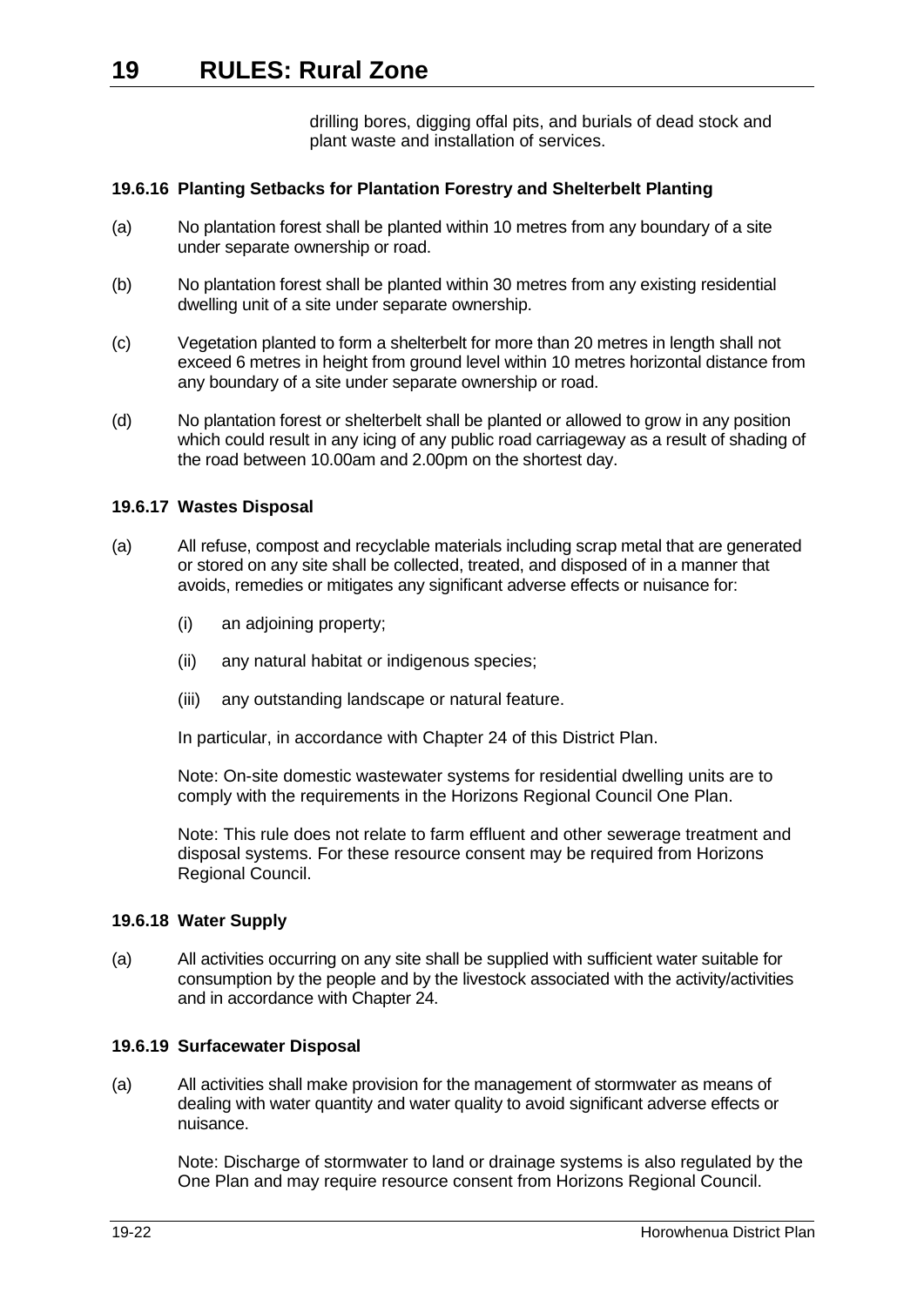## **19.6.20 Engineering Works**

(a) All activities, subdivision and development shall comply with the permitted activity conditions in Chapter 24.

## **19.6.21 Vehicle Access**

(a) All activities shall be provided with practicable vehicle access from a public road in accordance with the permitted activity conditions in Chapter 21.

## **19.6.22 Vehicle Parking, Manoeuvring, and Loading**

(a) All activities shall provide onsite vehicle parking spaces, manoeuvring areas, and loading facilities in accordance with the permitted activity conditions in Chapter 21.

> *Note: Chapter 21 does not specify a minimum number of onsite carparks required (except for mobility/accessible carparks). Instead, it specifies the formation and manner in which carparking should be provided, in the event that those carrying out land use or subdivision activities choose to provide on-site carparking.*

## **19.6.23 Safety and Visibility at Road and Rail Intersection**

(a) No building or structure shall be erected, no materials shall be placed, or vegetation planted that would obscure the railway level crossing approach sight triangles as detailed in Rule 21.1.11 in Chapter 21.

## **19.6.24 Network Utilities and Energy**

- (a) All network utilities and structures associated with network utilities shall comply with the permitted activity conditions in Chapter 22.
- (b) All other relevant conditions in this part of the District Plan shall also apply to any new network utilities or upgrade of any network utility or associated structures which are not able to meet the permitted activity under Rule 22.1.10.

## **19.6.25 Hazardous Substances**

(a) All activities using or storing hazardous substances shall comply with the Hazardous Substances Classification parameters for the Rural Zone in Table 23.2 in Chapter 23 and shall comply with all relevant permitted activity standards in that Chapter.

## **19.6.26 Signs**

- (a) All signs shall relate to, or be associated with, services, products or events available or occurring on the site on which the sign is located, except where specifically provided for as a permitted activity including official signs, temporary signs or signs for the sale or auction of land.
- (b) All signs shall comply with the Maximum Face Area set in [Table 19-1.](#page-23-0)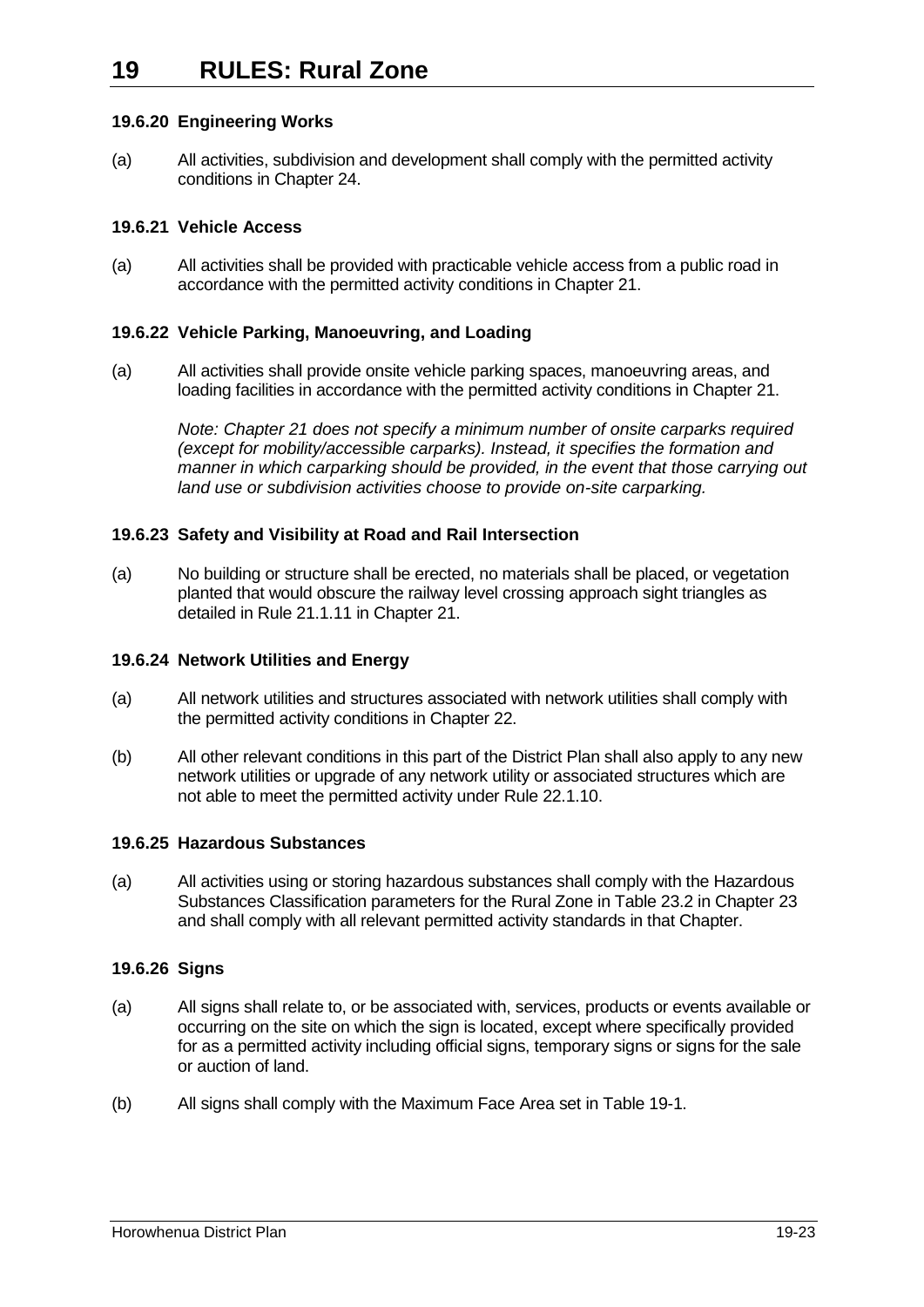#### <span id="page-23-0"></span>**Table 19-1: Maximum Face Area for Signs**

| <b>Type of Sign</b>                                                                                                                                                                | Maximum Face Area (m <sup>2</sup> ) per site   |
|------------------------------------------------------------------------------------------------------------------------------------------------------------------------------------|------------------------------------------------|
| Official signs                                                                                                                                                                     | N/A                                            |
| Temporary signs                                                                                                                                                                    | 3 <sup>m²</sup>                                |
| Signs advertising the sale or auction<br>of land or premises.                                                                                                                      | 2m <sup>2</sup> (combined total area of signs) |
| Advertising signs, located on the site<br>to which the activity relates identifying<br>the building, property or business<br>which can include a sign attached to<br>the building. | 1 <sup>m²</sup>                                |
| A permanent free standing sign, which<br>may be double sided, for each<br>frontage of the site.                                                                                    | $1m2$ (on one side)                            |
| Public facility signs including any<br>church, school or hall.                                                                                                                     | 2m <sup>2</sup>                                |
| Health and safety signs                                                                                                                                                            | N/A                                            |

- (c) Any temporary sign shall be displayed for no longer than two (2) calendar months of a 12 month period and removed within seven (7) days after the event, and which do not need to be on the site of the temporary activity.
- (d) Signs advertising the sale or auction of land or premises shall be removed within 10 days of the property being sold, leased or withdrawn from the market.
- (e) All signs shall comply with the height, and where applicable recession plane requirements, but shall not be required to comply with rules relating to setbacks from road boundaries.
- (f) No sign shall be illuminated.
- (g) All signs attached to buildings shall not exceed the highest point of the roof.
- (h) No sign shall be erected on, or adjacent to, a road which will:
	- (i) obstruct the line of sight of any corner, bend, intersection or vehicle crossing;
	- (ii) obstruct, obscure or impair the view of any traffic sign or signal;
	- (iii) physically obstruct or impede traffic or pedestrians;
	- (iv) resemble or be likely to be confused with any traffic sign or signal;
	- (v) use reflective materials that may interfere with a road user's vision;
	- (vi) use flashing or revolving lights; or
	- (vii) project light onto the road so as to cause a hazard or distraction to users of the road (including pedestrians).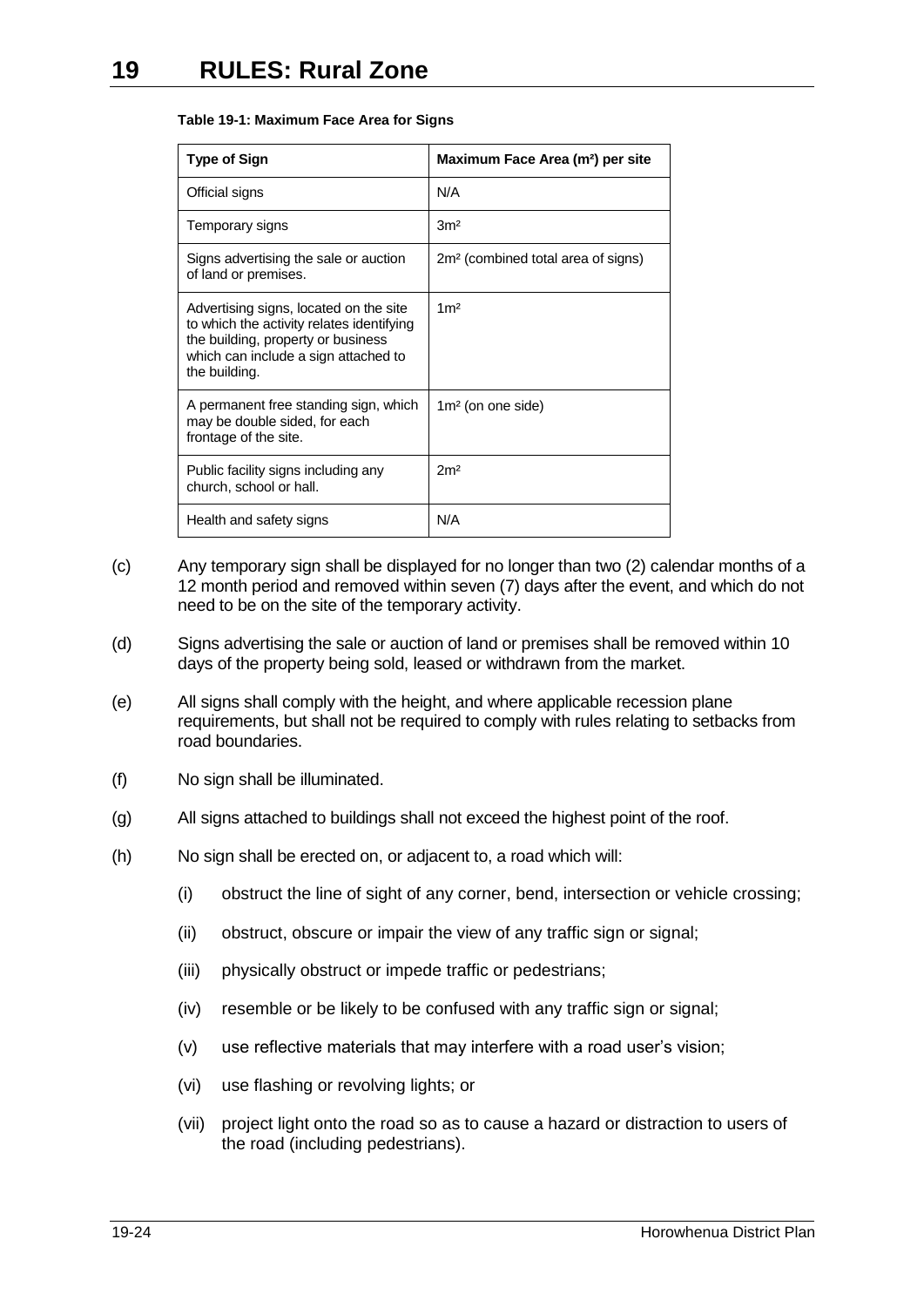(i) The minimum lettering sizes in [Table 19-2](#page-24-1) below shall apply to all signs located within 15 horizontal metres of a road:

#### <span id="page-24-1"></span>**Table 19-2: Minimum Lettering Sizes**

|                              | Posted speed limit 70kph and above |
|------------------------------|------------------------------------|
| Maximum number of words      | 6 or symbols                       |
| Maximum number of characters | 40                                 |
| Minimum lettering height     | 160mm                              |

## <span id="page-24-0"></span>**19.6.27 Notable Trees**

- (a) Any removal or partial removal of a tree listed in Schedule 3 Notable Trees shall comply with the following conditions:
	- (i) Council has confirmed the tree is dead; or
	- (ii) Removal or partial removal is required as an emergency work to safeguard life or habitable buildings from immediate danger (as confirmed by a qualified arborist).
- (b) Within the drip line of any tree listed in Schedule 3 Notable Trees, any activities shall not involve the following works:
	- (i) The construction of any building or structure.
	- (ii) The laying of overhead or underground services.
	- (iii) Any sealing, paving, soil compaction, or any other impervious surfaces.
	- (iv) The alteration of existing ground levels by excavation or deposition of soil including thrust boring and directional drilling.
	- (v) The discharge of any toxic hazardous substance.
- (c) Any trimming and maintenance of a tree listed in Schedule 3 Notable Trees shall be limited to:
	- (i) Minor trimming necessary to maintain the health of the tree where the work is carried out by, or under the supervision of, a qualified arborist who has advised the Council in advance of the work to be carried out.
	- (ii) the removal of branches interfering with buildings, structures, overhead wires or utility networks, but only to the extent that they are touching those buildings, or structures, or likely to compromise the effective operation of those overhead wires or utility networks and only where the work is carried out by, or under the supervision of a qualified arborist who has advised the Council in advance of the work to be carried out.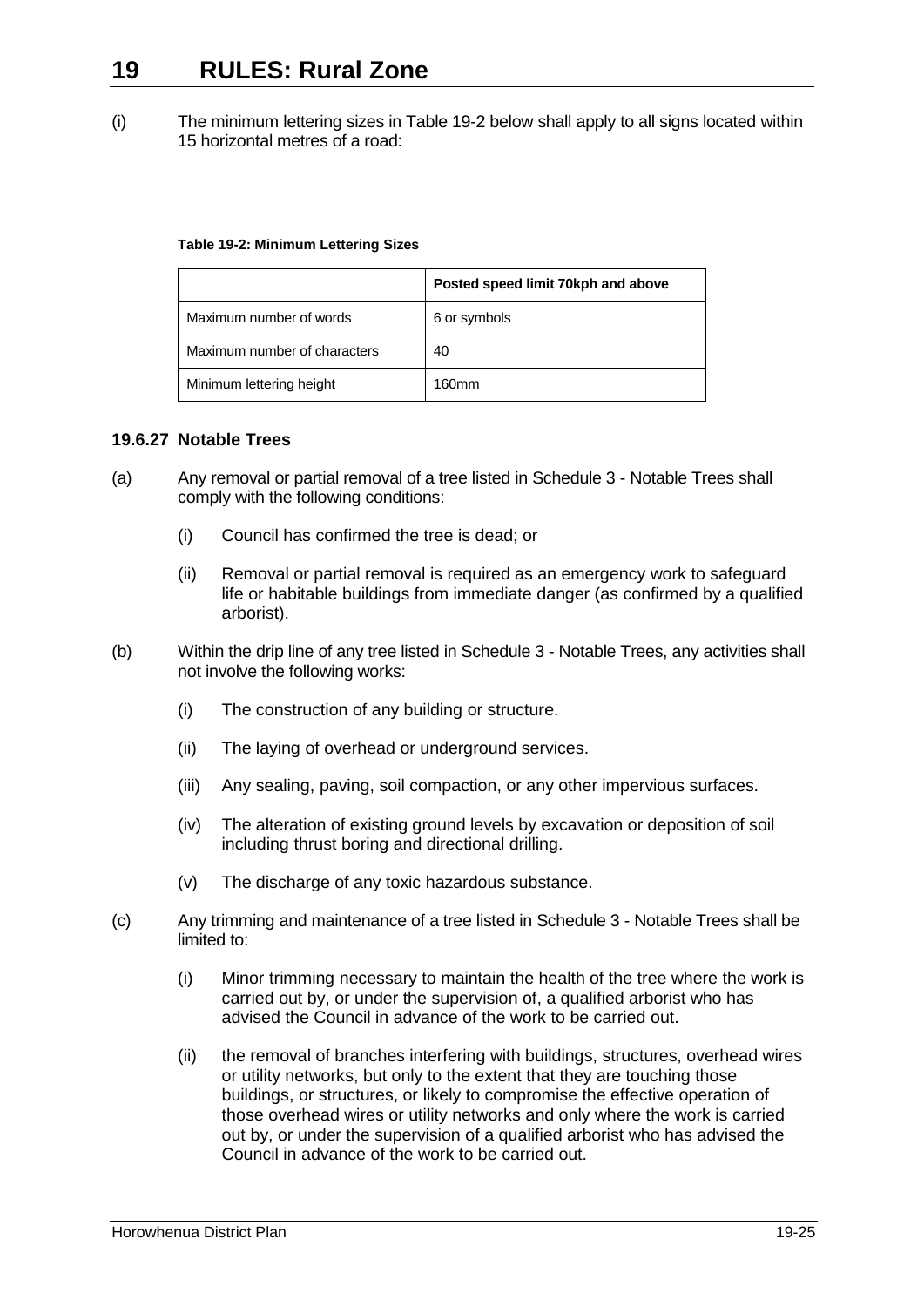- (iii) The removal of broken branches, dead wood or diseased vegetation (as confirmed by a qualified arborist).
- (iv) Required as an emergency work.

## <span id="page-25-0"></span>**19.6.28 Activities on the Surface of the Water**

- (a) Any activity on the surface of any lake or river shall not exclusively occupy any defined area of water for more than 8 hours per day, for more than seven (7) consecutive days.
- (b) Any structure erected, moored, or placed on any water surface, shall not exceed  $10m^2$ gross floor area and shall not exceed 3 metres height above the water surface.

Note: The One Plan manages all structures in, on, or under the beds of rivers and lakes. Therefore, any anchors or piles used in conjunction with any structure permitted by the Rule [19.6.28\(](#page-25-0)b) must be assessed against the Horizons Regional Council One Plan in terms of Section 13 of the RMA.

Further, any works in relation to the damming or diversion of any water; or discharges to water must be assessed against the One Plan in terms of Sections 14 and 15 of the RMA.

## **19.6.29 Temporary Activities**

- (a) In addition to the other permitted activity conditions, temporary events, including but not limited to festivals, sports events, and markets, shall comply with the following conditions:
	- (i) The duration of any temporary event shall not exceed seven (7) consecutive days. For the purpose of this rule, 'day' means a whole day, or part of a day.
	- (ii) Any temporary event shall operate between the hours of 7.00am 10.00pm.
	- (iii) The duration of a series of temporary events shall not exceed a cumulative period of 30 days in a calendar year.
	- (iv) All temporary buildings and structures are exempt from the maximum height standards set out in Rule [19.6.3.](#page-13-0)
	- (v) Noise from any temporary events shall not exceed the following noise levels, at any site in the Residential Zone, at the notional boundary of any noise sensitive activity within the Rural Zone, or anywhere within the site boundary of any noise sensitive activity within the Commercial, Industrial, Open Space or Greenbelt Residential Zones.
		- Amplified Sound including sound testing: 80dBA LAeq (10 mins)
		- Activities other than amplified sound:  $70$ dBA  $L_{Aea(10 min)}$
		- Crowd noise is exempt from these limits.
- (b) In addition to the permitted activity conditions, temporary filming activities, shall comply with the following conditions: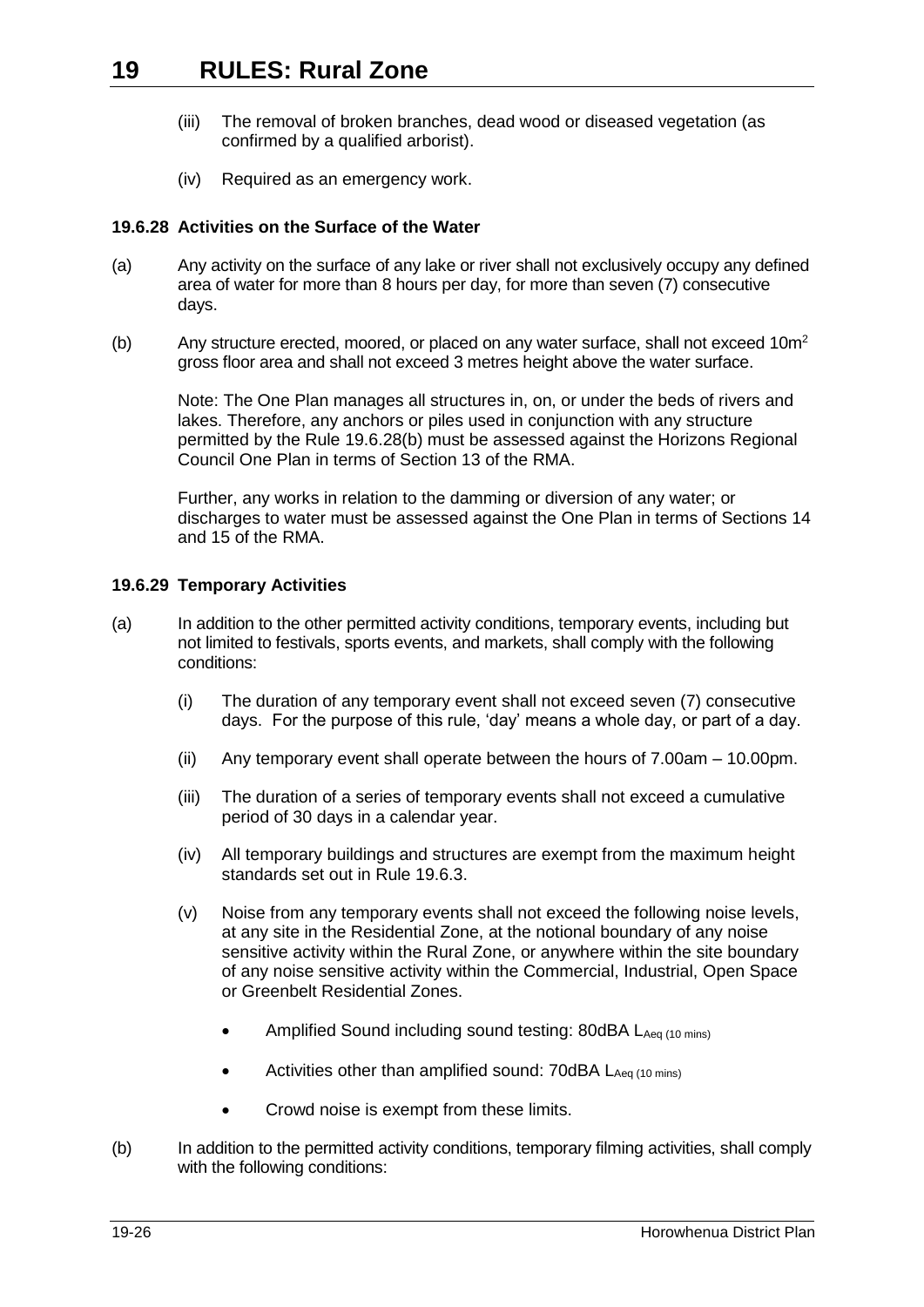- (i) The total occupation of the site for filming activities shall not exceed seven (7) consecutive days.
- <span id="page-26-0"></span>(c) All temporary buildings and structures are exempt from the maximum building height standard set out in Rule [19.6.3.](#page-13-0)

#### <span id="page-26-1"></span>**19.6.30 Temporary Military Training Activities**

- (a) All temporary military training activities shall comply with the following conditions:
	- (i) No permanent structures shall be constructed.
	- (ii) The activity shall not require excavation (permanent or mechanical), unless provided for in this District Plan.
	- (iii) The duration of any temporary military training activity shall not exceed 31 consecutive days.
	- (iv) Noise generated from mobile sources (other than weapons firing and use of explosives) shall be assessed in accordance with and not exceed the limits as set out in, NZS 6803:1999 Acoustics - Construction Noise.

Noise levels shall be measured and assessed in accordance with NZS 6803:1999 Acoustics – Construction noise as if it were construction noise.

- (v) Noise generated from any fixed source (other than weapons firing and/or use of explosives) shall not exceed the following limits when measured at the notional boundary of any noise sensitive activity, or any Residential Zone or Greenbelt Residential Zone site boundary:
	- On any day
		- 7.00am 7.00pm: 55 dB  $L_{Aeq(15min)}$
		- 7.00pm 10.00pm: 50 dB  $L_{Aeq(15min)}$
		- 10.00pm 7.00am: 45 dB  $L_{Aeq(15min)}$
		- $-$  10.00pm 7.00am: 75 dB LAFmax

Noise levels shall be measured and assessed in accordance with the provisions of NZS 6801:2008 Acoustics - Measurement of environmental sound and assessed in accordance with the provisions of NZS 6802:2008 Acoustics - Environmental noise.

(vi) Noise generated from the use of helicopters shall be assessed in accordance with NZS6807:1994 Noise Management and Land Use Planning for Helicopter Landing Areas and comply with the limits set out therein.

Noise levels shall be measured in accordance with NZS6801:2008 Acoustics - Measurement of Sound.

(vii) Any training activities involving the use of explosives and/or firing of weapons shall comply with either: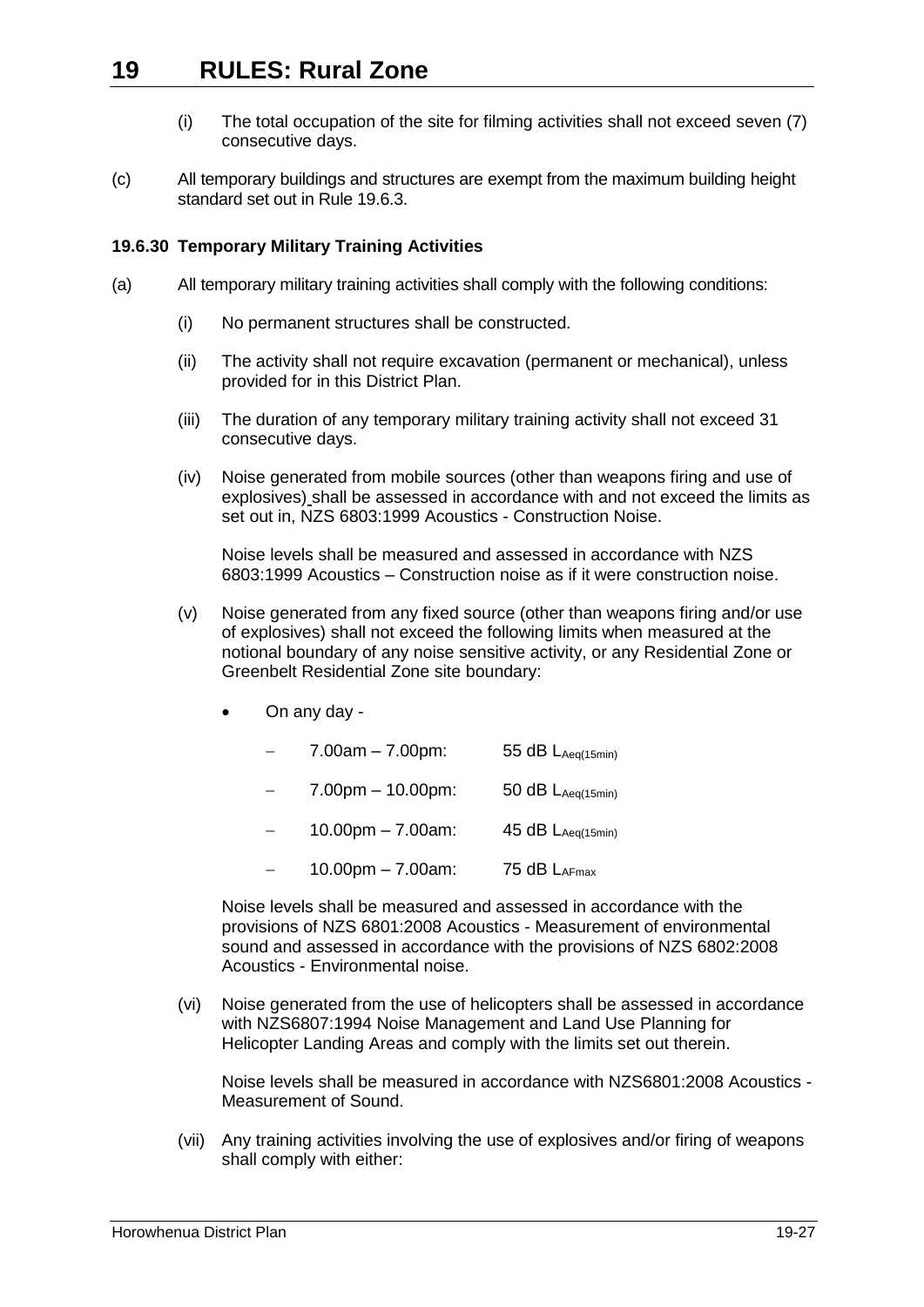- The separation distances identified in Table 19-3; or
- If minimum separation distances in Table 19-3 cannot be met:
	- Daytime sound levels do not exceed a peak sound pressure level of 120 dBC when measured at the notional boundary of any noise sensitive activity, or any Residential Zone or Greenbelt Residential Zone site boundary; and
	- Night time sound levels do not exceed a peak sound pressure level of 90 dBC when measured at or within the 20 metre notional boundary of any noise sensitive activity, or any Residential Zone or Greenbelt Residential Zone site boundary; and
	- Provided the New Zealand Defence Force produces and undertakes the activity in accordance with a Noise Management Plan submitted to the Council at least 15 working days prior to the activity being undertaken (Refer 28.2.6 for information requirements for Noise Management Plan).

|                            | Table 19-3: Separation Distances for Temporary Military Training Activities involving |
|----------------------------|---------------------------------------------------------------------------------------|
| explosives and/or weapons. |                                                                                       |

| Type of military noise source                                           | <b>Standards</b>                 |                                                                                                                                                                                                                                |  |  |  |  |  |
|-------------------------------------------------------------------------|----------------------------------|--------------------------------------------------------------------------------------------------------------------------------------------------------------------------------------------------------------------------------|--|--|--|--|--|
|                                                                         | Time (Monday to<br>Sunday)       | Separation distance required<br>from any residential dwelling<br>unit or building used for noise<br>sensitivity activities in any<br>Zone, and any site within the<br>Residential Zone or<br><b>Greenbelt Residential Zone</b> |  |  |  |  |  |
| 1. Live firing of weapons and<br>single or multiple explosive<br>events | 7.00am to 7.00pm<br>(daytime)    | At least 1500m                                                                                                                                                                                                                 |  |  |  |  |  |
|                                                                         | 7.00pm to 7.00am<br>(night time) | At least 4500m                                                                                                                                                                                                                 |  |  |  |  |  |
| 2. Firing of blank ammunition                                           | 7.00am to 7.00pm<br>(daytime)    | At least 750m                                                                                                                                                                                                                  |  |  |  |  |  |
|                                                                         | 7.00pm to 7.00am<br>(night time) | At least 2250m                                                                                                                                                                                                                 |  |  |  |  |  |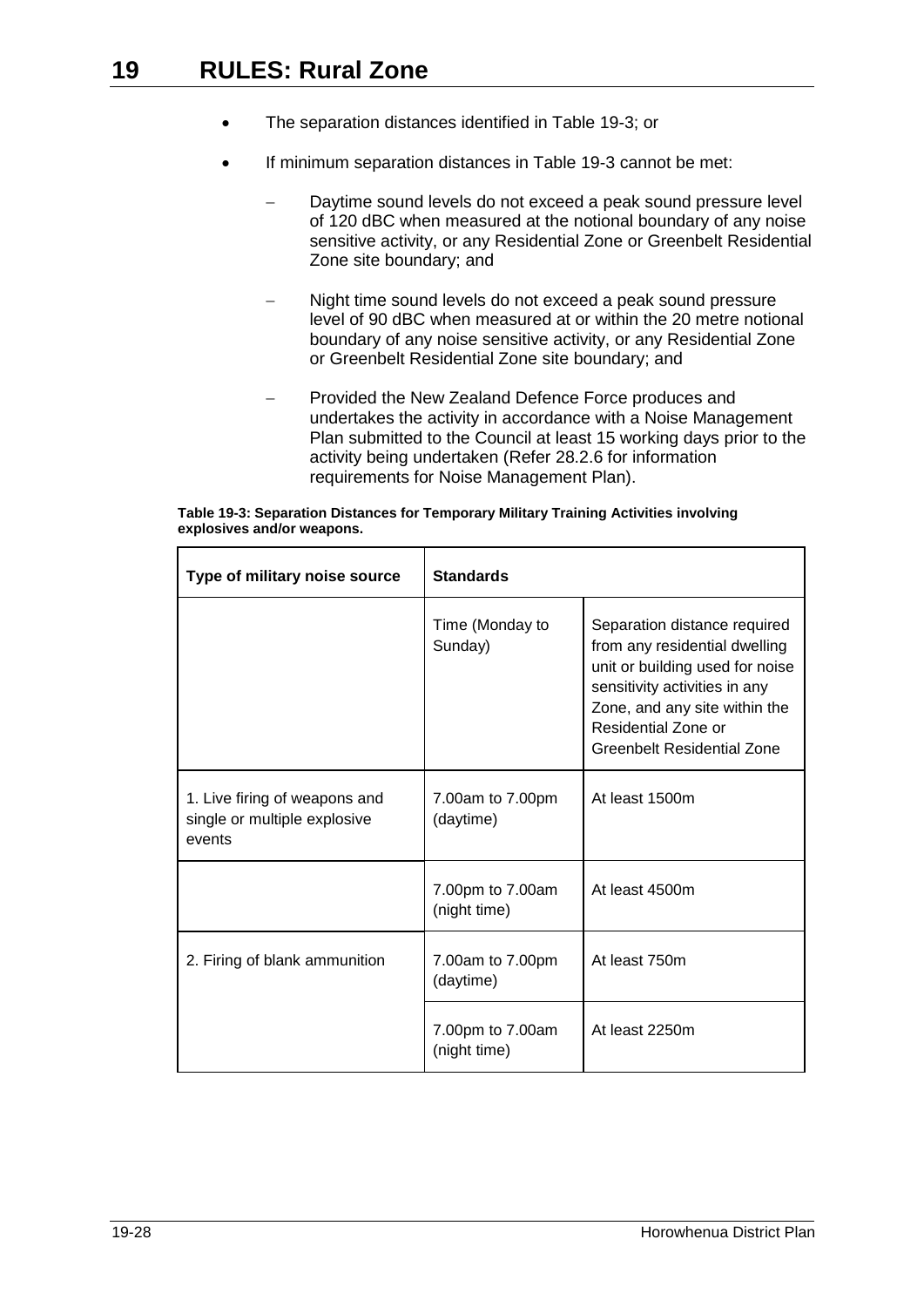## **19.6.31 Buildings and development within the Muhunoa West Forest Park Overlay**

(a) Buildings and development within the Muhunoa West Forest Park Overlay that are in accordance with approved Management Plan (Council File Reference SUB 2729/2008).

## **19.6.32 Relocated Buildings**

- (a) The relocated building shall be up to and including 40m<sup>2</sup> in gross floor area; or
- (b) The relocated building shall be intended for use as a residential dwelling or family flat and be originally designed, built and used as a residential dwelling; and comply with the following:
	- (i) A building pre-inspection report shall be submitted by the owner of the relocated building (referred to in this rule as "the Owner") to the Planning Services Manager at the same time as an application is made for a building consent for the relocated building. That report shall be on the form in Schedule 15 and is to identify all reinstatement works that are to be completed to the exterior of the building.
	- (ii) The building pre-inspection report shall be prepared by:
		- A Horowhenua District Council Building Compliance Officer (or equivalent);
		- A member of the New Zealand Institute of Building Surveyors;
		- A licensed building practitioner (carpenter or design category); or
		- A building inspector from the local authority where the building is being relocated from.
	- (iii) The Owner must deposit a refundable monitoring fee of \$1,500 with the Council at the same time as submitting the building pre-inspection report with the Council.
	- (iv) The relocated building shall be located on permanent foundations approved by building consent, no later than 2 months from the building being moved to the site.
	- (v) All reinstatement work required in the Condition Table in Section 2.0 of the building pre-inspection report to reinstate the exterior of any relocated building shall be completed within 9 months of the building being delivered to the site.
	- (vi) The Owner must complete the Owner Certificate and Declaration in Section 7.0 of the building pre-inspection report to certify to the Council that all of the reinstatement work will be completed within 9 months of the building being delivered to the site.

*Note: Photographs showing progress of reinstatement works may be provided to Council's Environmental Compliance Officer. A final site inspection will still be required to determine compliance on completion of reinstatement works.*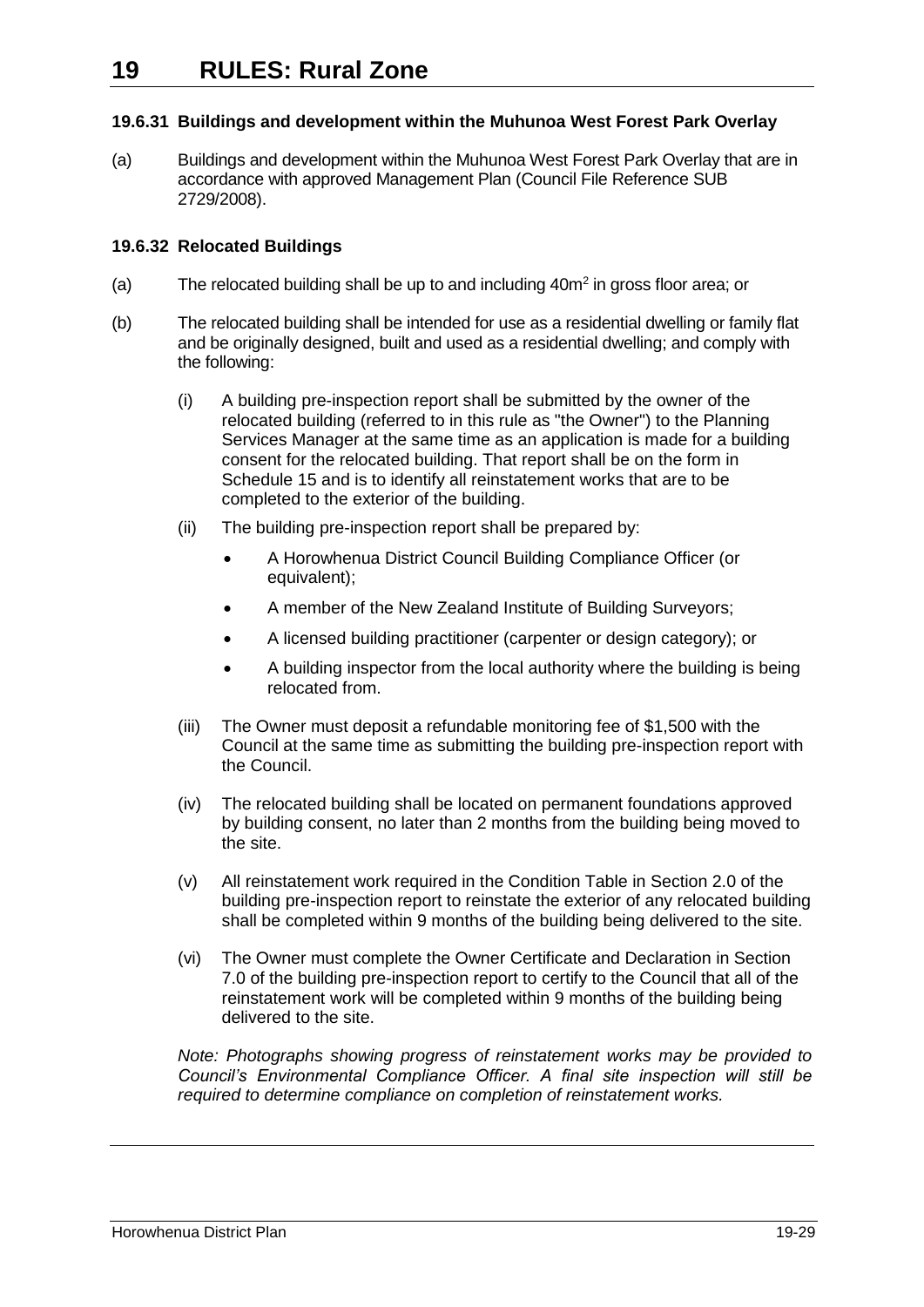## <span id="page-29-0"></span>**19.7 MATTERS OF CONTROL AND CONDITIONS FOR CONTROLLED ACTIVITIES**

The matters over which the Council reserves its control and the conditions are detailed below for each controlled activity:

## <span id="page-29-1"></span>**19.7.1 Subdivision of Land (Refer Rule [19.2\(a\)\)](#page-4-1)**

- (a) Matters of Control
	- (i) The size, shape and location of any allotment including:
		- the avoidance of close density urban patterns of subdivision;
		- the maximisation and consolidation of usable areas of Highly Versatile soils for primary production;
		- the provision of sufficient land for effluent disposal storage and treatment from existing and proposed systems;
		- the ability to construct a future dwelling on any allotment to comply with Rule [19.6.5;](#page-13-1)
		- the location of existing intensive farming activities;
		- the protection of any natural habitat and any required buffer zone surrounding that habitat required to protect natural values;
		- the relationship of the subdivision to existing or designated high voltage transmission lines;
		- the degree to which a proposed Conservation Lot is likely to avoid, remedy or mitigate the adverse effects on any natural habitat that would be adversely affected by the subdivision.
	- (ii) The provision of any new roads, cycleways, footpaths, provision of linkages to existing roads, access over or under railway lines, the diversion or alteration of any existing roads, the provision of access, passing bays, manoeuvring areas, and any necessary easements.
	- (iii) The provision and design of servicing and network utilities, including water supply, wastewater systems, stormwater management and disposal, streetlighting, telecommunications and electricity.
	- (iv) Provision of reserves, esplanade reserves, esplanade strips and access strips, including connections to existing and future reserves.
	- (v) Effects on significant sites and features, including natural, cultural and historic heritage sites.
	- (vi) The degree to which the proposed subdivision would adversely affect the existing landscape character and amenity values of the area, including the effects of development resulting from subdivision such as the siting and design of buildings.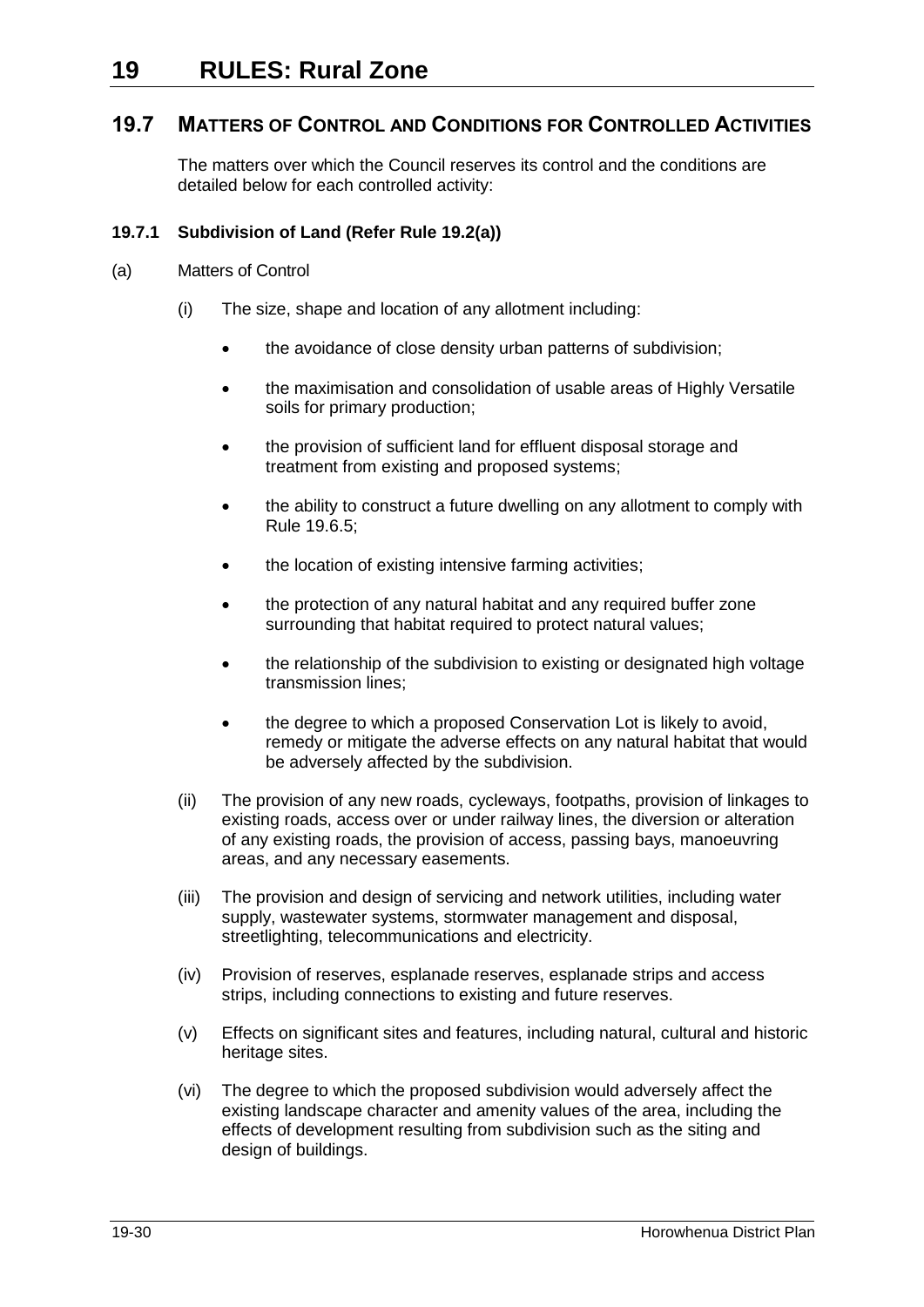- (vii) The effects of earthworks and modifications to the landscape character, particularly on the values of any outstanding natural feature, outstanding landscape, natural habitat and the Lake Horowhenua and Hokio Stream catchments.
- (viii) Protection and revegetation of the riparian margins of waterways, including the protection and enhancement of the ecological health of waterways.
- (ix) The protection and enhancement of any natural habitat of indigenous species within the subdivision.
- (x) The management of potential reverse sensitivity effects, including but not limited to noise, vibration, odour, dust and visual effects.

Advice Note:

For subdivisions in the rural environment, a condition of consent may be imposed requiring the consent holder to alert future property owners to potential reverse sensitivity effects, through a consent notice to be registered on the new certificates of title. Such a condition is more likely to be considered appropriate in the Levin-Ohau, Levin-Koputaroa, Kuku and Tararua Terraces Landscape Domains within the Rural zone when the subdivision adjoins an existing lawfully established horticultural activity.

- (xi) Site contamination remediation measures and works.
- (xii) Avoidance or mitigation of natural hazards.
- (xiii) Management of construction effects, including traffic movements, hours of operation, noise, earthworks and erosion and sediment control.
- (xiv) The staging of development and timing of any works.
- (xv) Subdivision design generally in accordance with the Horowhenua Rural Subdivision and Development Design Guide (Schedule 6).
- (xvi) Compliance with the Horowhenua District Council's Engineering requirements.
- (xvii) Those matters described in Sections 108 and 220 of the RMA.

Controlled Activities are to be assessed against the relevant assessment criteria set out in Chapter 25.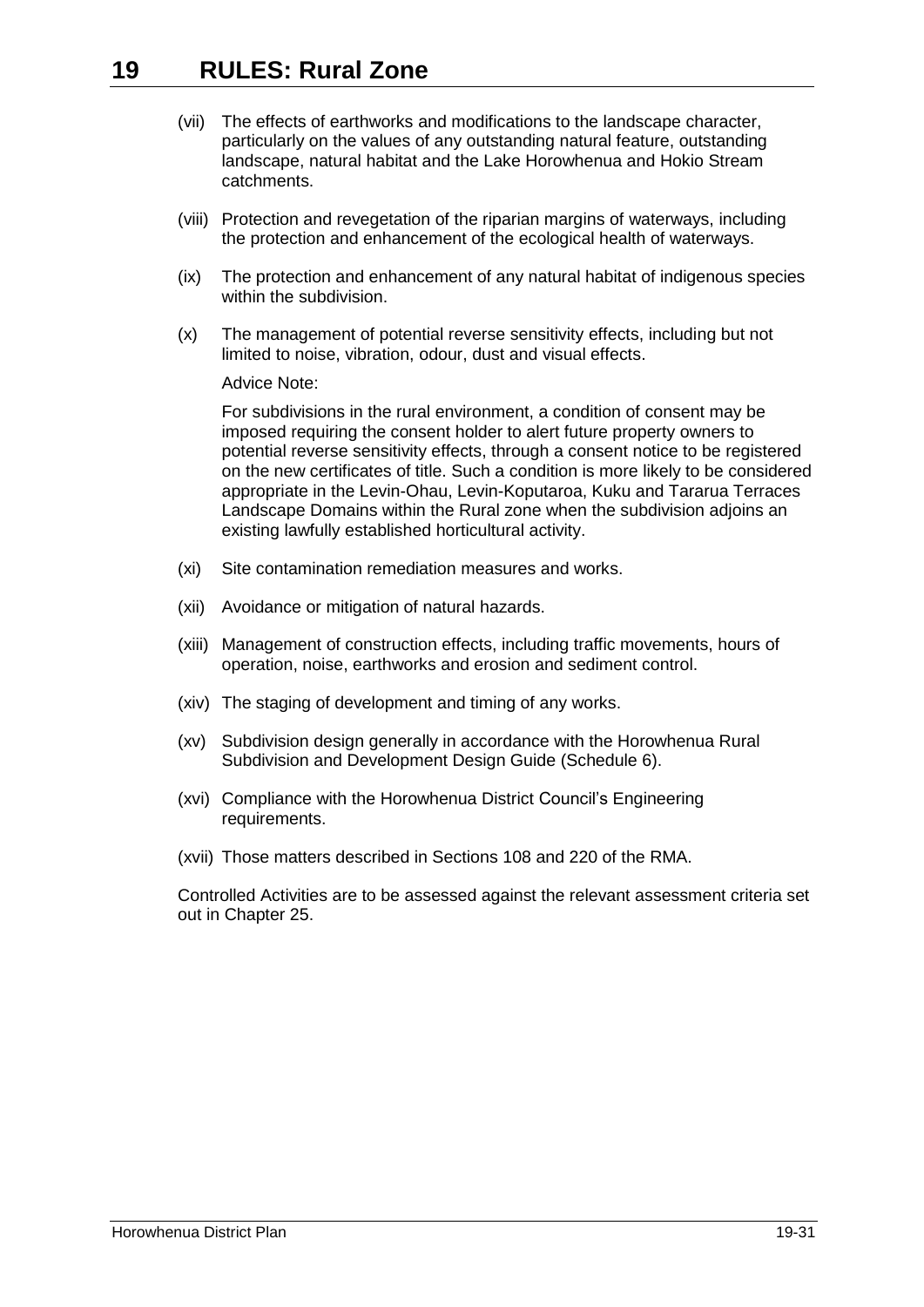## *Note to District Plan Users in Interpreting Subdivision Rules*

*It is first necessary to consider rules that are applicable to any property within the Rural Zone regardless of the location of the property. Requirements that apply to all Rural Zone properties are set out under the headings '…All Landscape Domains'.*

*Secondly it is necessary to consider rules that are applicable to the property, based on its location within the rural environment. The rural environment has been divided into 10 Landscape Domains (more details about these Domains can be found in Chapter 2 of this District Plan). Each Landscape Domain has specific rules and requirements that are applicable to the properties located within it. The rules and requirements for each Landscape Domain can be found under the headings 'Individual Landscape Domains' where they are then separated into individual domain based headings. A property may be subject to more than one Landscape Domain.* 

*Two issues of assessment arise; first, the status of the activity and second, the provisions against which the proposal will be assessed.* 

*Where more than one activity status applies to a proposal the most restrictive applies.* 

*If a subdivision proposal is within more than one Landscape Domain, the most restrictive activity status applies to the application as a whole. This will not be the case only where the balance lot is the trigger for the most restrictive activity status and has a Building Area that complies with the conditions of All Landscape Domains, and meets the minimum area for a lot in the Landscape Domain in which the balance lot Building Area is identified. In order for the Council to assess this, the application plan must specify the new lots to be created, the balance lot, and identify a Building Area within the balance lot.* 

*Where a more restrictive activity status would have been required because it was triggered by the balance lot but is not applied as discussed above, it is also not necessary to assess the application against the objectives, polices, and rules of the Landscape Domain that applies to the balance lot.* 

*The issue also arises where a proposal requires consent under the provisions applicable to 'All Landscape Domains' and also within its own Landscape Domain. For example, a subdivision proposal within the Foxton Dunefields Landscape Domain is a Controlled Activity. However if the same proposal involves creating a new access onto State Highway 1, under the provisions applying to all Landscape Domains in the Rural Zone, the proposal is a Restricted Discretionary Activity.* 

*The more restrictive activity status in this case is the Restricted Discretionary Activity status and therefore although the proposal needs to be considered against both sets of provisions, it will be assessed as a Restricted Discretionary Activity.* 

*Amalgamated Lots: For the purpose of the subdivision rules and conditions where any allotment has been or is to be amalgamated or held together on the same Certificate of Title with another adjoining allotment on the same survey plan, or any land of an adjoining owner in accordance with a condition of subdivision, the combined area shall be deemed to be a single allotment for the purpose of determining compliance with the subdivision rules and conditions within this District Plan.*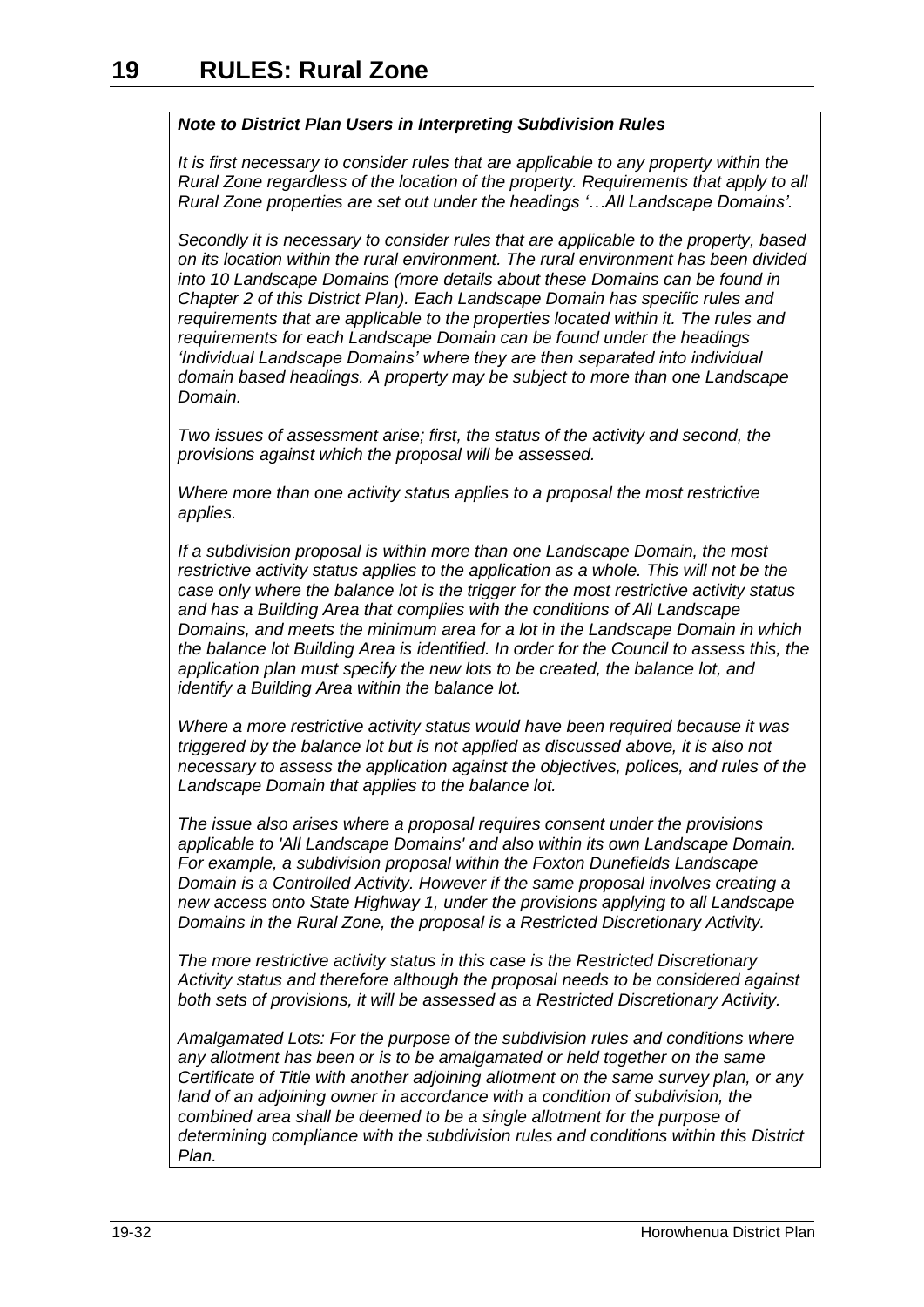#### <span id="page-32-0"></span>**19.7.2 Subdivision Conditions applying to all Rural Landscape Domains (Refer Rule [19.2\(a\)\)](#page-4-1)**

Any subdivision shall comply with all of the following conditions:

(a) Public Works and Network Utilities: Any lots created exclusively for public works, network utility operations, reserves and access shall not comply with the minimum area requirements and shall not be counted as part of any lot entitlement where they form part of a subdivision creating other lots, except any lot for the exclusive use of network utilities shall not exceed a maximum lot area of 200m<sup>2</sup>.

To avoid any doubt, this exclusion does not apply to lots that would accommodate wind energy generating facilities and ancillary equipment.

- (b) Water Supply, Wastes and Surface Water Disposal, and Other Services: All subdivisions shall comply with the conditions set out in Chapter 24.
- (c) Roads and Access: All subdivisions shall comply with the conditions set out in Chapter 21.
- (d) Financial Contributions for Reserves and Biological Diversity: All subdivisions shall comply with the conditions set out in Chapter 24.
- (e) Esplanade Reserves/Strips: All subdivisions shall comply with the conditions set out in Rule 24.2.5.
- (f) Building Area and Effluent Disposal Area: Any vacant lot (except for those lots to be used exclusively as a site for network utilities or public works including reserves or access) shall contain a Building Area and Effluent Disposal Area in compliance with the requirements below. These areas shall be shown on the Scheme Plan at the time of application. Any lot containing existing buildings and/or an existing effluent disposal system shall ensure that all new boundaries are sited to ensure that the existing buildings and/or effluent disposal system comply with the requirements of Rule [19.6](#page-12-0) Conditions for Permitted Activities.

*Note: For the purpose of the subdivision rules in Chapter 19, an existing dwelling is one that is in existence at 10/01/2009 or has been legally established and constructed prior to 10/01/2009.*

For the purpose of this rule, a Building Area shall comply with the following:

- (i) Shape factor of 18 metres by 18 metres; and
- (ii) Setback of 9 metres from any right of way boundary or road boundary of any road that is not a State Highway; and
- (iii) Setback of 15 metres from the road boundary of any road that is a State Highway; and
- (iv) Setback of 9 metres from any side or rear boundary; and
- (v) Setback of 15 metres from any bank or edge of a river, stream, wetland, or waterway; and
- (vi) Setback of 15 metres from any Significant Natural Area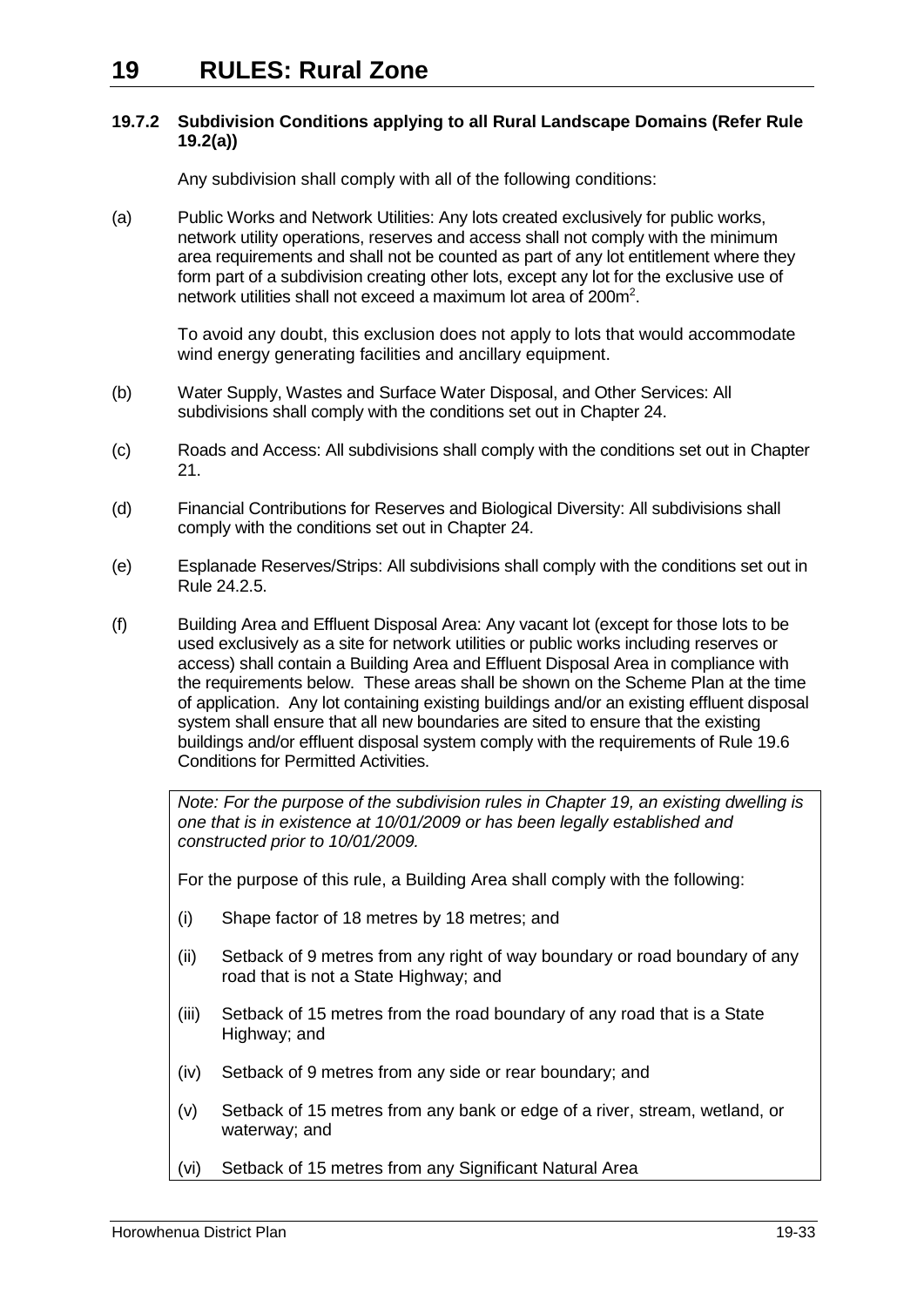- (vii) Setback of 20 metres from the inland toe of authorised stopbanks
- (viii) Setback of 32 metres from the centre line of High Voltage Transmission line; and
- (ix) Not located within any flooding or inundation hazard area identified on the Horowhenua Flooding and Ponding Maps.

For the purpose of this rule, an Effluent Disposal Area shall comply with the following:

- $(i)$  Minimum area of 400 $m<sup>2</sup>$ :
- (ii) Separate minimum reserve area of  $200m<sup>2</sup>$  on the same lot for future use;
- (iii) Setback of 1.5 metres from any boundary;
- (iv) Setback of 20 metres from any river, lake, natural wetland or artificial water course or coastal marine area;
- (v) No part of the area shall have a gradient over 18 degrees (3 horizontal  $-1$ vertical);

OR

- (vi) Be a design for effluent fields based on soil type and other considerations as detailed in Horizons Regional Council Manual for On-Site Wastewater Design and Management which will include:
- A maximum discharge to land not to exceed 2000 Litres/day per disposal field, and
- Have suitable soils and groundwater conditions, and the loading rate shall not exceed 3 Litres/m<sup>2</sup>/day.

*Note: Once approved, the development of each lot does not necessarily need to be restricted to the Building Areas and Effluent Disposal Areas identified on the proposed Scheme Plan. It should be noted that where an area is to be used that is not within an area identified at the time of the subdivision, then the proposal will require a more stringent assessment prior to the granting of the Building Consent.*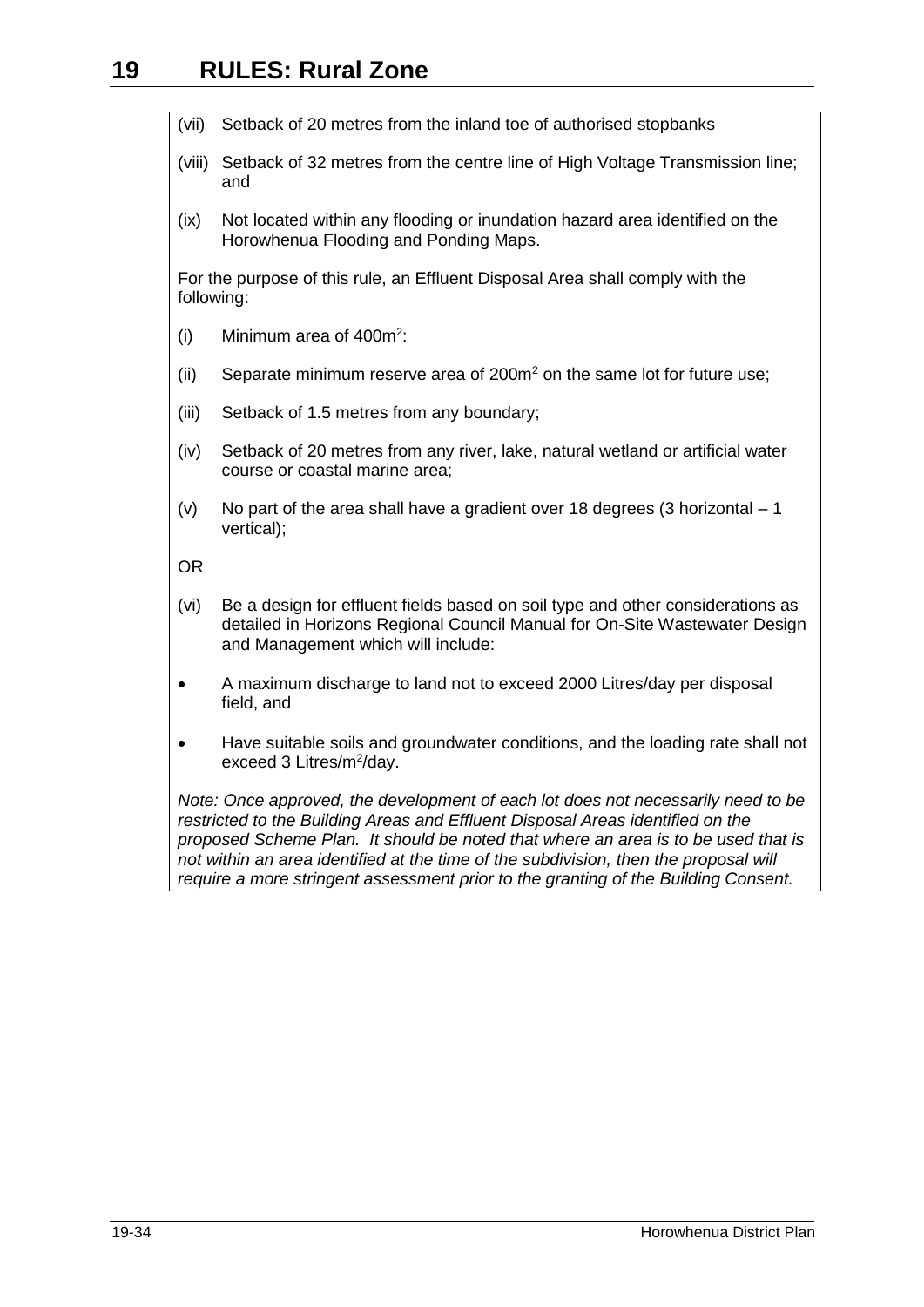## **19.7.3 Conditions applying to Individual Rural Landscape Domains**

(a) Lot Design and Parameters: Any subdivision shall comply with all of the following conditions for the respective landscape domain:

<span id="page-34-0"></span>

| <b>Landscape Domain</b>               | <b>Number of additional lots</b><br>that can be created | <b>Minimum</b><br><b>Parent title</b><br>size | <b>Parent title</b><br>issued date or<br>consent issued<br>date (note 1) | <b>Minimum</b><br>lot size | <b>Maximum</b><br>lot size | <b>Minimum</b><br>balance<br>lot size | <b>Minimum</b><br>average lot<br>size | <b>Minimum</b><br>Road<br>frontage | <b>Minimum</b><br><b>Shape</b><br>factor |
|---------------------------------------|---------------------------------------------------------|-----------------------------------------------|--------------------------------------------------------------------------|----------------------------|----------------------------|---------------------------------------|---------------------------------------|------------------------------------|------------------------------------------|
| <b>Coastal Environment</b>            | 0 (boundary adjustment)                                 | <b>NA</b>                                     | <b>NA</b>                                                                | 5000m <sup>2</sup>         | <b>NA</b>                  | <b>NA</b>                             | <b>NA</b>                             | <b>NA</b>                          | <b>NA</b>                                |
| <b>Coastal Lakes</b>                  | 0 (boundary adjustment)                                 | <b>NA</b>                                     | <b>NA</b>                                                                | 5000m <sup>2</sup>         | <b>NA</b>                  | <b>NA</b>                             | <b>NA</b>                             | <b>NA</b>                          | <b>NA</b>                                |
| <b>Foxton Dunefields</b>              | 0 (boundary adjustment)                                 | <b>NA</b>                                     | <b>NA</b>                                                                | 5000m <sup>2</sup>         | <b>NA</b>                  | <b>NA</b>                             | <b>NA</b>                             | <b>NA</b>                          | <b>NA</b>                                |
|                                       |                                                         | 10 <sub>ha</sub>                              | Before 10/01/09                                                          | 5000m <sup>2</sup>         | <b>NA</b>                  | <b>NA</b>                             | <b>NA</b>                             | <b>NA</b>                          | <b>NA</b>                                |
|                                       | $\overline{2}$                                          | 20ha                                          | Before 10/01/09                                                          | 5000m <sup>2</sup>         | <b>NA</b>                  | <b>NA</b>                             | <b>NA</b>                             | <b>NA</b>                          | <b>NA</b>                                |
| <b>Hill Country</b>                   | 0 (boundary adjustment)                                 | <b>NA</b>                                     | <b>NA</b>                                                                | <b>NA</b>                  | <b>NA</b>                  | <b>NA</b>                             | <b>NA</b>                             | <b>NA</b>                          | <b>NA</b>                                |
| Kuku                                  | 0 (boundary adjustment)                                 | <b>NA</b>                                     | <b>NA</b>                                                                | 5000m <sup>2</sup>         | <b>NA</b>                  | <b>NA</b>                             | <b>NA</b>                             | <b>NA</b>                          | <b>NA</b>                                |
|                                       | (lot shall contain an existing<br>dwelling - note 2)    | <b>NA</b>                                     | Before 10/01/09                                                          | 5000m <sup>2</sup>         | 1ha                        | 10ha                                  | <b>NA</b>                             | <b>NA</b>                          | <b>NA</b>                                |
|                                       | or more                                                 | 20ha                                          | <b>NA</b>                                                                | 10 <sub>ha</sub>           | <b>NA</b>                  | <b>NA</b>                             | <b>NA</b>                             | 100m                               | 100m<br>diameter                         |
| Levin-Koputaroa<br>Any Soil           | 0 (boundary adjustment)                                 | <b>NA</b>                                     | <b>NA</b>                                                                | 5000m <sup>2</sup>         | <b>NA</b>                  | <b>NA</b>                             | <b>NA</b>                             | <b>NA</b>                          | <b>NA</b>                                |
| Levin-Koputaroa<br>Non Versatile Land |                                                         | 3ha                                           | Before 10/01/09                                                          | 5000m <sup>2</sup>         | <b>NA</b>                  | <b>NA</b>                             | <b>NA</b>                             | <b>NA</b>                          | <b>NA</b>                                |
| Levin-Koputaroa<br>Non Versatile Land | $\overline{2}$                                          | 6ha                                           | Before 10/01/09                                                          | 5000m <sup>2</sup>         | <b>NA</b>                  | <b>NA</b>                             | <b>NA</b>                             | <b>NA</b>                          | <b>NA</b>                                |
| Levin-Koputaroa<br>Versatile Land     | 1 (lot shall contain an existing<br>dwelling - note 2)  | <b>NA</b>                                     | Before 10/01/09                                                          | 5000m <sup>2</sup>         | 1ha                        | 10 <sub>ha</sub>                      | <b>NA</b>                             | <b>NA</b>                          | <b>NA</b>                                |
| Levin-Koputaroa<br>Versatile Land     | 1 or more                                               | 20ha                                          | <b>NA</b>                                                                | 10ha                       | <b>NA</b>                  | <b>NA</b>                             | <b>NA</b>                             | 100m                               | 100m<br>diameter                         |
| Levin-Ohau<br>Any Soil                | 0 (boundary adjustment)                                 | <b>NA</b>                                     | <b>NA</b>                                                                | 5000m <sup>2</sup>         | <b>NA</b>                  | <b>NA</b>                             | <b>NA</b>                             | <b>NA</b>                          | <b>NA</b>                                |
| Levin-Ohau<br>Non Versatile Land      |                                                         | 3ha                                           | Before 10/01/09                                                          | 5000m <sup>2</sup>         | <b>NA</b>                  | <b>NA</b>                             | <b>NA</b>                             | <b>NA</b>                          | <b>NA</b>                                |
| Levin-Ohau<br>Non Versatile Land      | $\overline{2}$                                          | 6ha                                           | Before 10/01/09                                                          | 5000m <sup>2</sup>         | <b>NA</b>                  | <b>NA</b>                             | <b>NA</b>                             | <b>NA</b>                          | <b>NA</b>                                |
| Levin-Ohau                            | (lot shall contain an existing                          | <b>NA</b>                                     | Before 10/01/09                                                          | 5000m <sup>2</sup>         | 1ha                        | 10 <sub>ha</sub>                      | <b>NA</b>                             | <b>NA</b>                          | <b>NA</b>                                |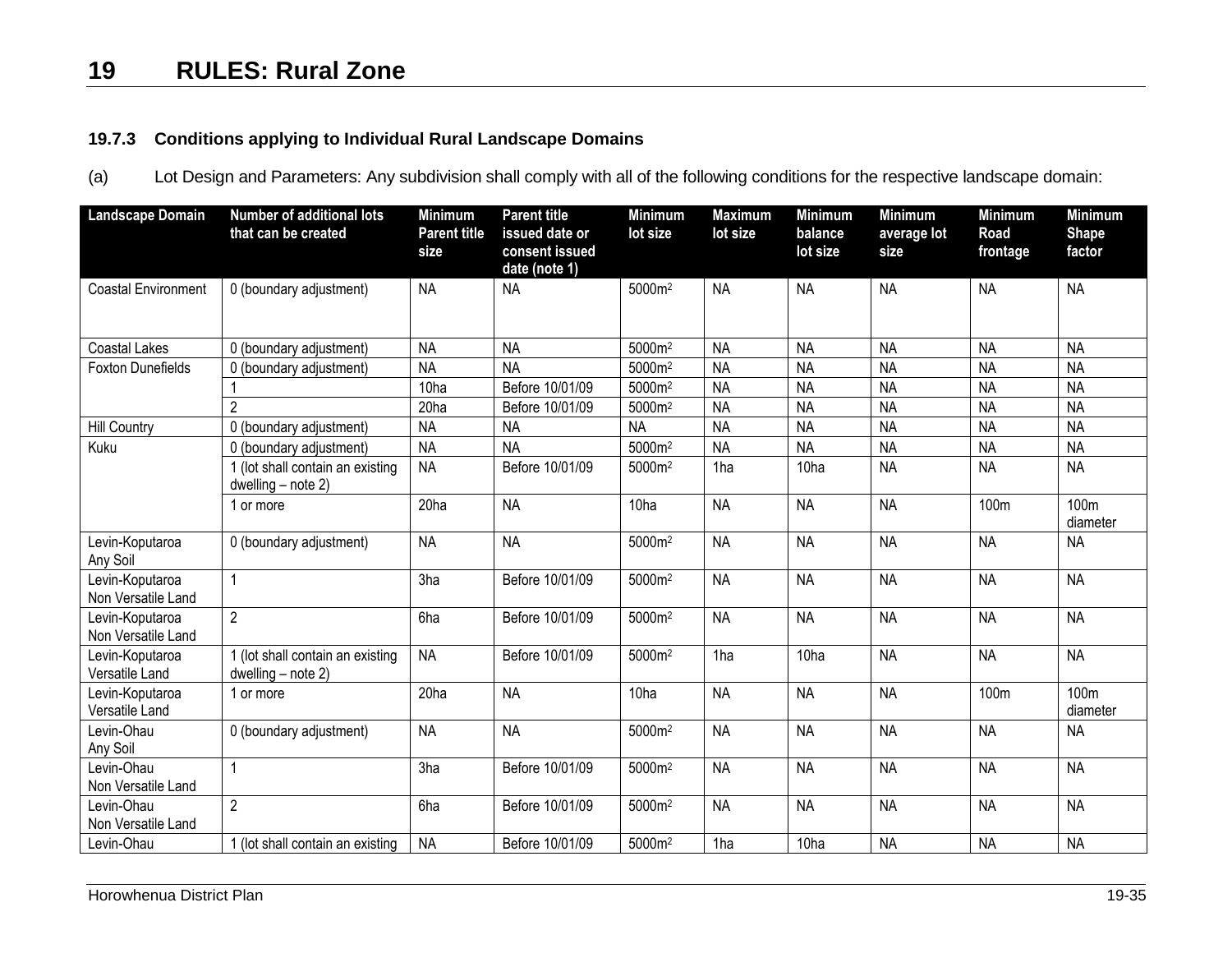| <b>Landscape Domain</b>                       | <b>Number of additional lots</b><br>that can be created  | <b>Minimum</b><br><b>Parent title</b><br>size | <b>Parent title</b><br>issued date or<br>consent issued<br>date (note 1) | <b>Minimum</b><br>lot size | Maximum<br>lot size | Minimum<br>balance<br>lot size | <b>Minimum</b><br>average lot<br>size | <b>Minimum</b><br>Road<br>frontage | Minimum<br><b>Shape</b><br>factor |
|-----------------------------------------------|----------------------------------------------------------|-----------------------------------------------|--------------------------------------------------------------------------|----------------------------|---------------------|--------------------------------|---------------------------------------|------------------------------------|-----------------------------------|
| Versatile Land                                | dwelling $-$ note 2)                                     |                                               |                                                                          |                            |                     |                                |                                       |                                    |                                   |
| Levin-Ohau<br>Versatile Land                  | 1 or more                                                | 20ha                                          | <b>NA</b>                                                                | 10 <sub>ha</sub>           | <b>NA</b>           | <b>NA</b>                      | <b>NA</b>                             | 100m                               | 100m<br>diameter                  |
| Manakau Downlands                             | 0 (boundary adjustment)                                  | <b>NA</b>                                     | <b>NA</b>                                                                | 7000m <sup>2</sup>         | <b>NA</b>           | <b>NA</b>                      | <b>NA</b>                             | <b>NA</b>                          | <b>NA</b>                         |
|                                               |                                                          | 4ha                                           | Before 10/01/09                                                          | 7000m <sup>2</sup>         | <b>NA</b>           | <b>NA</b>                      | <b>NA</b>                             | <b>NA</b>                          | <b>NA</b>                         |
| Moutoa-Opiki Plains                           | 0 (boundary adjustment)                                  | NА                                            | <b>NA</b>                                                                | 5000m <sup>2</sup>         | <b>NA</b>           | <b>NA</b>                      | <b>NA</b>                             | <b>NA</b>                          | <b>NA</b>                         |
|                                               | (lot shall contain an existing<br>dwelling $-$ note 2)   | <b>NA</b>                                     | Before 10/01/09                                                          | 5000m <sup>2</sup>         | 1ha                 | 20 <sub>ha</sub>               | <b>NA</b>                             | <b>NA</b>                          | <b>NA</b>                         |
|                                               | 1 or more                                                | 40ha                                          | <b>NA</b>                                                                | 20ha                       | <b>NA</b>           | <b>NA</b>                      | <b>NA</b>                             | 100m                               | 100m<br>diameter                  |
| Tararua Terraces<br>(Any Soil)                | 0 (boundary adjustment)                                  | <b>NA</b>                                     | <b>NA</b>                                                                | 7000m <sup>2</sup>         | <b>NA</b>           | <b>NA</b>                      | <b>NA</b>                             | <b>NA</b>                          | <b>NA</b>                         |
| <b>Tararua Terraces</b><br>Non Versatile Land |                                                          | 5ha                                           | Before 10/01/09                                                          | 7000m <sup>2</sup>         | <b>NA</b>           | <b>NA</b>                      | <b>NA</b>                             | <b>NA</b>                          | <b>NA</b>                         |
| Tararua Terraces<br>Versatile Land            | 1 (lot shall contain an existing<br>dwelling $-$ note 2) | <b>NA</b>                                     | Before 10/01/09                                                          | 5000m <sup>2</sup>         | 1ha                 | 15ha                           | <b>NA</b>                             | <b>NA</b>                          | <b>NA</b>                         |
| Tararua Terraces<br>Versatile Land            | 1 or more                                                | 30ha                                          | <b>NA</b>                                                                | 15ha                       | <b>NA</b>           | <b>NA</b>                      | <b>NA</b>                             | 100m                               | 100 <sub>m</sub><br>diameter      |

Note:

- 1. The Parent Title Issued Date means the date that the Certificate of Title for the site being subdivided was issued. The Consent Issued Date means the date that the subdivision resource consent for the site was issued.
- 2. The existing dwelling shall have a gross floor area of greater than 50m<sup>2</sup> and shall not have been approved by Council as a second dwelling. The dwelling shall be one that is in existence at 10/01/2009 or has been legally established and constructed prior to the 10/01/2009.
- 3. Versatile Land means rural zoned land identified on Planning Maps as containing LUC Class I or II soil. Non Versatile Land means land that is not identified on Planning Maps as containing LUC Class I or II soil.
- 4. If the Versatile Land (LUC Class 1 and 2) boundary passes through the area being subdivided, for the purposes of determining which rules apply, where a site is located within a landscape domain that has separate subdivision rules for titles containing Versatile Land, the following criteria shall be used:
	- a. Where the proposed subdivision would: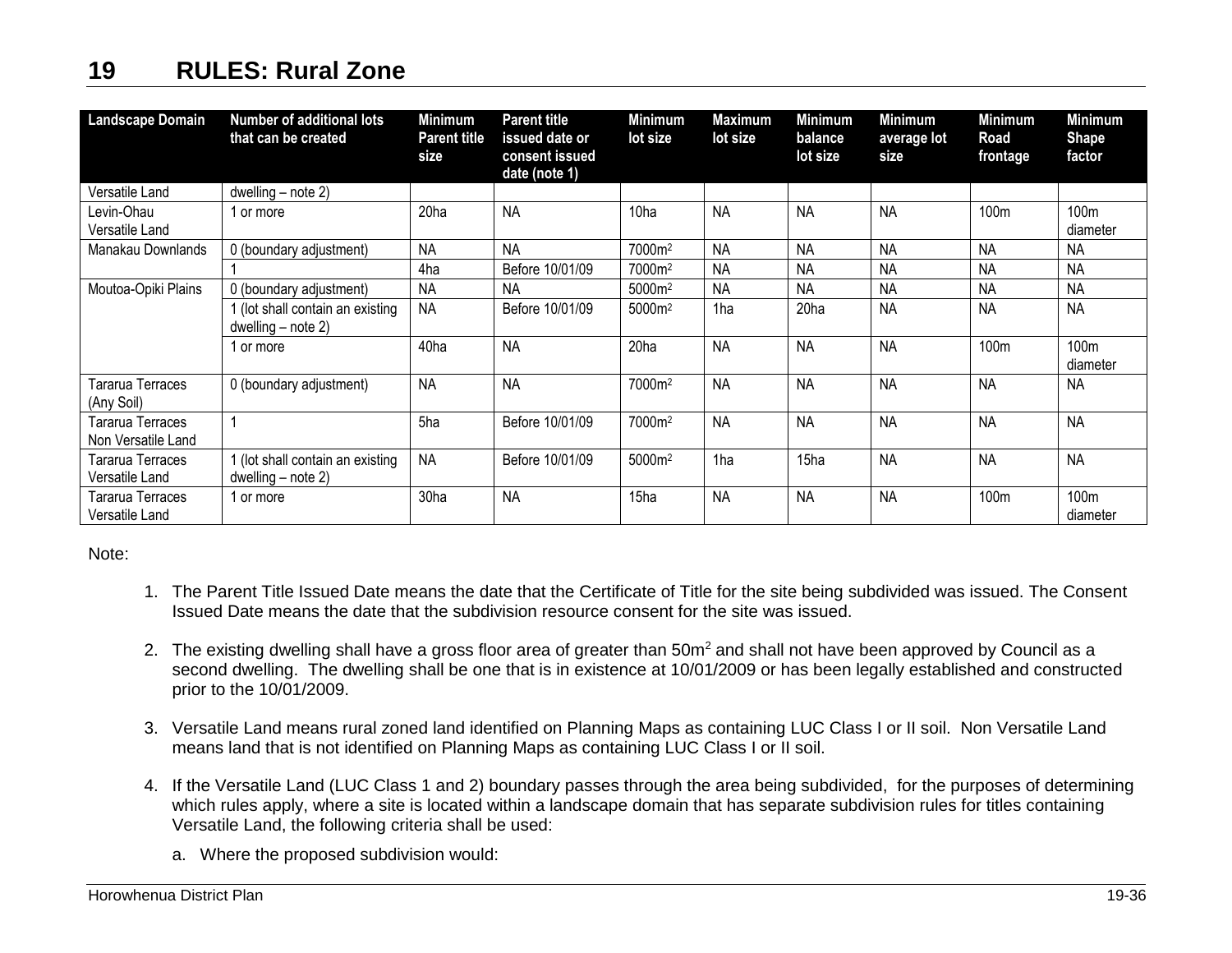- i. not result in any titles being created within the area(s) of land containing Versatile Land, and
- ii. where the Versatile Land is retained as a single allotment

then the subdivision shall be assessed using the rules relating to titles containing no Versatile Land.

- b. Where any subdivision would result in the titles being created within area(s) of land containing highly versatile land (i.e. new boundaries through the areas of versatile land) then the landscape domain rules relating to titles containing Versatile Land shall be applied.
- 5. If there is doubt regarding the accuracy of the mapped soil records identifying versatile land, a site specific soil survey and report shall be prepared by a suitably qualified and experienced person in soil science and independently peer reviewed by another suitability qualified and experienced person in soil science to determine the soil classification for the area. The classification is to be based on the criteria as detailed in Land Use Capability (LUC) system of Landcare Research NZ Limited. The site specific soil survey shall identify the classification and location of the LUC Class 1 or 2 for the subject area, with the application of the relevant subdivision rules to be based on the soil classification determined by the site specific soil surveys and reports.
- 6. NA means Not Applicable.
- (b) Vehicle Access: If there are two or more adjacent rear lots they shall share a single vehicle access and shall be designed in accordance with the requirement for accessways under this District Plan.
- (c) Boundary Adjustment: For any boundary adjustment subdivision, no minimum lot size applies where the lot contains an existing dwelling and effluent disposal system.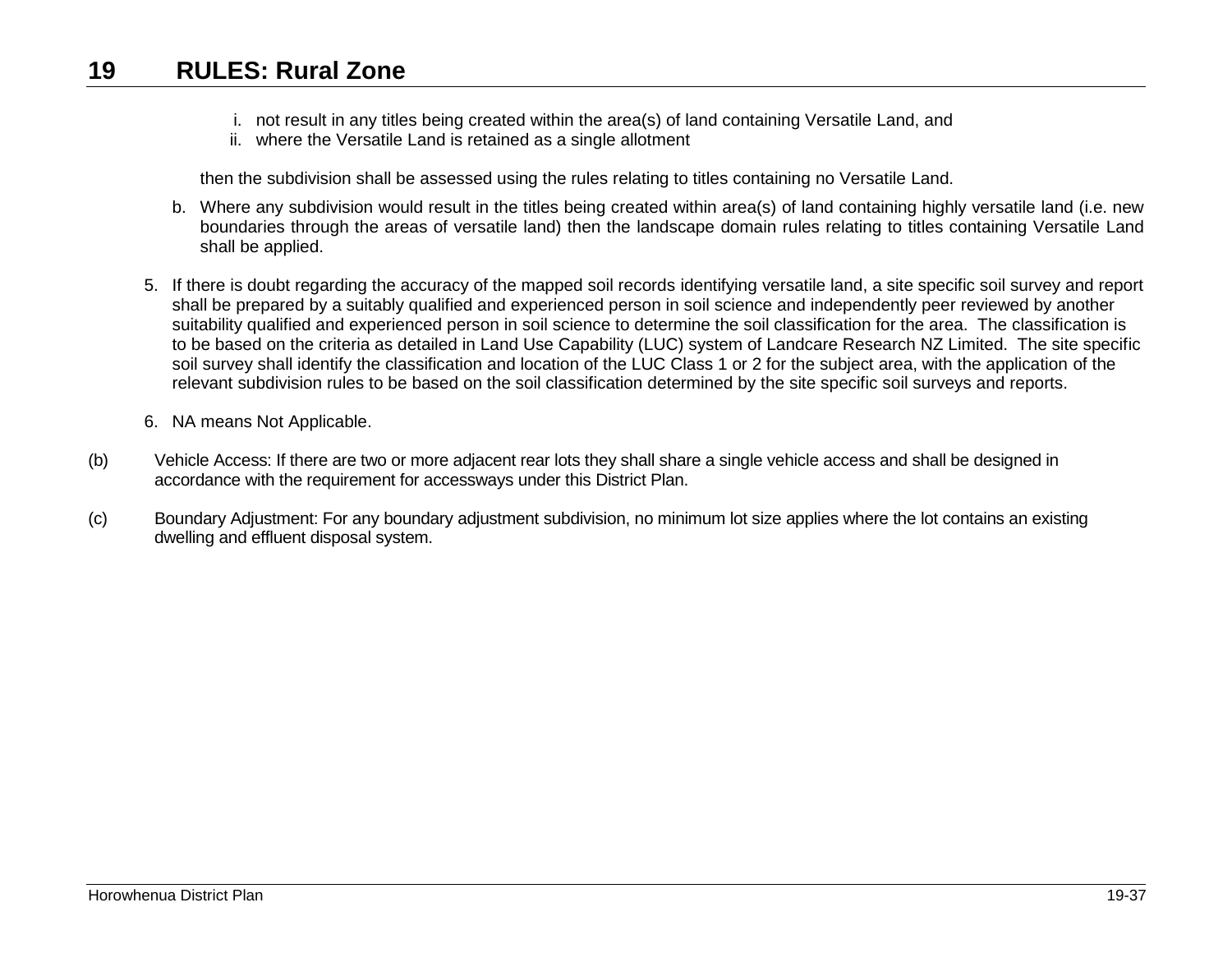## <span id="page-37-0"></span>**19.7.4 Boundary Adjustments in Flood Hazard Overlay Area (Refer Rule [19.2\(b\)\)](#page-4-0)**

- (a) Matters of Control
	- (i) The probability and magnitude of the natural hazard event, and the type, scale and distribution of the risks from the natural hazard. Includes consideration of the influence of climate change, adopting a precautionary approach for the frequency and intensity of events.
	- (ii) The location, nature, scale and design of the allotments, there intended use, and the degree to which people or property are put at risk as a result of the subdivision.
	- (iii) Avoidance or mitigation measures to address the risks from natural hazards.
	- (iv) The effects of the mitigation measures in terms of any increasing the likelihood of erosion, inundation or any other hazard event occurring, or increasing its magnitude on the site and to other properties which may or may not currently be at risk from the effects of the natural hazards.

## <span id="page-37-1"></span>**19.7.5 Road-Side Sales Activities (Refer Rule [19.2\(c\)\)](#page-4-2)**

- (a) Matters of Control
	- (i) The location of buildings.
	- (ii) The location of entrance and exit lanes and the configuration and dimensions of access driveways and vehicle parking (if chosen to be provided) and turning areas.
	- (iii) The location and design of any advertising sign.
- (b) Conditions
	- (i) The maximum gross floor area of premises used for retail sales shall not exceed 50m<sup>2</sup>.
	- (ii) In all other respects, road-side sales activities shall comply with the relevant conditions for permitted activities.

## <span id="page-37-2"></span>**19.7.6 Relocated Buildings (Refer Rule [19.2\(d\)\)](#page-4-3)**

- (a) Matters of Control
	- (i) Conditions for upgrading the exterior of the building and upgrading and reinstating the site, including any one or more of the following:
		- redecoration or reinstatement of any roof or exterior cladding.
		- reinstatement of any porches, terraces, baseboards and steps.
		- replacement of broken window panes, broken or rotten timber, guttering, drainpipes.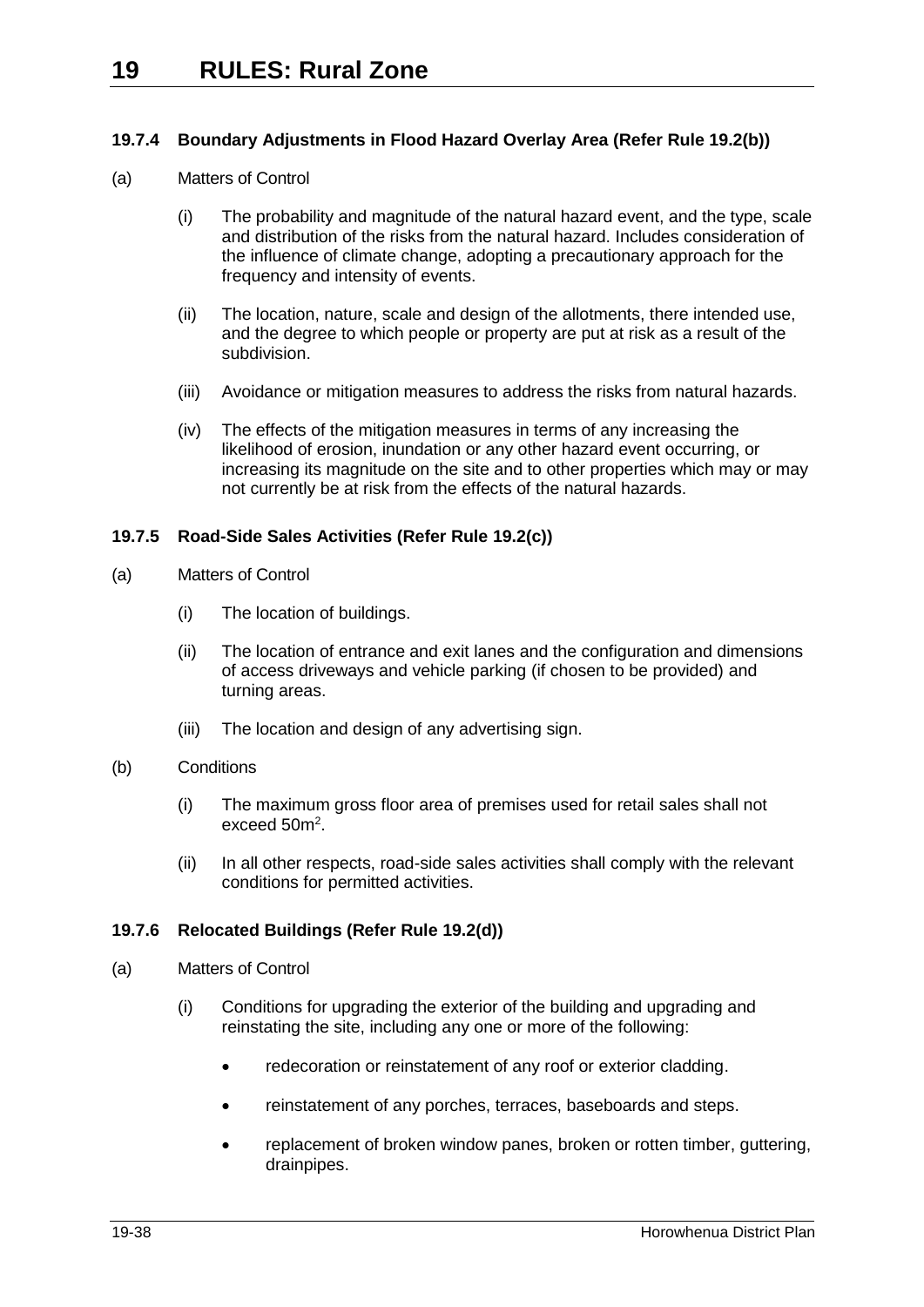- reinstatement of that part of a dwelling where a chimney has been removed.
- reinstatement of the site and access to the site.
- details and length of time to complete site landscaping.
- (ii) The length of time taken to reconstruct, repair or refurbish the building.
- (iii) A bond, of the nature provided for in the RMA, further secured by deposits of cash with the Council, bank guarantee, or otherwise, to the satisfaction of the Council, to ensure compliance with consent conditions.
- (b) Conditions
	- (i) Relocated buildings shall comply, in all respects, with the conditions specified for permitted activities in other relevant parts of the District Plan.
	- (ii) The bond shall be paid prior to the movement of the building to its new site, and shall be to the value of the work required, as assessed by a suitably qualified person approved by the Group Manager – Customer and Community Services, at the cost of the applicant. The required work will be expected to be completed within the period set out in the bond documentation (usually a 12 month period). Portions of the bond may be refunded as substantial portions of the work are completed.
- (c) Non-Notification
	- (i) Under section 77D of the RMA, an activity requiring resource consent under Rule 19.7.6 shall not be publicly notified, except where:
		- The Council decides special circumstances exist (pursuant to Section 95A(4), or
		- The applicant requests public notification (pursuant to Section 95A(2)(b)

#### <span id="page-38-0"></span>**19.7.7 Habitable buildings within the 800 metre buffer zone of the Wastewater Treatment Plant, Mako Mako Road, Levin as identified on the Planning Maps (refer Rule [19.2\(e\)\)](#page-4-4)**

- (a) Matters of Control
	- (i) That in respect of any dwelling house or other habitable building, the residential use shall endure only for so long as that use does not otherwise constrain the continued lawful operation of the Levin Wastewater Treatment Plant, i.e. as if that residential dwelling unit or habitable building had not been erected and the land was being used only for the grazing of animals or other such activity associated with primary production as defined in Chapter 25 of this District Plan. Any consent granted under this rule is to register a Consent Notice or Covenant on the Certificate of Title of the property to the effect that the owners, occupiers and their successors, acknowledge the presence of the wastewater treatment plant in the vicinity and will not seek to constrain its continued lawful operation.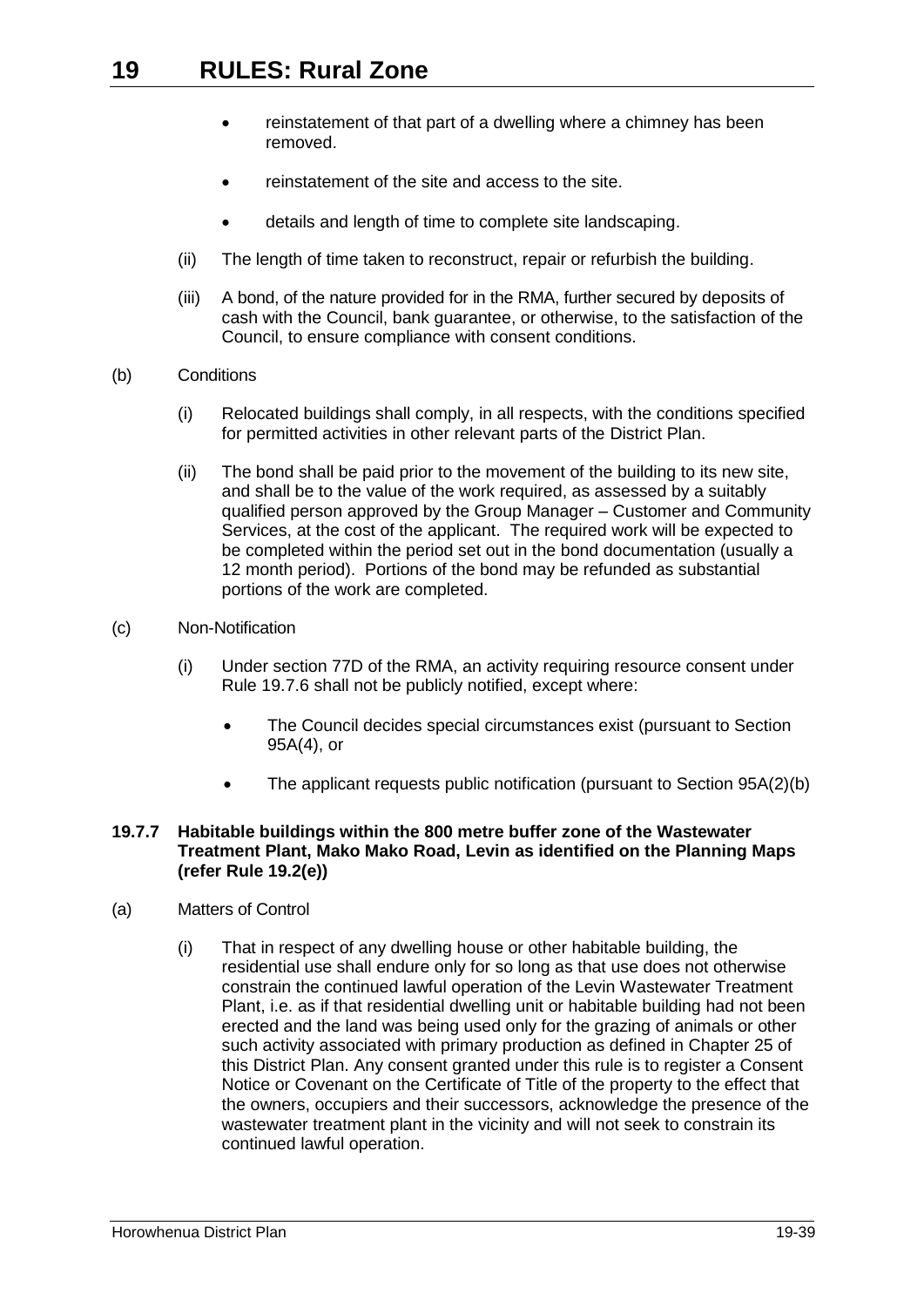## <span id="page-39-0"></span>**19.7.8 Historic Heritage – Buildings (Refer Rule [19.2\(f\)\)](#page-4-5)**

## (a) Matters of Control

(i) The potential effects of earthquake strengthening work on the heritage values associated with the building.

## <span id="page-39-1"></span>**19.7.9 Temporary Filming Activities (Refer Rule [19.2\(g\)\)](#page-4-6)**

- (a) Matters of Control
	- (i) The hours of operation of the temporary filming activity;
	- (ii) The size and positioning of temporary buildings and structures;
	- (iii) The provisions of safe and efficient vehicular access and car parking for staff (if this is chosen to be provided), service delivery and customers or the public;
	- (iv) Where appropriate, the provision of safe pedestrian entry and exit;
	- (v) The provision for waste collection, storage and site cleanup;
	- (vi) The actual and potential adverse effects on the amenity of the surrounding environment, and any measures to avoid, remedy or mitigate these effects;
	- (vii) The actual and potential adverse effects on the safety and efficiency of the road network, and any measures to avoid, remedy or mitigate these effects; and
	- (viii) The actual and potential adverse effects on the recreation, ecological, heritage or cultural values, and any measures to avoid, remedy or mitigate these effects.
- (b) Conditions
	- (i) The duration of the temporary filming activity shall not exceed 31 consecutive days. For the purpose of this rule, 'day' means a whole day, or part of a day.
	- (ii) Submit a draft management plan demonstrating how the temporary filming activity avoids, remedies or mitigates adverse effects on local amenity. The scale and detail of this draft management plan is to be commensurate with the scale of the temporary filming activity and the nature of the potential effects on local amenity.

## <span id="page-39-2"></span>**19.7.10 Temporary Military Training Activities (Refer Rule [19.2\(h\)\)](#page-4-7)**

- (a) Matters of Control
	- (i) The size and positioning of buildings and structures;
	- (ii) The measures used to avoid, remedy or mitigate adverse effects from excavation.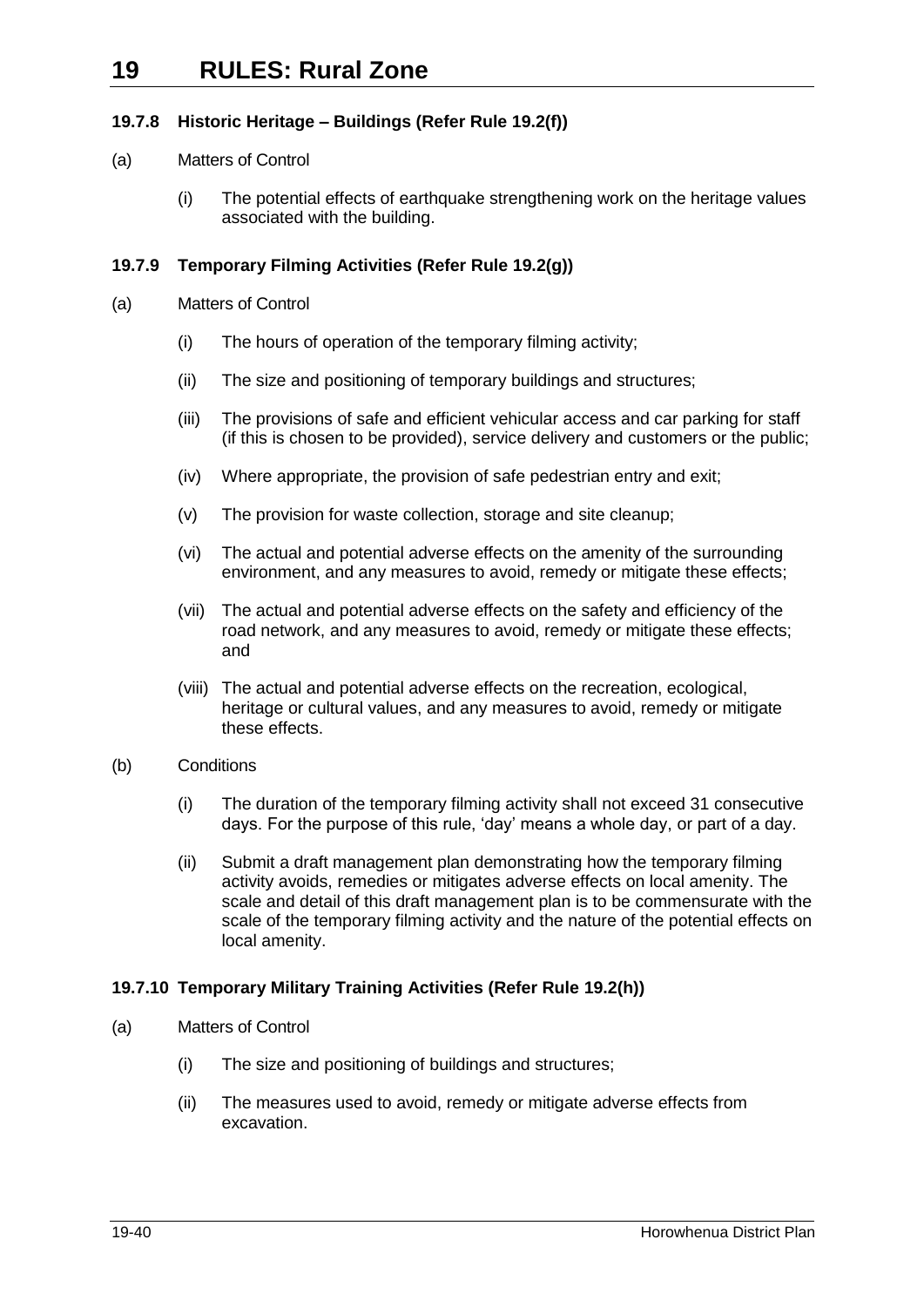- (iii) Methods to manage effects on the amenity and character of the area as a result of non-compliance with the noise and duration permitted activity conditions;
- (iv) The actual and potential adverse effects on the safety and efficiency of the road network, as a result of additional traffic generation for a prolonged period of time; and
- (v) The provision of safe and efficient vehicular access and on-site car parking (if this is chosen to be provided) to avoid, remedy or mitigate potential traffic effects.

## <span id="page-40-0"></span>**19.8 MATTERS OF DISCRETION AND CONDITIONS FOR RESTRICTED DISCRETIONARY ACTIVITIES**

The matters over which Council has restricted its discretion for each restricted discretionary activity, and the conditions for each activity, are detailed below:

## <span id="page-40-1"></span>**19.8.1 Non-Compliance with Permitted Activity Conditions (Rule [19.6\)](#page-12-0) and Chapters 21, 22, 23 and 24 (Refer Rule [19.3.1\)](#page-4-8)**

- (a) Matters of Discretion
	- (i) Avoiding, remedying or mitigating of any effects deriving from non-compliance with the particular condition(s) that is not met, except where specifically identified in other rules below.
- (b) Non-Notification

Where a resource consent application for earthworks in the Foxton Dunefields Landscape Domain is subject to Rule [19.3.1](#page-4-8) due to a failure to comply with Rule [19.6.13,](#page-17-2) the Department of Conservation must be notified where the earthworks activity is to be undertaken west of State Highway 1, but otherwise, pursuant to section 77D of the RMA, such an application shall not be subject to limited notification and shall not be publicly notified, except where:

- (i) The Council decides special circumstances exist (pursuant to Section 95A(4) or
- (ii) The applicant requests public notification (pursuant to 95A(2)(b)).

## <span id="page-40-2"></span>**19.8.2 Non-Compliance with Controlled Activity Conditions (Rule [19.7\)](#page-29-0) and Chapters 21, 22, 23 and 24 (Refer Rule [19.3.2\)](#page-5-0)**

- (a) Matters of Discretion
	- (i) Avoiding, remedying or mitigating of any effects deriving from non-compliance with the particular condition(s) that is not met, except where specifically identified in other rules below.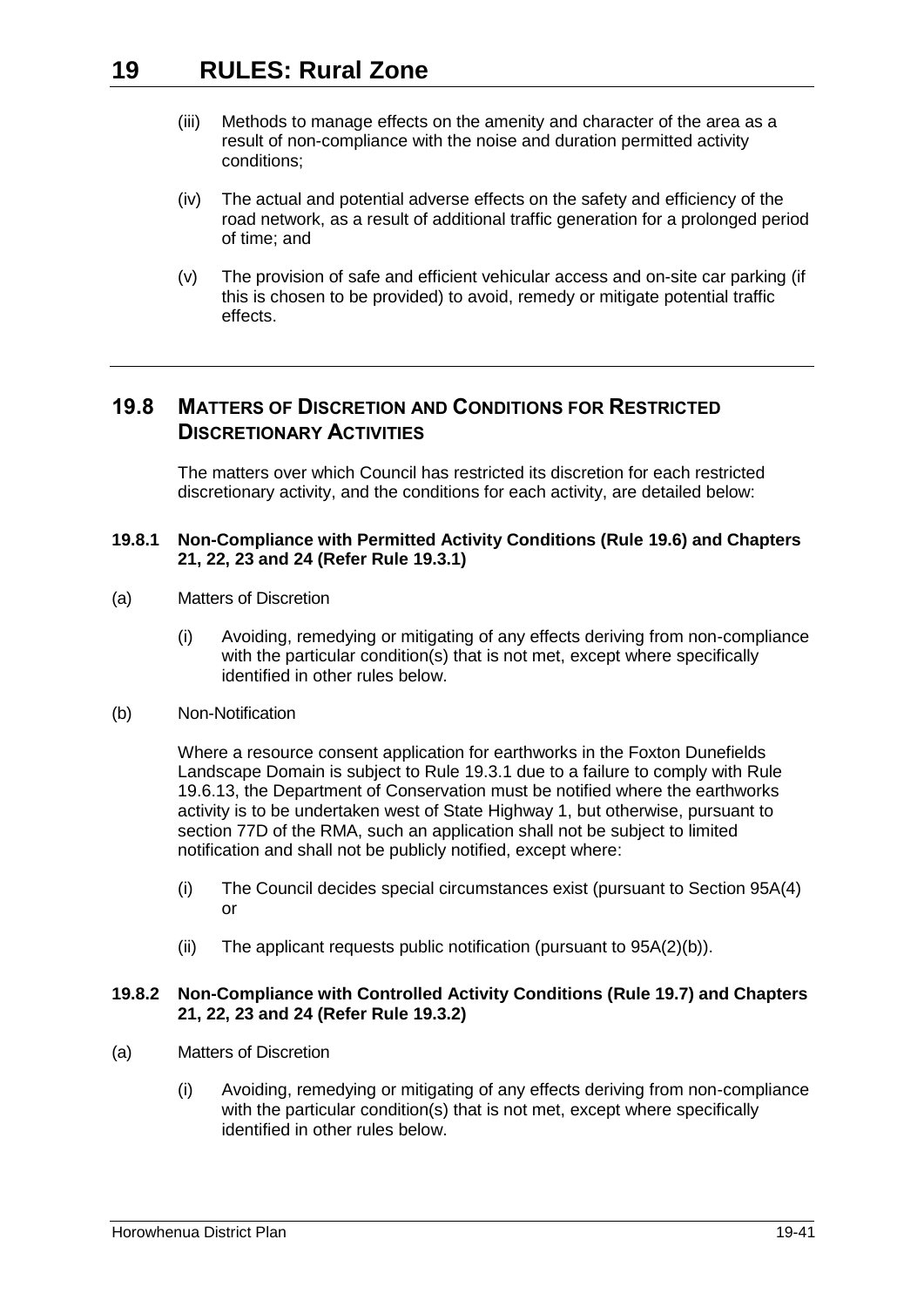## **19.8.3 Home Occupations (Refer Rule [19.3.1\)](#page-4-8)**

- (a) Matters of Discretion
	- (i) Avoiding, remedying or mitigating of any effects deriving from non-compliance with the particular condition(s) that are not met.
- (b) Conditions
	- (i) Home occupations shall not exceed 70m² of total gross floor area dedicated to this activity.

## <span id="page-41-0"></span>**19.8.4 Flood Hazard Overlay Areas (excluding Moutoa Floodway) (Refer Rule [19.3.3\)](#page-5-1)**

- (a) Matters of Discretion
	- (i) The probability and magnitude of the natural hazard event, and the type, scale and distribution of the risks from the natural hazard. Includes consideration of the influence of climate change, adopting a precautionary approach for the frequency and intensity of events.
	- (ii) The location, nature, scale and design of the buildings, earthworks or allotments, its intended use, including whether the building, earthworks or use is temporary or permanent, and the degree to which people or property are put at risk as a result of the activity.
	- (iii) Avoidance or mitigation measures to address the risks from natural hazards.
	- (iv) The effects of the mitigation measures in terms of increasing the likelihood of erosion, inundation or any other hazard event occurring, or increasing its magnitude, including to other properties which may or may not currently be at risk from the effects of the natural hazards.
	- (v) The effects on the effectiveness of existing flood hazard avoidance or mitigation measures, including works and structures within river and drainage schemes, natural landforms that protect against inundation, and overland stormwater flow paths.

## <span id="page-41-1"></span>**19.8.5 Historic Heritage – Buildings (Refer Rule [19.3.4\(a\)\)](#page-5-2)**

- (a) Matters of Discretion
	- (i) The potential effects of earthquake strengthening work on the heritage values associated with the building.

## <span id="page-41-2"></span>**19.8.6 Historic Heritage – Signs (Refer Rule [19.3.4\(b\)\)](#page-5-3)**

- (a) Matters of Discretion
	- (i) The colour and materials of any sign;
	- (ii) The design of any sign;
	- (iii) The location of any sign;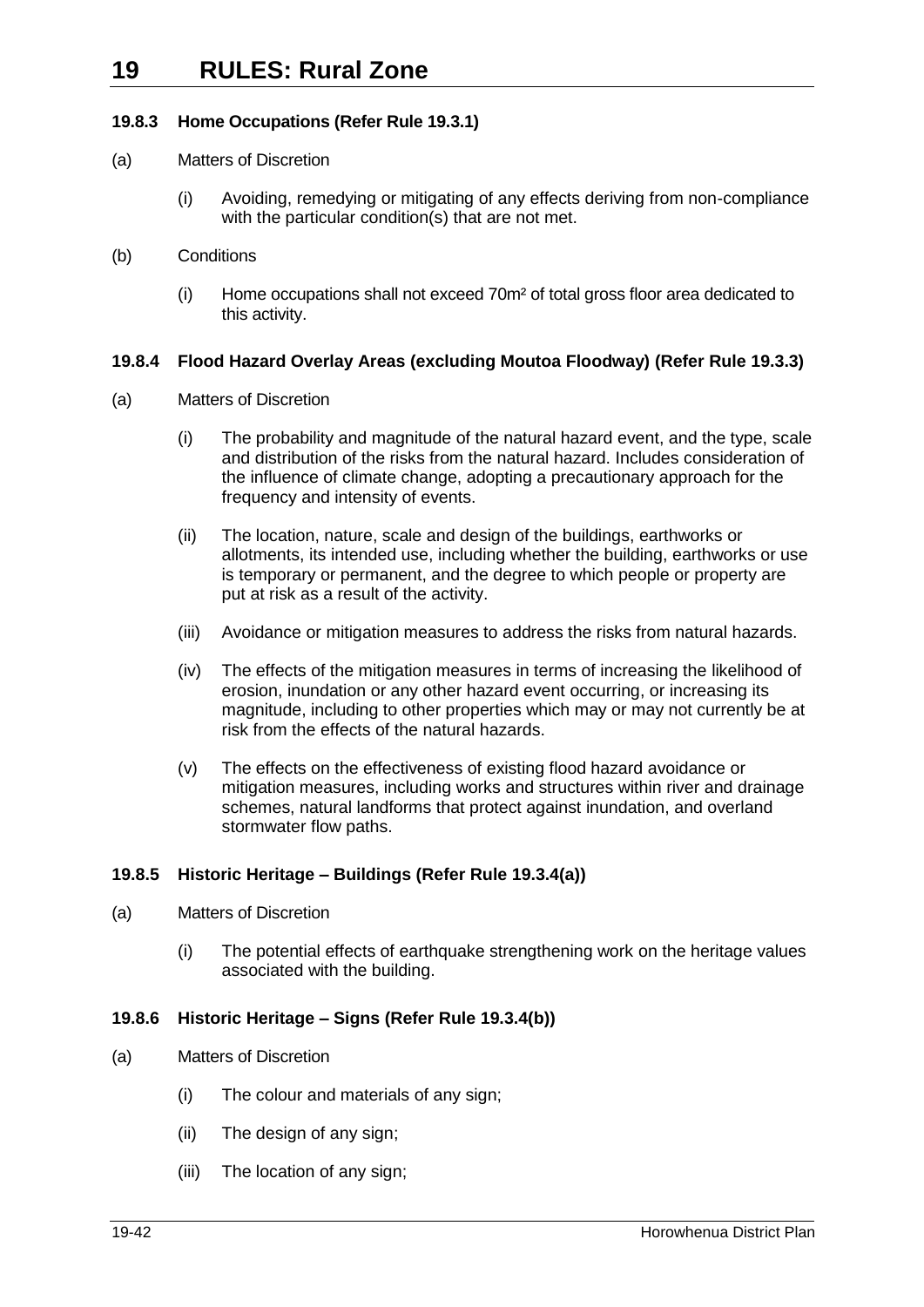- (iv) The size of any sign; and
- (v) The number of any signs.

#### <span id="page-42-0"></span>**19.8.7 Signs (Refer Rule [19.3.5\)](#page-5-4)**

- (a) Matters of Discretion
	- (i) The size, siting, design and content of the sign;
	- (ii) The effects on character and amenity values;
	- (iii) The likely duration that the sign will be in place;
	- (iv) The impact of the sign on traffic safety and the efficiency of the transport network;
	- (v) The approval of NZTA where the sign fronts a State Highway; and
	- (vi) Cumulative effects arising from other signs in the vicinity.
- <span id="page-42-2"></span>(b) Conditions
	- (i) The maximum face area of a Community Entrance sign is 9m².
- (c) Non-Notification:

Under Section 77D of the RMA, an activity requiring resource consent under Rule [19.8.7](#page-42-0) shall not be publicly notified, except where:

- (i) The Council decides special circumstances exist (pursuant to Section 95A(4)), or
- (ii) The applicant requests public notification (pursuant to Section 95A(2)(b)).

Note: For consent applications involving activities close to State Highways, the New Zealand Transport Agency may be an affected party for the purposes of limited notification.

#### <span id="page-42-1"></span>**19.8.8 Buildings and Structures in the Waikawa Beach - Strathnaver Coastal Natural Character Area Overlay (Refer Rule [19.3.9\)](#page-7-1)**

- (a) Matters of Discretion
	- (i) Design, siting, external appearance of building or structure
	- (ii) Impact on natural character of coastal area
- (b) Matters of Discretion

Under Section 77D of the RMA an activity requiring resource consent under Rule 19.8.8 shall not be subject to limited notification and shall not be publicly notified, except where: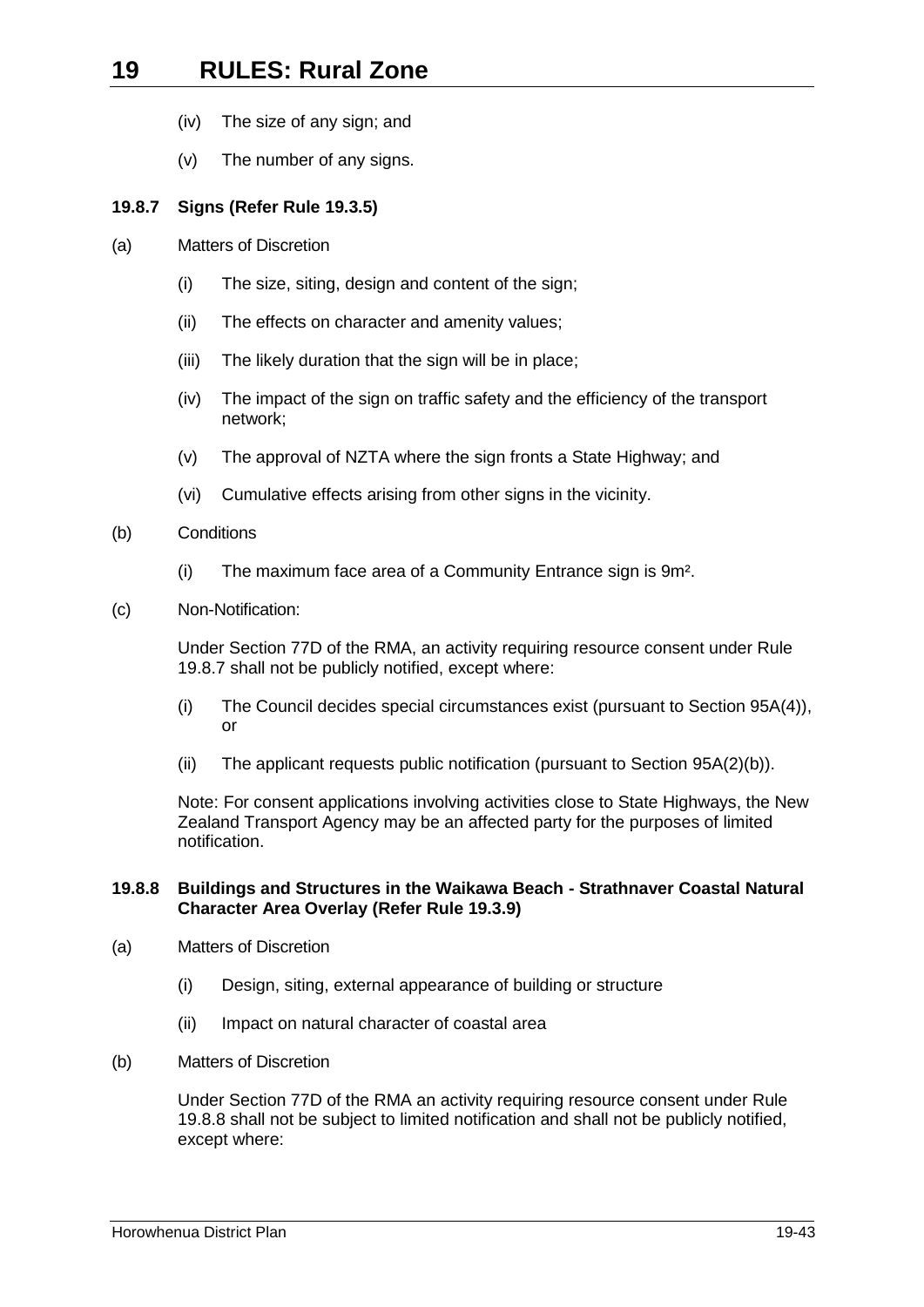- (i) The Council decides special circumstances exist (pursuant to Section 95A(4) or
- (ii) The applicant request public notification (pursuant to Section 95A(2)(b).

#### <span id="page-43-0"></span>**19.8.9 Aggregate Extraction not within Outstanding Natural Features and Landscapes (Refer Rule 19.3.9)**

- (a) Matters of Discretion
	- (i) The location, extent, duration (life span) and hours of operation of the activity.
	- (ii) The character of the site and surrounding area, including the location of the resource and proximity to existing dwellings.
	- (iii) The site layout, including location and extent of the extraction areas, processing facilities and stockpiles
	- (iv) The effects on traffic safety and movements
	- (v) The effects of noise, dust, lighting and vibration, with particular consideration of crushing (if proposed)
	- (vi) The effects on any significant site or feature, including but not limited to, the natural character of the river and their margins, areas of significant indigenous vegetation and significant habitats of indigenous fauna, sites of significance to tangata whenua, and historic heritage.
	- (vii) The effects from the storage, use and transportation of hazardous substances.
	- (viii) The effects on public access when located adjacent to a waterbody
	- (ix) The rehabilitation of the site
	- (x) Measures to avoid, remedy or mitigate the adverse effects.

#### **19.8.10 Buildings in Coastal Environment and Coastal Lakes Landscape Domains (Refer Rule [19.3.7\(b\)\)](#page-6-1)**

- (a) Matters of Discretion
	- (i) Design, siting with particular respect to proximity to Outstanding Natural Features and Landscape boundary
	- (ii) External appearance and landscaping.
- (b) Non-Notification:

Applications pursuant to this rule need not be publicly notified or served on affected parties.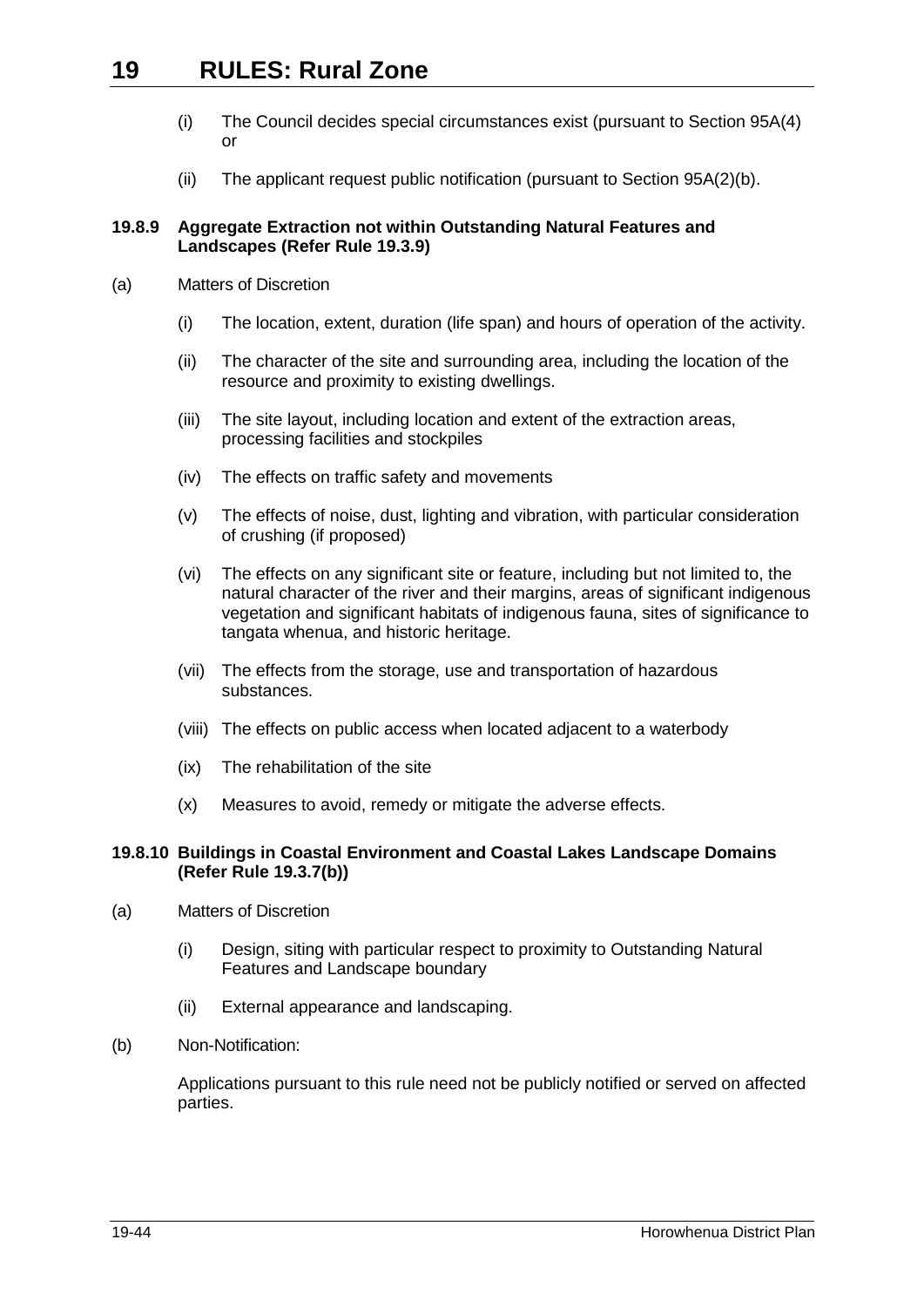## **19.8.11 Buildings in Hill Country Landscape Domains (Refer Rule [19.3.7\(c\)\)](#page-6-2)**

- (a) Matters of Discretion
	- (i) Design, siting, external appearance and landscaping.
- (b) Non-Notification:

Applications pursuant to this rule need not be publicly notified or served on affected parties.

## <span id="page-44-0"></span>**19.8.12 Subdivision in all Rural Landscape Domains (Refer Rule [19.3.6\)](#page-5-5)**

- (a) Matters of Discretion
	- (i) Potable water supply, water storage and treatment;
	- (ii) Wastewater collection, treatment and disposal;
	- (iii) Stormwater collection, treatment and disposal;
	- (iv) Design, layout, size, number and location of lots;
	- (v) Design generally in accordance with the Rural Subdivision and Development Design Guide (Schedule 6);
	- (vi) The matters not complied with in relation to Rule [19.6.5;](#page-13-1) and
	- (vii) The suitability of the building area, and the potential for reverse sensitivity effects.
- (b) Conditions
	- (i) A Conservation Lot: Any subdivision that includes the provision of a Conservation Lot in accordance with the provisions below shall be entitled to:
		- Create 2 additional lots (one of which must be the Conservation Lot) beyond the number of lots specified within the Controlled Activity rules for the Landscape Domain in which the site is located, or
		- Undertake a subdivision that creates a maximum of 2 lots (one of which must be the Conservation Lot) from a Certificate of Title that has been issued after 10/01/2009.
	- (ii) A Conservation Lot shall comply with the following conditions:
		- The lot shall contain an area of at least  $5.000\,\mathrm{m}^2$  of indigenous vegetation, wetland or other biological or scientific significance and be clearly defined on the application.
		- The subdivision shall result in the whole of the area required for conservation being contained in a single lot and being physically and legally protected in perpetuity. An agreement regarding an encumbrance, such as a consent notice, covenant or other legal instrument must be entered into before the issue of the Section 224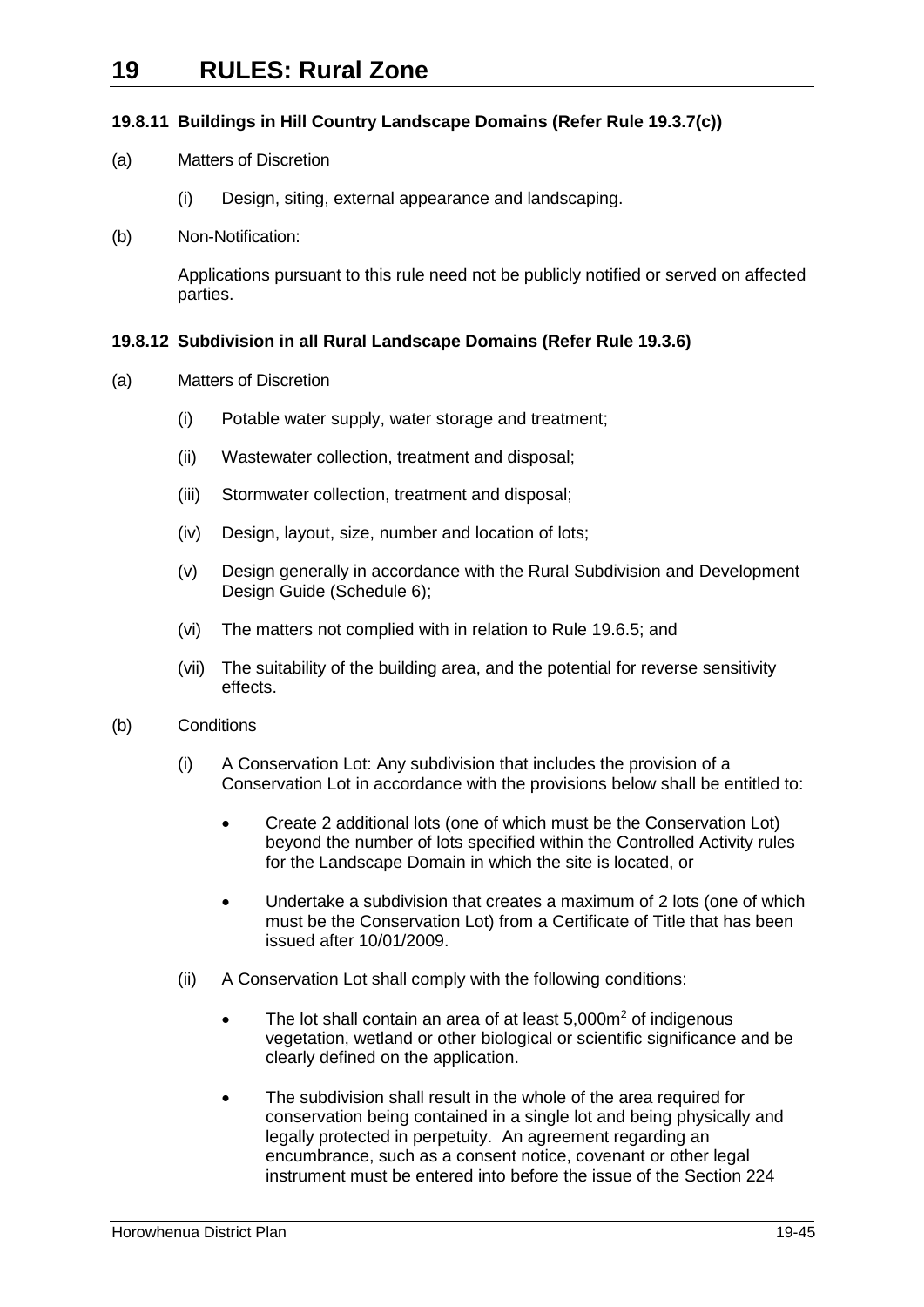certificate under the Resource Management Act, such instrument is to be registered on the Certificate(s) of Title of the relevant lot(s). Alternatively ownership of the Conservation Lot may be transferred to an appropriate public body such as the Council or Department of Conservation subject to the agreement of this body. The encumbrance, covenant, consent notice or other legal instrument shall be in accordance with the relevant terms of the Reserves Act 1977 or Queen Elizabeth II National Trust Act 1977 to the effect that the stand of native bush or other feature of significance be fenced with a stock proof fence where appropriate, kept free of livestock, be protected in perpetuity, and shall include enforcement and penalty provision. The encumbrance such as a consent notice, covenant or legal instrument is to be prepared by a Solicitor at the applicant's expense.

- Where the Conservation Lot is not held in common ownership or is to be transferred to a public body it may contain a house site.
- Where a house site associated with the Conservation Lot is intended it must be on the property which contains the feature to be protected, but it may be distant from the feature. An area of at least  $5000m<sup>2</sup>$  exclusive of the area being protected shall be available to accommodate a dwelling and associated effluent disposal systems and fields. There is no maximum lot size for a Conservation Lot.
- Where the area to be protected has not been previously recorded by Council as a Significant Natural Area or Natural Habitat, the applicant shall provide certification from an appropriately qualified independent person. The certification shall be accompanied by a report prepared by the certifier detailing the attributes of the area recommended for protection and including ongoing management detailing any protective, enhancement or other measures deemed appropriate.
- Management Plans detailing the ongoing management of the Conservation Lot shall be provided for areas that have been previously recorded by Council as a Significant Natural Area or Natural Habitat.

## <span id="page-45-0"></span>**19.8.13 All Rural Landscape Domains - Access to a State Highway or Limited Access Road (Refer Rule [19.3.6\(b\)\)](#page-5-6)**

- (a) Matters of Discretion
	- (i) The approval of New Zealand Transport Agency as road controlling authority for State Highways and Limited Access Roads, or Horowhenua District Council for any Limited Access Roads not controlled by New Zealand Transport Agency being obtained; and
	- (ii) The location and design of access onto the State Highway network or Limited Access Road.
- (b) Non-Notification:
	- (i) In respect of Rule [19.3.6\(b\),](#page-5-6) applications need not be notified.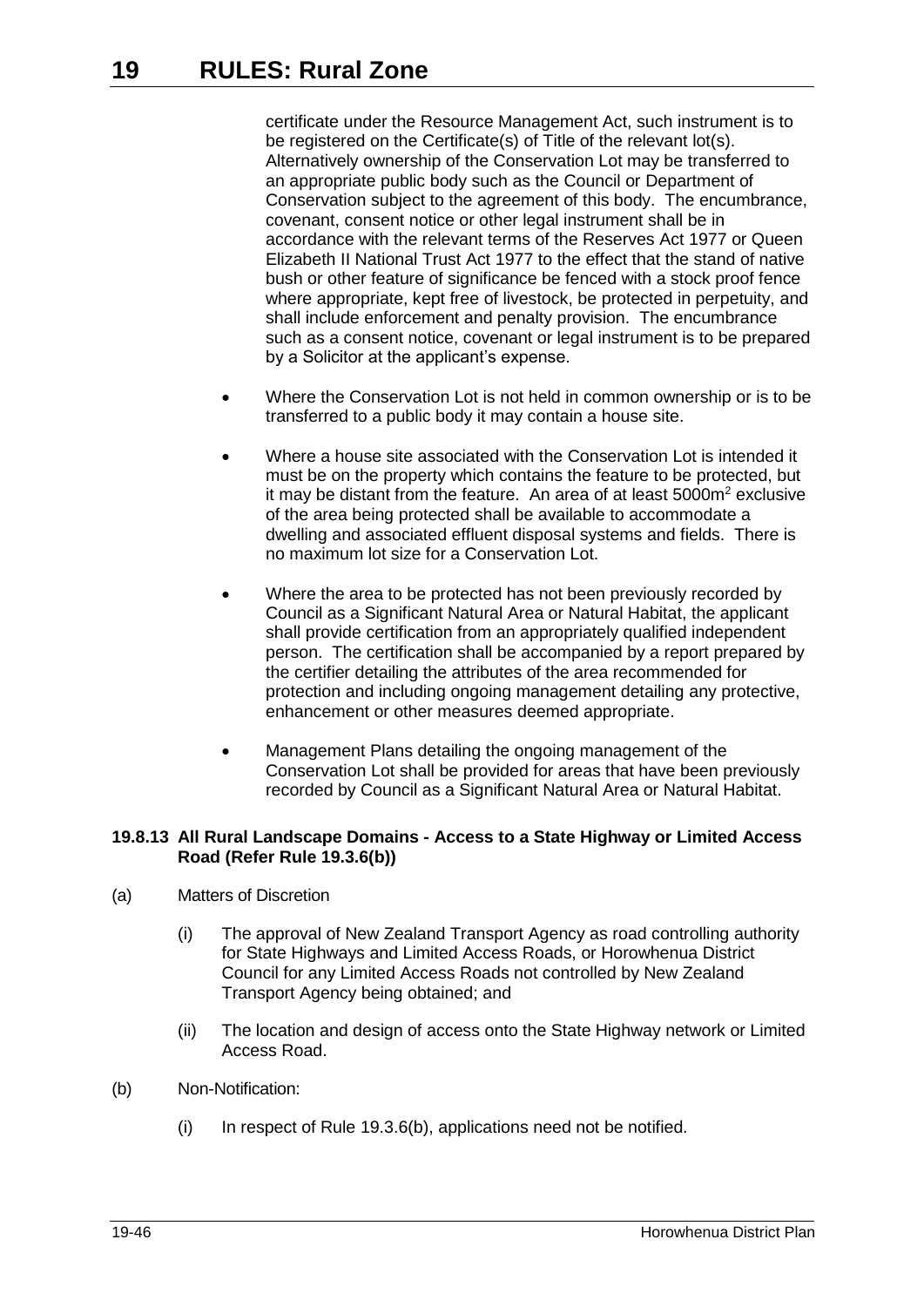#### <span id="page-46-0"></span>**19.8.14 All Rural Landscape Domains - Access over or under the North Island Main Trunk Railway Line (Refer Rule [19.3.6\(c\)\)](#page-5-7)**

- (a) Matters of Discretion
	- (i) The approval from New Zealand Railways Corporation as the rail controlling authority for the railway lines being obtained; and
	- (ii) Location and design of access over or under the North Island Main Trunk Railway Line.

Note: The above two rules only apply to subdivision applications that have access to a State Highway or Limited Access Road or over or under the North Island Main Trunk Railway Line.

(b) Non-Notification:

In respect of Rule [19.3.6\(c\),](#page-5-7) applications need not be notified.

*The approach currently adopted by the Council is to refuse subdivision consent applications where the approval from the relevant controlling authority (New Zealand Transport Agency, New Zealand Railways Corporation, or Horowhenua District Council) cannot be obtained.* 

*The Council does not consider level crossing access over the North Island Main Trunk Railway Line to constitute legal and physical access in terms of Section 106(1)(c) of the Resource Management Act 1991.* 

#### <span id="page-46-1"></span>**19.8.15 All Rural Landscape Domains - Creation of a Conservation Lot except in the Hill Country landscape domain (Refer Rule [19.3.6\(d\)\)](#page-5-8)**

- (a) Matters of Discretion
	- (i) The assessment criteria for Conservation Lots.
	- (ii) The design, layout, size, number and location of lots, including frontage width and access.
	- (iii) The impact on the productive capability and life-supporting capacity of highly versatile soils.
- (b) Non-Notification:
	- (i) In respect of Rule [19.3.6\(d\),](#page-5-8) the written approval of affected persons will not be necessary. Notice of applications need not be served on affected persons and applications need not be notified.

#### <span id="page-46-2"></span>**19.8.16 All Rural Landscape Domains - within 32 metres of the centre line of High Voltage Transmission Lines (Refer Rule [19.3.6\(e\)\)](#page-5-9)**

(a) Matters of Discretion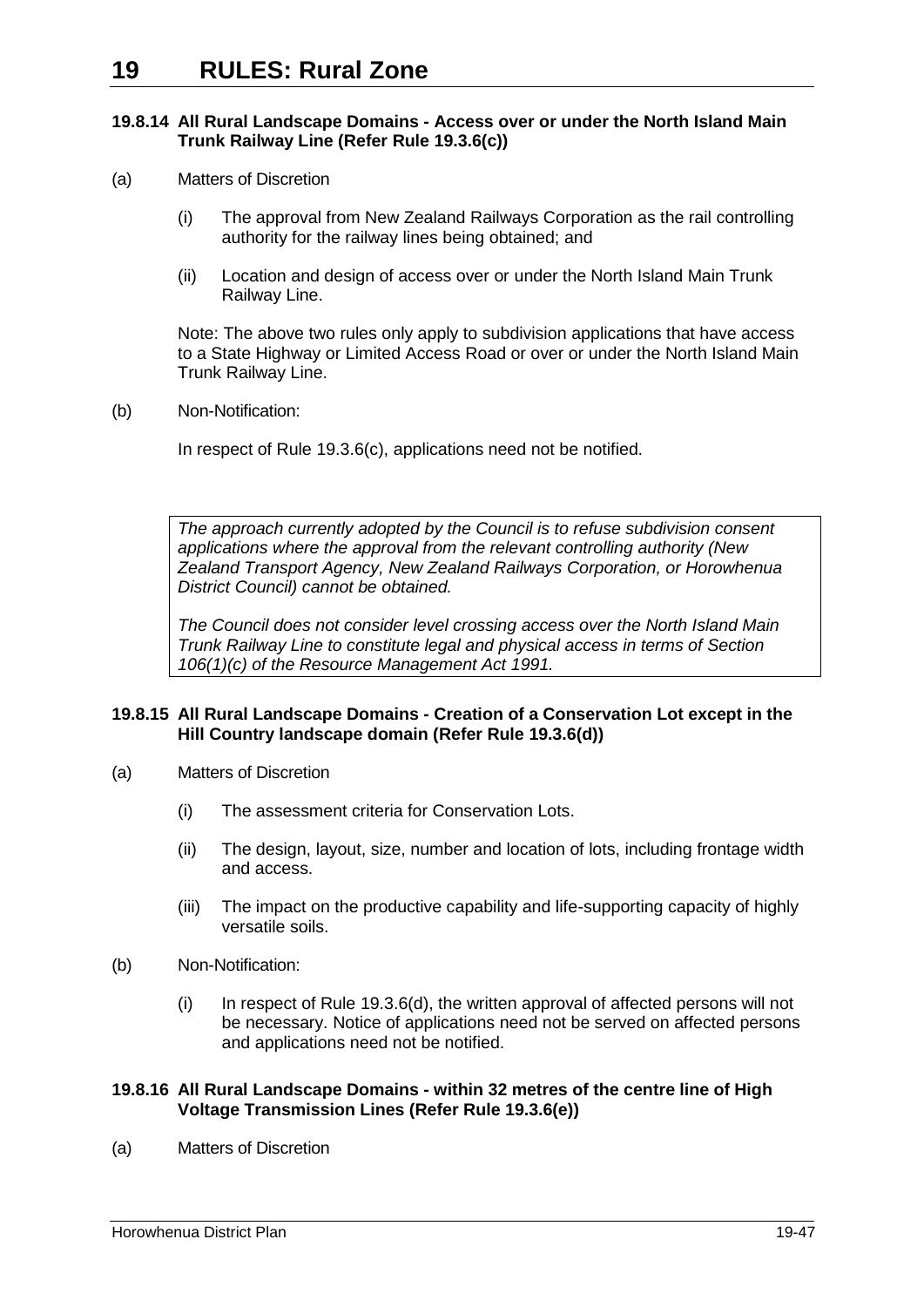- (i) Measures necessary to protect existing high voltage transmission lines and people's health and safety.
- (b) Non-Notification:

In respect of Rule [19.3.6\(e\),](#page-5-9) for the purposes of notification/non-notification, Transpower New Zealand Limited may be identified as a potentially affected party.

## <span id="page-47-0"></span>**19.8.17 Individual Landscape Domains (Refer Rule [19.3.7\)](#page-6-0)**

- (a) Matters of Discretion
	- (i) The matters not complied with in relation to Rule [19.7.3.](#page-34-0)
	- (ii) Design, layout, size, number and location of lots, including frontage width and access.
	- (iii) Methods to avoid or mitigate the external effects of primary production activities on the proposed lots, including buffer setbacks, dwelling siting and planting.
	- (iv) Design generally in accordance with the Rural Subdivision and Development Design Guide (Schedule 6).
- (b) Conditions (refer to Table in [19.8.18\)](#page-48-0)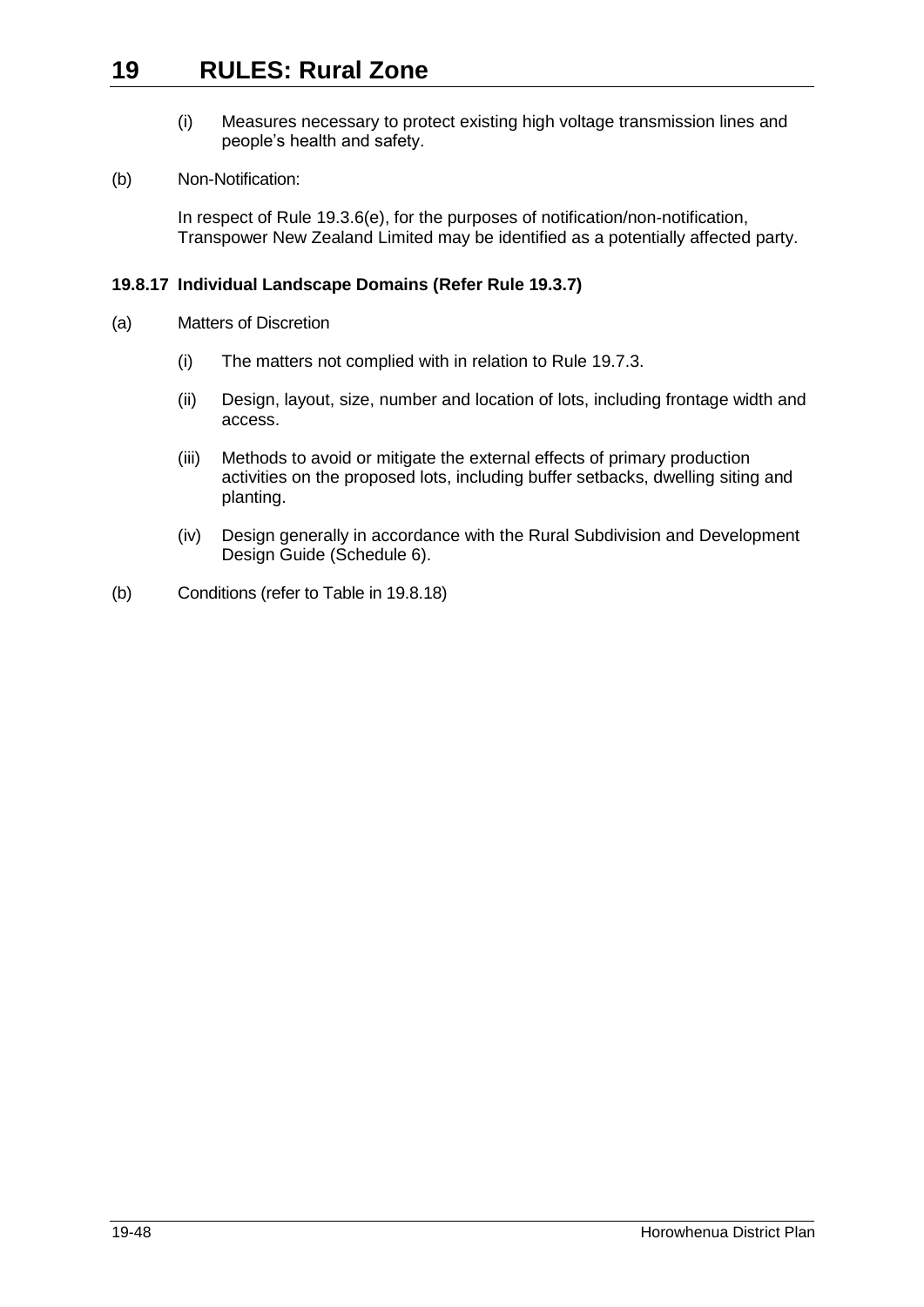## **19.8.18 Conditions for Individual Landscape Domains**

(a) Lot Design and Parameters: Any subdivision shall comply with all of the following conditions for the respective landscape domain:

<span id="page-48-0"></span>

| <b>Landscape Domain</b>                       | <b>Number of</b><br>additional lots that<br>can be created | <b>Minimum</b><br><b>Parent title</b><br>size | <b>Parent title issued</b><br>date or date<br>consent issued<br>(note 1) | <b>Minimum</b><br>lot size | <b>Minimum</b><br>balance lot<br>size | <b>Minimum</b><br>average lot<br>size | <b>Balancing</b><br>Lot<br>(note 2) | <b>Minimum</b><br>Road<br>frontage | <b>Minimum</b><br><b>Shape</b><br>factor |
|-----------------------------------------------|------------------------------------------------------------|-----------------------------------------------|--------------------------------------------------------------------------|----------------------------|---------------------------------------|---------------------------------------|-------------------------------------|------------------------------------|------------------------------------------|
| <b>Foxton Dunefields</b>                      | 0 (Boundary<br>Adjustment)                                 | <b>NA</b>                                     | <b>NA</b>                                                                | <b>NA</b>                  | <b>NA</b>                             | <b>NA</b>                             | <b>NA</b>                           | <b>NA</b>                          | <b>NA</b>                                |
|                                               | 1 or more                                                  | 20ha                                          | Before 10/01/09                                                          | 5000m <sup>2</sup>         | <b>NA</b>                             | <b>NA</b>                             | 3ha                                 | <b>NA</b>                          | <b>NA</b>                                |
| Kuku                                          | or more                                                    | 20ha                                          | <b>NA</b>                                                                | 10ha                       | 10ha                                  | <b>NA</b>                             | <b>NA</b>                           | <b>NA</b>                          | <b>NA</b>                                |
| Levin-Koputaroa                               | 0 (Boundary<br>Adjustment)                                 | <b>NA</b>                                     | <b>NA</b>                                                                | <b>NA</b>                  | <b>NA</b>                             | <b>NA</b>                             | <b>NA</b>                           | <b>NA</b>                          | <b>NA</b>                                |
| Levin-Koputaroa<br>Non Versatile Land         | 1 or more                                                  | <b>NA</b>                                     | Before 10/01/09                                                          | 5000m <sup>2</sup>         | <b>NA</b>                             | 3ha<br>(note 3)                       | <b>NA</b>                           | <b>NA</b>                          | <b>NA</b>                                |
| Levin-Koputaroa<br>Versatile Land             | 1 or more                                                  | 20 <sub>ha</sub>                              | Before 10/01/09                                                          | <b>NA</b>                  | <b>NA</b>                             | 10 <sub>ha</sub><br>(note 4)          | <b>NA</b>                           | 100m                               | 100m<br>diameter                         |
| Levin-Ohau                                    | 0 (Boundary<br>Adjustment)                                 | <b>NA</b>                                     | <b>NA</b>                                                                | <b>NA</b>                  | <b>NA</b>                             | <b>NA</b>                             | <b>NA</b>                           | <b>NA</b>                          | <b>NA</b>                                |
| Levin-Ohau<br>Non Versatile Land              | 1 or more                                                  | <b>NA</b>                                     | Before 10/01/09                                                          | 5000m <sup>2</sup>         | <b>NA</b>                             | 3ha<br>(note 3)                       | <b>NA</b>                           | <b>NA</b>                          | <b>NA</b>                                |
| Levin-Ohau<br>Versatile Land                  | 1 or more                                                  | 20ha                                          | Before 10/01/09                                                          | <b>NA</b>                  | <b>NA</b>                             | 10ha<br>(note 4)                      | <b>NA</b>                           | 100m                               | 100m<br>diameter                         |
| Manakau Downlands                             | 0 (Boundary<br>Adjustment)                                 | <b>NA</b>                                     | <b>NA</b>                                                                | <b>NA</b>                  | <b>NA</b>                             | <b>NA</b>                             | <b>NA</b>                           | <b>NA</b>                          | <b>NA</b>                                |
|                                               | 1 or more                                                  | 10 <sub>ha</sub>                              | Before 10/01/09                                                          | 7000m <sup>2</sup>         | 50% of parent<br>title (note 5)       | 2ha<br>(note 6)                       | <b>NA</b>                           | <b>NA</b>                          | <b>NA</b>                                |
| Moutoa-Opiki Plains                           | 1 or more                                                  | 40ha                                          | <b>NA</b>                                                                | 20ha                       | 20ha                                  | <b>NA</b>                             | <b>NA</b>                           | <b>NA</b>                          | <b>NA</b>                                |
| Tararua Terraces                              | 0 (Boundary<br>Adjustment)                                 | <b>NA</b>                                     | <b>NA</b>                                                                | <b>NA</b>                  | <b>NA</b>                             | <b>NA</b>                             | <b>NA</b>                           | <b>NA</b>                          | <b>NA</b>                                |
| <b>Tararua Terraces Non</b><br>Versatile Land | 1 or more                                                  | 15ha                                          | Before 10/01/09                                                          | 7000m <sup>2</sup>         | 50% of parent<br>title (note 5)       | <b>NA</b>                             | 2ha                                 | <b>NA</b>                          | <b>NA</b>                                |
| Tararua Terraces<br>Versatile Land            | 1 or more                                                  | 30ha                                          | Before 10/01/09                                                          | <b>NA</b>                  | <b>NA</b>                             | 15ha<br>(note 7)                      | <b>NA</b>                           | 100m                               | 100m<br>diameter                         |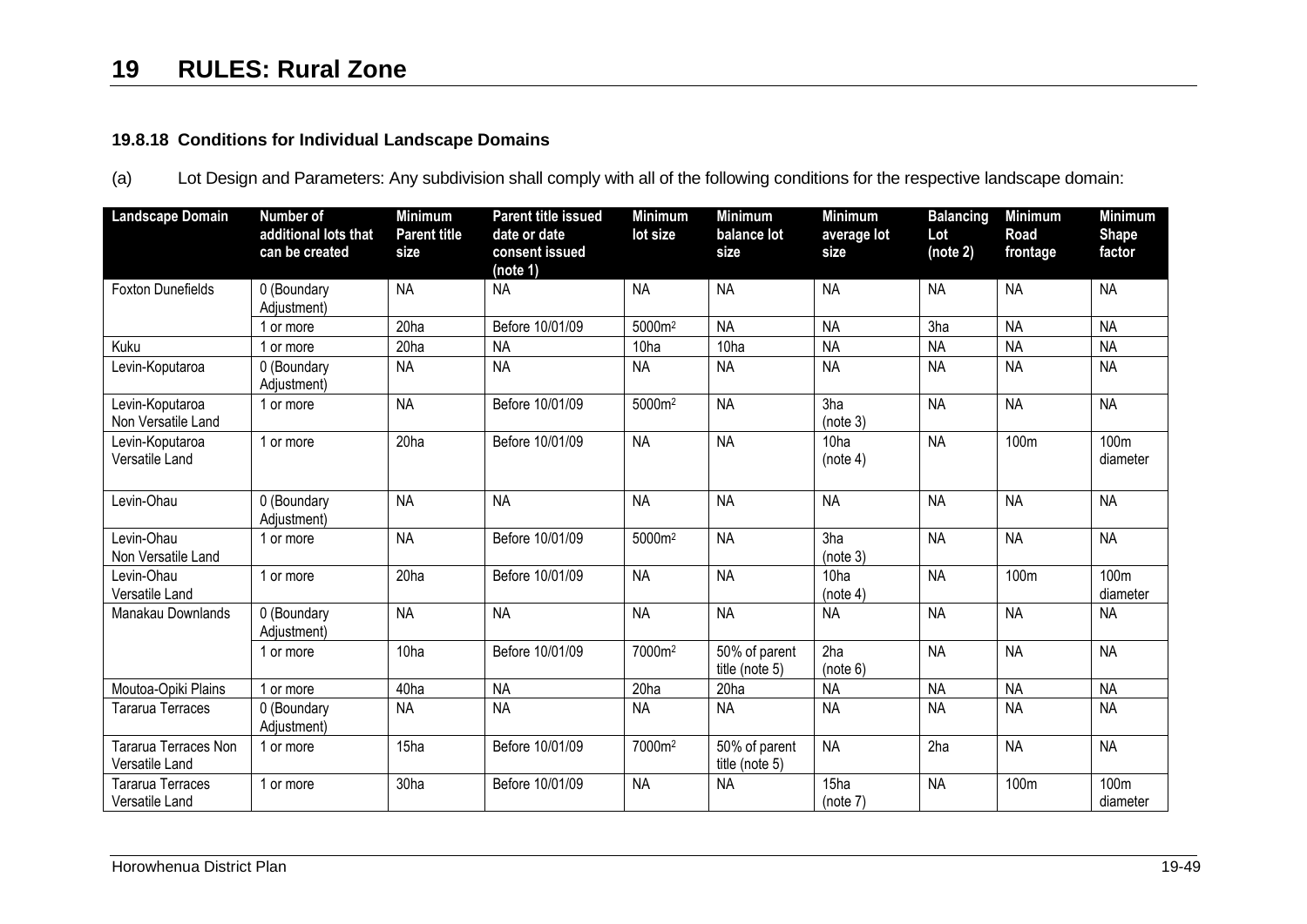Notes:

- 1. The Parent Title Issued Date means the date that the Certificate of Title for the site being subdivided was issued. The Consent Issued Date means the date that the subdivision resource consent for the site was issued.
- 2. Balancing lot means for every lot with an area equal to or less than the specified size, there shall be a lot with an area greater than the specified size.
- 3. When calculating the minimum average lot size, any lot larger than 10 hectares shall be given a nominal size of 10 hectares.
- 4. When calculating the minimum average lot size, any lot larger than 15 hectares shall be given a nominal size of 15 hectares.
- 5. A single balance lot of at least 50% of the area of the original title or titles to be subdivided shall be provided as part of the subdivision. The balance lot may be owned in common by the owners of other lots within the subdivision. Where the balance lot is held in separate ownership it may contain a house site or existing dwelling.
- 6. When calculating the minimum average lot size, any lot larger than 20 hectares shall be given a nominal size of 20 hectares. Averaging shall only be applied where 2 or more additional lots are being created.
- 7. When calculating the minimum average lot size, any lot larger than 20 hectares shall be given a nominal size of 20 hectares.
- 8. Versatile Land means rural zoned land identified on Planning Maps as containing LUC Class I or II soil. Non Versatile Land means land that is not identified on Planning Maps as containing LUC Class I or II soil.
- 9. If the Versatile Land (LUC Class 1 and 2) boundary passes through the area being subdivided, for the purposes of determining which rules apply, where a site is located within a landscape domain that has separate subdivision rules for titles containing Versatile Land, the following criteria shall be used:
	- a. Where the proposed subdivision would:
		- i. not result in any titles being created within the area(s) of land containing Versatile Land, and
		- ii. where the Versatile Land is retained as a single allotment

then the subdivision shall be assessed using the rules relating to titles containing no Versatile Land.

- b. Where any subdivision would result in the titles being created within area(s) of land containing highly versatile land (i.e. new boundaries through the areas of versatile land) then the landscape domain rules relating to titles containing Versatile Land shall be applied.
- 10. If there is doubt regarding the accuracy of the mapped soil records identifying versatile land, a site specific soil survey and report may be prepared by a suitably qualified and experienced person in soil science and independently peer reviewed by another suitability qualified and experienced person in soil science to determine the soil classification for the area. The classification is to be based on the criteria as detailed in Land Use Capability (LUC) system of Landcare Research NZ Limited. The site specific soil survey shall identify the classification and location of the LUC Class 1 or 2 for the subject area, with the application of the relevant subdivision rules to be based on the soil classification determined by the site specific soil surveys and reports.
- 11. NA means Not Applicable.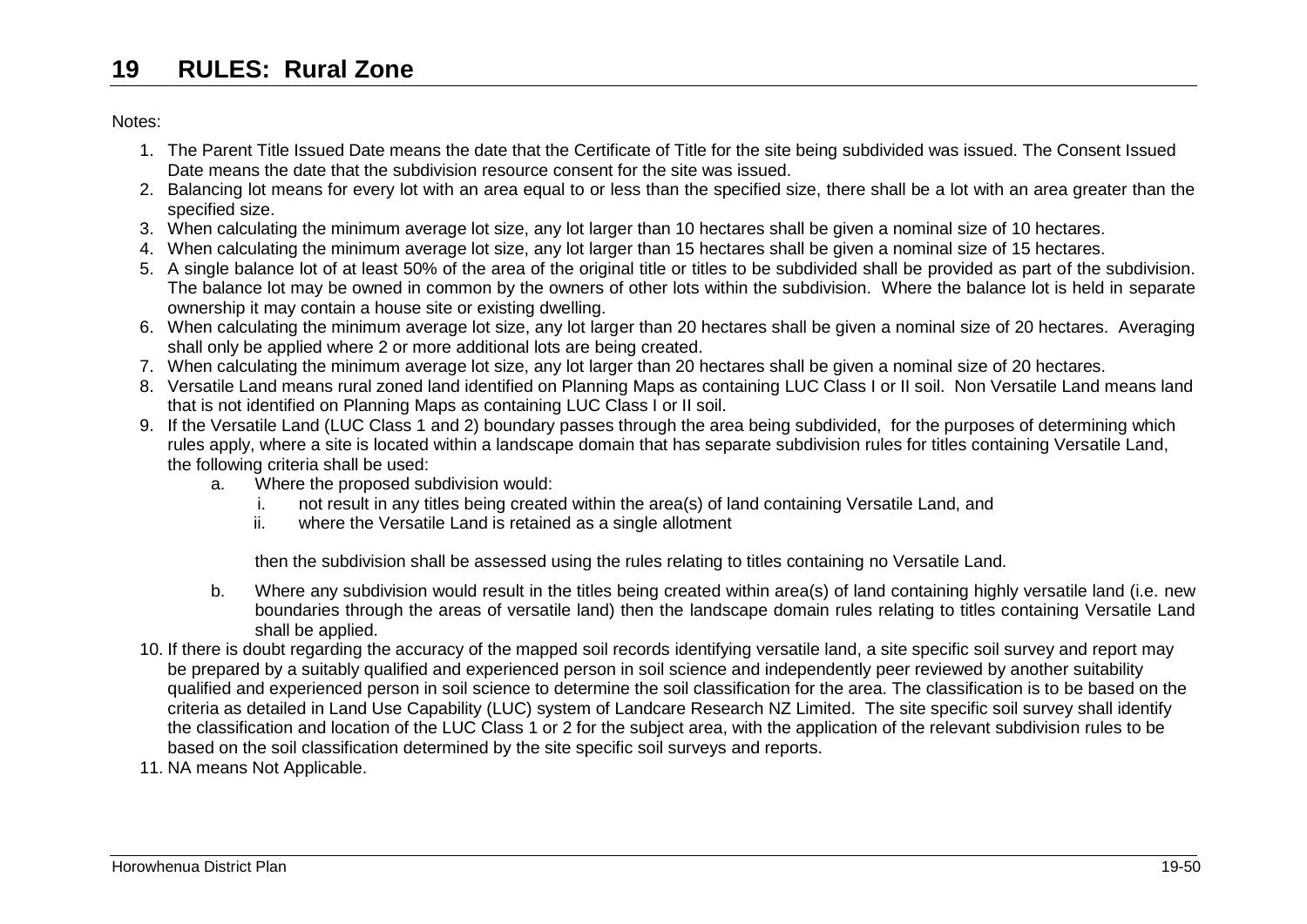- (b) Vehicle Access: If there are two or more adjacent rear lots they shall share a single vehicle access and shall be designed in accordance with the requirement for accessways under this District Plan.
- (c) Manakau Downlands: Where three or more additional lots are being created, the maximum number of rural hamlet lots in any one cluster shall be 10. The cluster is a grouping of the lots (or dwellings) in one part of the subdivision, with the remainder as open space. Where the topography dictates more than one cluster of rural hamlet lots within the subdivision, the hamlet lots shall be grouped together and each group shall accommodate at least three hamlet lots.

#### <span id="page-50-1"></span>**19.8.19 Outstanding Natural Features and Landscapes (Refer Rule [19.3.8\)](#page-7-2)**

- (a) Matters of Discretion
	- (i) Methods to avoid or mitigate visual or amenity effects of the works.
- <span id="page-50-0"></span>(b) Non-Notification:
	- (i) Under section 77D of the RMA, an activity requiring resource consent under Rule [19.8.19](#page-50-1) shall not be publicly notified, except where:
	- The Council decides special circumstances exist (pursuant to Section 95A(4)); or
	- The applicant requests public notification (pursuant to Section 95A(2)(b)).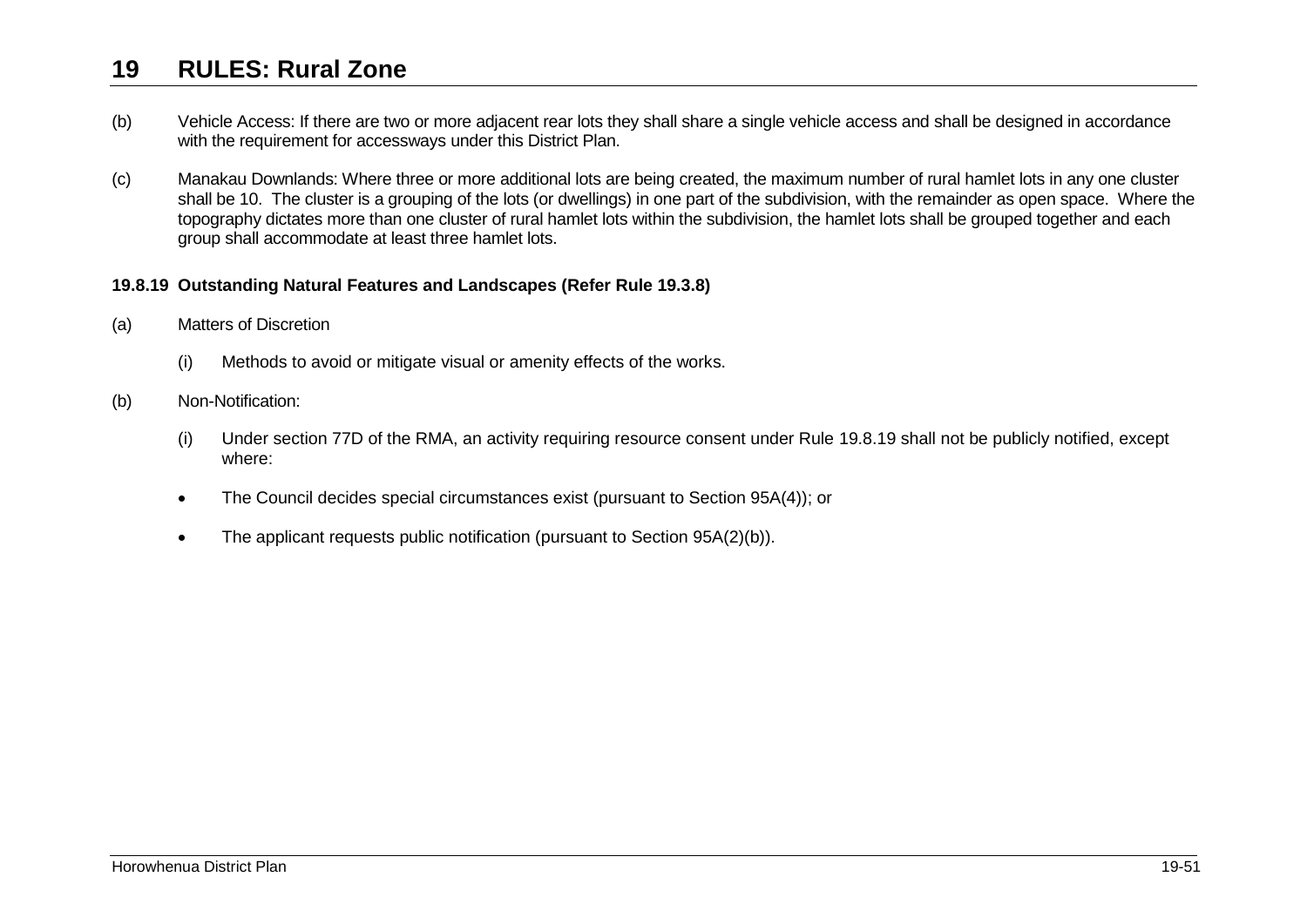## **19.8.20 Relocated Buildings (Refer Rule 19.3.11(j))**

## (a) Matters of Discretion

- (i) The length of time that will be taken to re-construct, repair, or refurbish the building.
- (ii) Conditions for upgrading the exterior of the building and upgrading and reinstating the site, including any one or more of the following:
	- redecoration or reinstatement of any roof or exterior cladding;
	- reinstatement of any porches, terraces, baseboards and steps;
	- replacement of broken window panes, broken or rotten timber, guttering, drainpipes;
	- reinstatement of that part of a dwelling where a chimney has been removed;
	- reinstatement of the site and access to the site; or
	- details and length of time to complete site landscaping.
- (iii) A bond, of the nature provided for in the RMA, further secured by deposits of cash with the District Council, bank guarantee, or otherwise, to the satisfaction of the District Council, to ensure compliance with consent conditions.
- (b) Conditions
	- (i) Relocated buildings shall comply, in all respects, with the relevant permitted activity conditions in other parts of the District Plan.
	- (ii) The bond shall be paid prior to the movement of the building to its new site, and shall be to the value of the reinstatement work required, as assessed by a suitably qualified person approved by the Group Manager – Customer and Community Services at the cost of the applicant. The required work will be expected to be completed within a 12 month period. Portions of the bond may be refunded as substantial portions of the work are completed.
- (c) Non-Notification:
	- (i) Under Section 77D of the RMA, an activity requiring resource consent under Rule 19.8.20 shall not be publicly notified, except where:
		- The Council decides special circumstances exist (pursuant to Section 95A(4)), or
		- The applicant requests public notification (pursuant to Section  $95A(2)(b)$ ).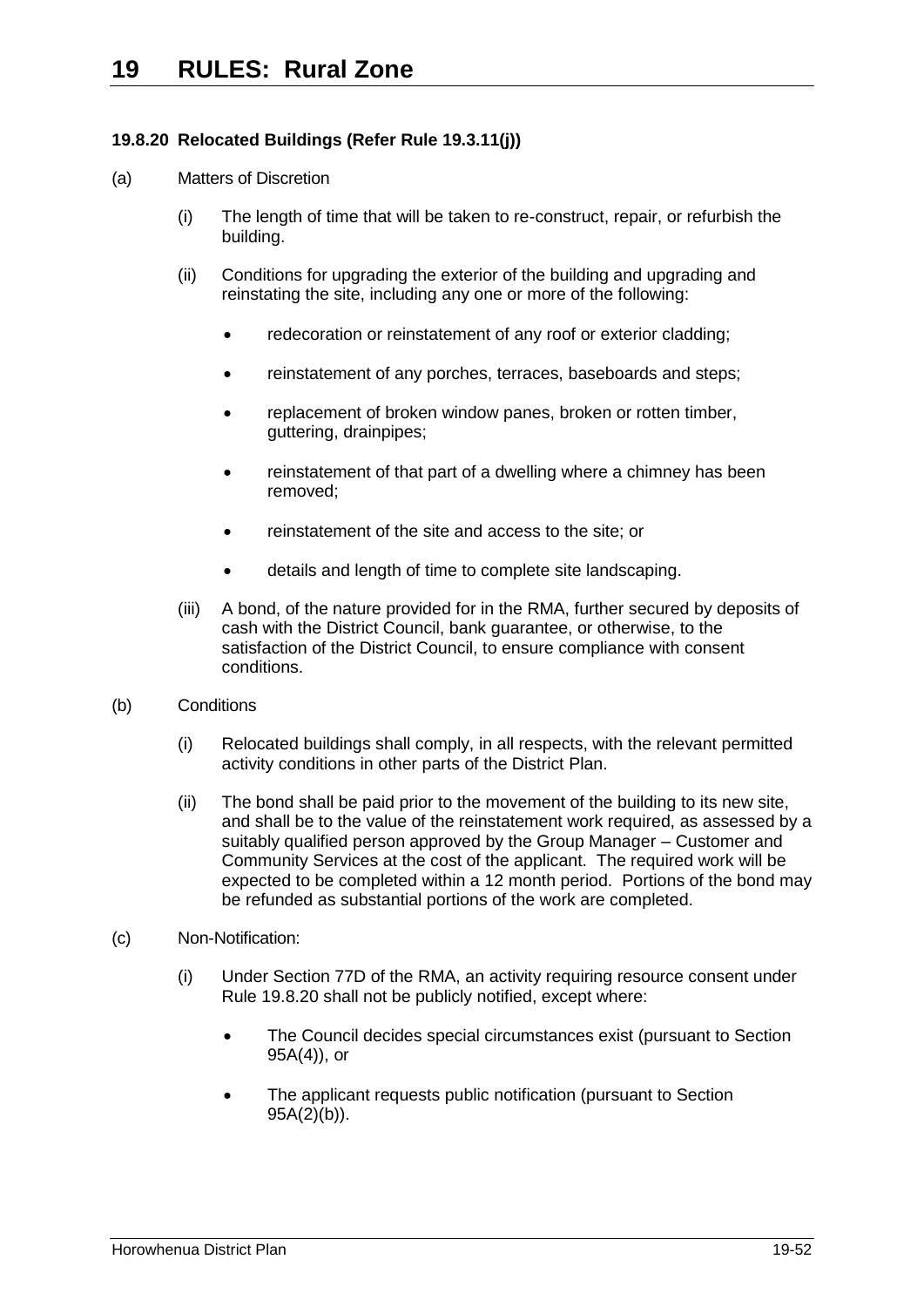## **19.9 CONDITIONS FOR DISCRETIONARY ACTIVITIES**

#### **19.9.1 Conditions for Individual Landscape Domains**

(a) Lot Design and Parameters: Any subdivision shall comply with all of the following conditions for the respective landscape domain:

| <b>Landscape Domain</b> | <b>Number of additional lots</b><br>that can be created | <b>Minimum Parent</b><br>title size | Parent title issued date or<br>consent issued date (note 1) | Minimum lot size   | Minimum balance<br>lot size   | Minimum average lot<br>size  |
|-------------------------|---------------------------------------------------------|-------------------------------------|-------------------------------------------------------------|--------------------|-------------------------------|------------------------------|
| Coastal Environment     | 0 (Boundary Adjustment)                                 | NA                                  | <b>NA</b>                                                   | <b>NA</b>          | NA                            | <b>NA</b>                    |
|                         | 1 or more                                               | 20ha                                | Before 10/01/09                                             | 5000m <sup>2</sup> | 50% of parent lot<br>(note 2) | 5ha<br>(note 3)              |
| Coastal Lakes           | 0 (Boundary Adjustment)                                 | <b>NA</b>                           | <b>NA</b>                                                   | <b>NA</b>          | NA                            | <b>NA</b>                    |
|                         | 1 or more                                               | 20 <sub>ha</sub>                    | Before 10/01/09                                             | 5000m <sup>2</sup> | 50% of parent lot<br>(note 2) | 5ha<br>(note 3)              |
| <b>Hill Country</b>     | 1 or more                                               | <b>NA</b>                           | <b>NA</b>                                                   | 40ha<br>(note 4)   | <b>NA</b>                     | <b>NA</b>                    |
| Kuku                    | 0 (Boundary Adjustment)                                 | <b>NA</b>                           | <b>NA</b>                                                   | <b>NA</b>          | <b>NA</b>                     | <b>NA</b>                    |
|                         | 1 or more                                               | <b>NA</b>                           | <b>NA</b>                                                   | <b>NA</b>          | <b>NA</b>                     | 10 <sub>ha</sub><br>(note 5) |
| Moutoa-Opiki Plains     | 0 (Boundary Adjustment)                                 | <b>NA</b>                           | <b>NA</b>                                                   | <b>NA</b>          | <b>NA</b>                     | <b>NA</b>                    |
|                         | 1 or more                                               | <b>NA</b>                           | <b>NA</b>                                                   | <b>NA</b>          | <b>NA</b>                     | 20 <sub>ha</sub><br>(note 6) |

<span id="page-52-1"></span><span id="page-52-0"></span>Notes:

- 1. The Parent Title Issued Date means the date that the Certificate of Title for the site being subdivided was issued. The Consent Issued Date means the date that the subdivision resource consent for the site was issued.
- 2. A single balance lot of at least 50% of the area of the original title or titles to be subdivided shall be provided as part of the subdivision. The balance lot may be owned in common by the owners of other lots within the subdivision. Where the balance lot is held in separate ownership it may contain a house site or existing dwelling.
- 3. When calculating the minimum average lot size, any lot larger than 40 hectares shall be given a nominal size of 40 hectares. Averaging shall only be applied where more than 2 additional lots are being created.
- 4. Any lot on which a building is intended, is to have a nominated building and effluent disposal area for the future building.
- 5. When calculating the minimum average lot size, any lot larger than 15 hectares shall be given a nominal size of 15 hectares.
- 6. When calculating the minimum average lot size, any lot larger than 25 hectares shall be given a nominal size of 25 hectares.
- 7. NA means Not Applicable